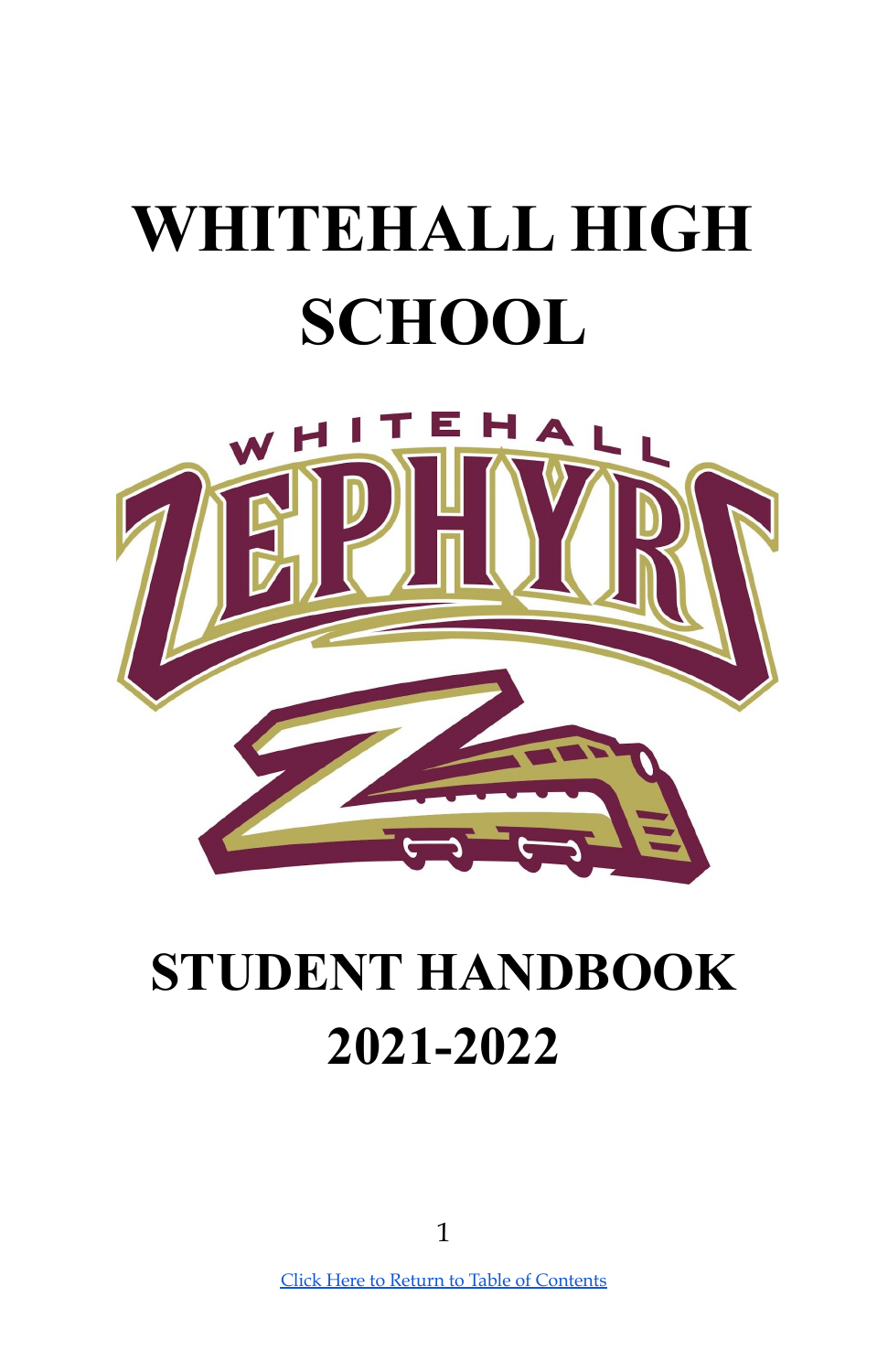## **WHITEHALL HIGH SCHOOL**

3800 Mechanicsville Road Whitehall, PA 18052 610-437-5081 Fax 610-820-7520 [www.whitehallcoplay.org](http://www.whitehallcoplay.org) Twitter - [@whitehall\\_hs](https://twitter.com/whitehall_hs?ref_src=twsrc%5Etfw%7Ctwcamp%5Eembeddedtimeline%7Ctwterm%5Eprofile%3Awhitehall_hs&ref_url=https%3A%2F%2Fwww.whitehallcoplay.org%2FDomain%2F12)

#### **High School Administration**

Nathan T. Davidson – Principal Gabriel J. Dillard – Assistant Principal Heather E. Hampton – Assistant Principal Alicia A. Knauff – Assistant Principal Robert F. Hartman, Jr. – Athletic Director

### **High School Counselors**

Nicole Seng – A to C Amy S. Shoup – D to He Meredith D. McLaughlin– Hi to Mi Chad Stefanyak – Mj to R Shawn Hazim – S to Z

**Please be advised that procedures and policies contained within this handbook are subject to change throughout the year in order to satisfy district and state guidelines.**

**Updates regarding such changes will be made available online.**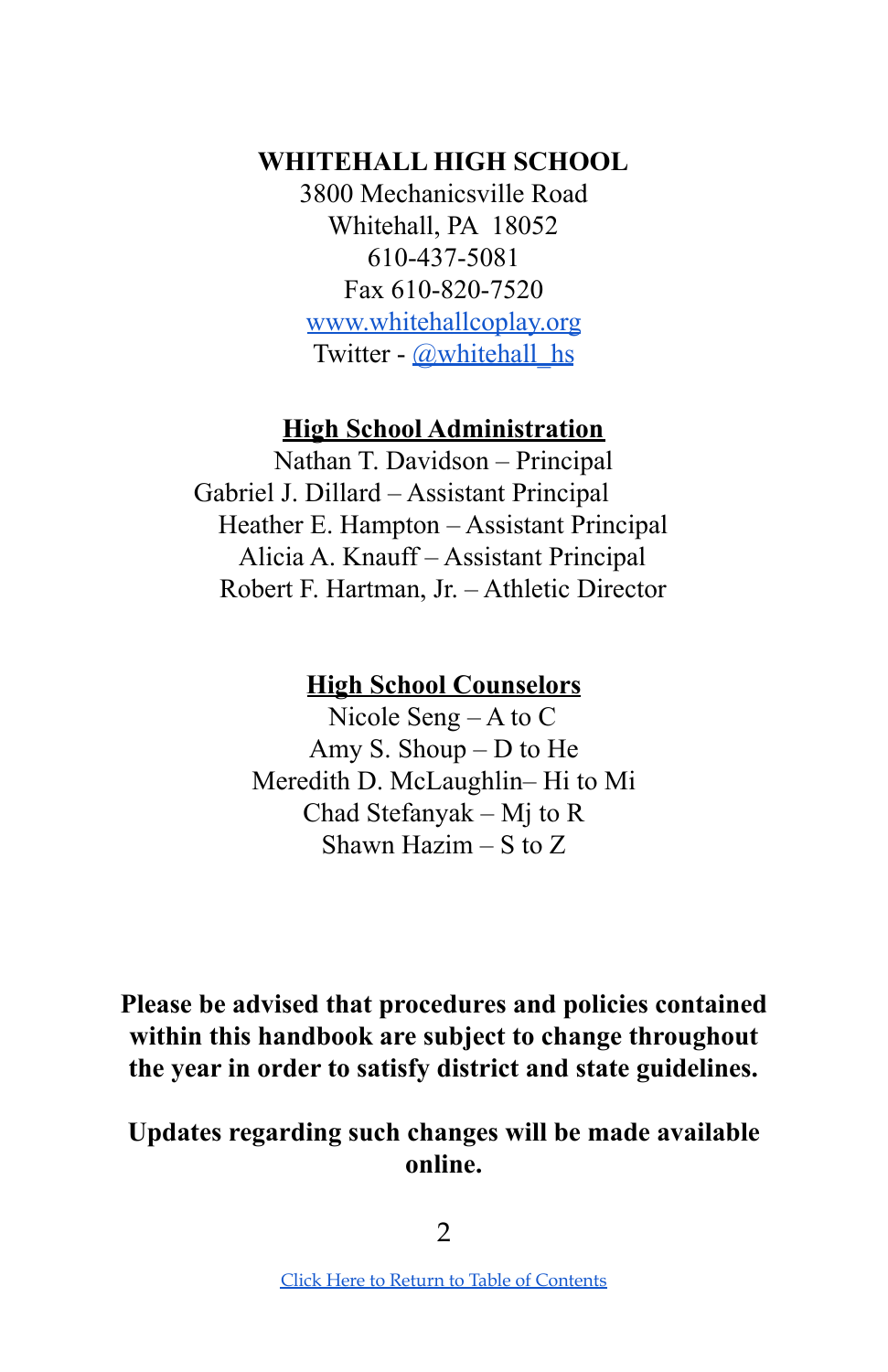#### **TABLE OF CONTENTS Click the links below to navigate to desired section:**

<span id="page-2-0"></span>

|                                   | Chek the links below to havigate to desired section. |                                   |
|-----------------------------------|------------------------------------------------------|-----------------------------------|
| <b>Academic Integrity</b>         | <b>Dress Code</b>                                    | Parking lot                       |
| <b>Activity Bus Guidelines</b>    | Early Dismissal (Sign-out)                           | <b>Post-Secondary Visits</b>      |
| <b>Administration Message</b>     | <b>Emergency Closing</b>                             | Preface                           |
| <b>Alma Mater</b>                 | <b>Excused</b> absences                              | <b>Progressive Discipline</b>     |
| <b>Anonymous Tip Line</b>         | <b>Expulsion</b>                                     | Publications                      |
|                                   |                                                      | Public Display of                 |
| Asynch. Learning Atten.           | <b>Face Coverings</b>                                | <b>Affection</b>                  |
|                                   |                                                      |                                   |
| <b>Athletics</b>                  | <b>Extracurricular Activities</b>                    | <b>Report Cards</b>               |
| Athletic Events (Beh.)            | Family/Educational Trips                             | Residency                         |
| <b>Attendance Procedures</b>      | <b>FERPA</b>                                         | Safe2Say                          |
| <b>Attendance and Eligibility</b> | Food / Drink Policy                                  | <b>Search of Student Property</b> |
|                                   |                                                      | Smoking/Tobacco                   |
| <b>Belief Statement</b>           | Google Drive (Tech Tools)                            | <b>Products</b>                   |
| <b>Bell Schedule</b>              | <b>Grading Scale</b>                                 | <b>Suspension Policy #233</b>     |
| <b>Bulletin Boards and</b>        |                                                      |                                   |
| <b>Posters</b>                    | <b>Hazing</b>                                        | <b>Student Assistant Program</b>  |
| <b>Bullying</b>                   | <b>Health Services</b>                               | <b>Student Records</b>            |
| Cafeteria/Food Drink              |                                                      | <b>Study Hall</b>                 |
| Policy                            | <b>Honor Roll</b>                                    | Rules/Standards                   |
| Calendar                          | In-School suspension (ISS)                           | <b>Summer School</b>              |
| <b>Camera Security</b>            | Learning From Home Att.                              | <b>SWPBIS</b>                     |
| Cell / Elect. Dev. policy         | Library                                              | <b>Tardiness</b>                  |
| <b>Child Abuse</b>                | Lockers                                              | <b>Tardiness to Class</b>         |
| <b>Class Cuts</b>                 | <b>Loss of Privileges</b>                            | <b>Tardiness to School</b>        |
| <b>Class Dues</b>                 | <b>Lost and Found</b>                                | <b>Telephone Use</b>              |
| <b>Clubs</b>                      | <b>Marking Period Schedule</b>                       | Transportation                    |
|                                   | McKinney-Vento                                       | Unexcused/Illegal                 |
| <b>Controlled Substances</b>      | <b>Homeless Assistance</b>                           | <b>Absences</b>                   |
| <b>Counseling Department</b>      | Medications                                          | <b>Vacation Days/Holidays</b>     |
| Consequences for                  |                                                      |                                   |
| <b>Absences</b>                   | <b>Mission Statement</b>                             | <b>Violation of Policy</b>        |
| <b>Course Selection</b>           | New Students                                         | <b>Visitors</b>                   |
| <b>Dances</b>                     | Non-Discrim. Title IX                                | <b>Volunteers</b>                 |
| Directory (Important #'s)         | <b>Obligations</b>                                   | <b>Wireless Policy</b>            |
| <b>Discipline Code</b>            | <b>Out-of-School Suspension</b>                      | Withdrawal                        |
|                                   | <b>PA Student Responsibility</b>                     |                                   |
| Detention                         | Code                                                 | <b>Working Papers</b>             |
|                                   |                                                      |                                   |

## <span id="page-2-1"></span>**STUDENT HANDBOOK**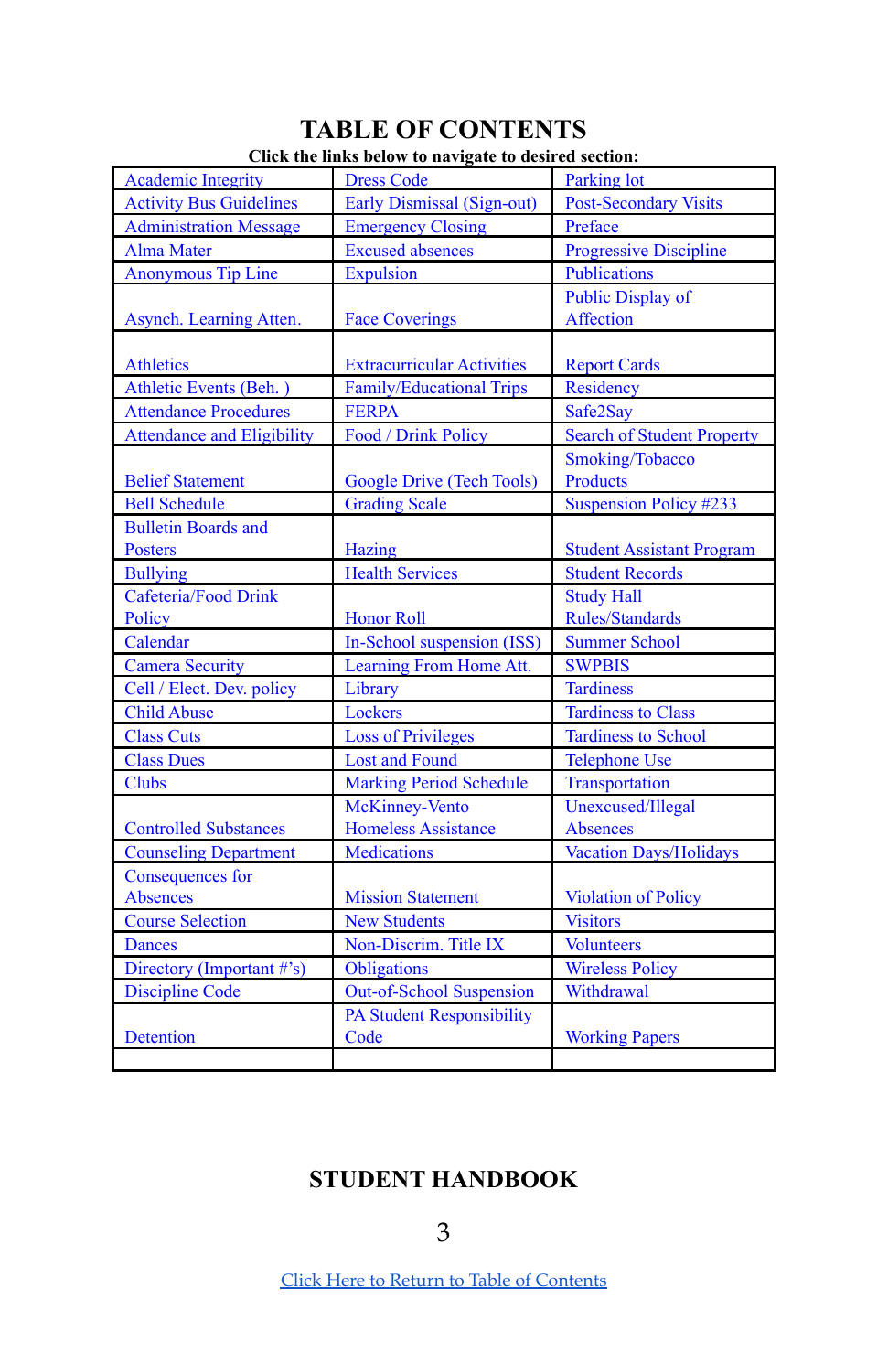#### **PREFACE**

The student/parent handbook serves as the **CODE OF CONDUCT** of Whitehall High School and is supported by the Board of Education of the Whitehall-Coplay School District. The handbook is designed to serve as a guide to students, to give information so that students may follow proper school procedures and to foster positive attitudes towards school and its activities.

We believe education is a cooperative enterprise between the home and school; therefore, we welcome ideas and recommendations.

Certainly not all procedures and rules of the high school are defined in the handbook. If you have questions, it is always better to ask before you act.

The Whitehall-Coplay School District, an equal opportunity employer, will not discriminate in employment, educational programs, or activities, based on race, gender, handicap, or because a person is a disabled veteran of the Vietnam Era. This policy or non-discrimination extends to all other legally protected classifications. Publications of this policy in this document is in accordance with State and Federal laws, including Title IX of the Education Amendments of 1972, Sections 503 and 504 of the Rehabilitation Act of 1973, and Title VI and VII of the Civil Rights Act of 1964. We further affirm that all curriculum offering and student enrollment practices will be handled without discrimination based on gender, race, religion, national origin or non-job related handicaps or disabilities.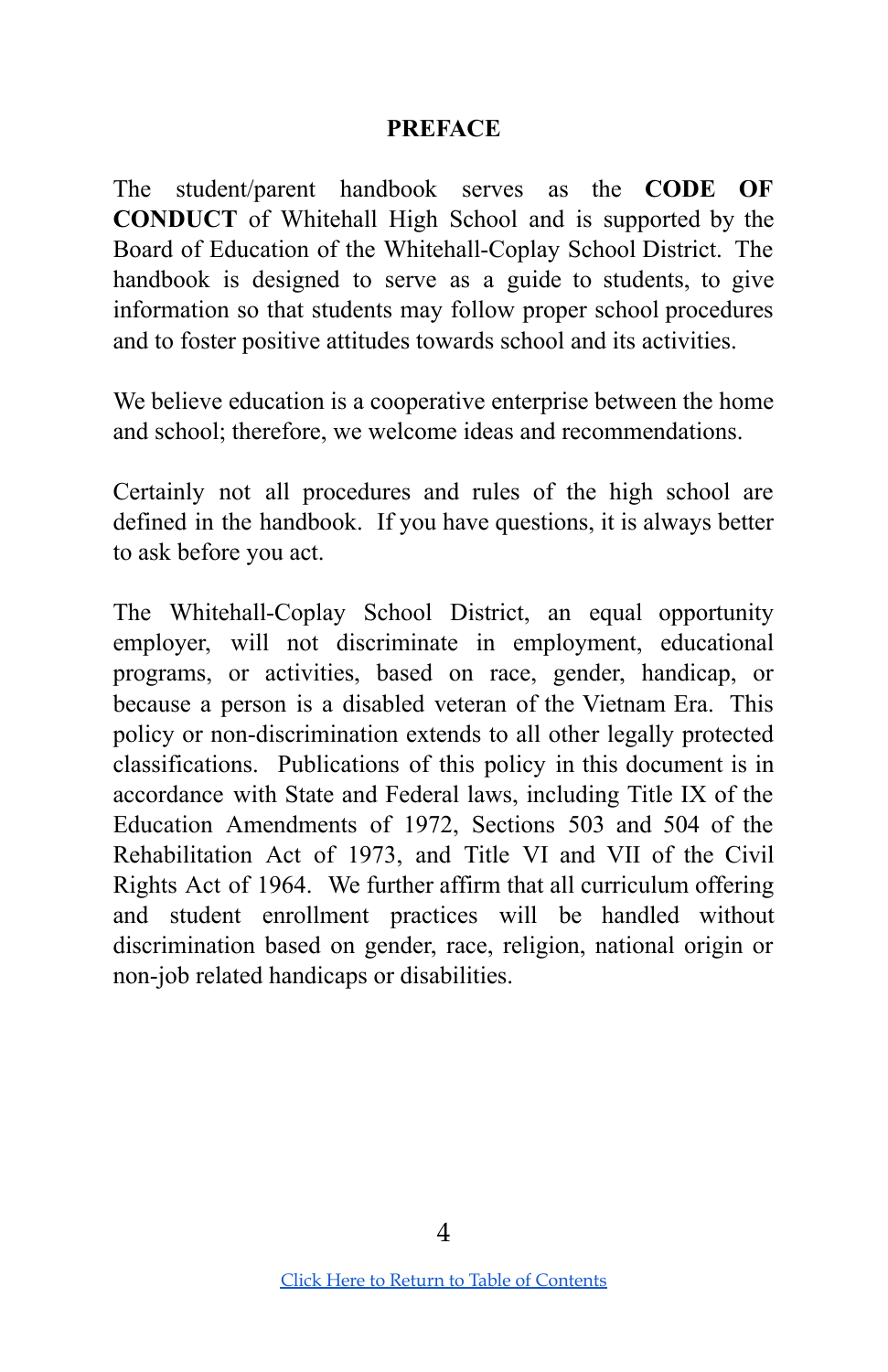#### **ADMINISTRATION MESSAGE**

<span id="page-4-0"></span>Whitehall High School enjoys an excellent reputation in academics, athletics and the arts. To maintain this success, a safe and efficient environment needs to be provided for all students at the high school. The Whitehall Student Handbook/Planner ensures that rights and responsibilities are outlined within the text to allow students to learn and grow effectively. A student merely needs to follow these guidelines to attain success at Whitehall High School. While every rule and consequence is not addressed in the book, students are expected to act in a responsible manner and respect the rights of others. Please enjoy all of the many resources and opportunities Whitehall High School has to offer along your "Career Pathway" to the future.

#### **MISSION STATEMENT**

<span id="page-4-2"></span>The mission of the Whitehall-Coplay School District is to serve the diverse community by providing educational opportunities designed to challenge students to strive for personal excellence and responsible citizenship.

#### **BELIEF STATEMENT**

- <span id="page-4-1"></span>● We believe all students have an ability to learn, are unique, and have positive contributions to make.
- We believe all students desire success and recognition.
- We believe all students need nurturing relationships to mature socially, intellectually, and emotionally in their individual style and at their own pace in a safe environment.
- We believe lifelong learning, which is a shared responsibility of all stakeholders, is essential for success in a global society.
- We believe excellence in programs, facilities, and technology is achievable and always worth the investment.
- We believe developing understanding, respect, and appreciation for others is essential in today's diverse society.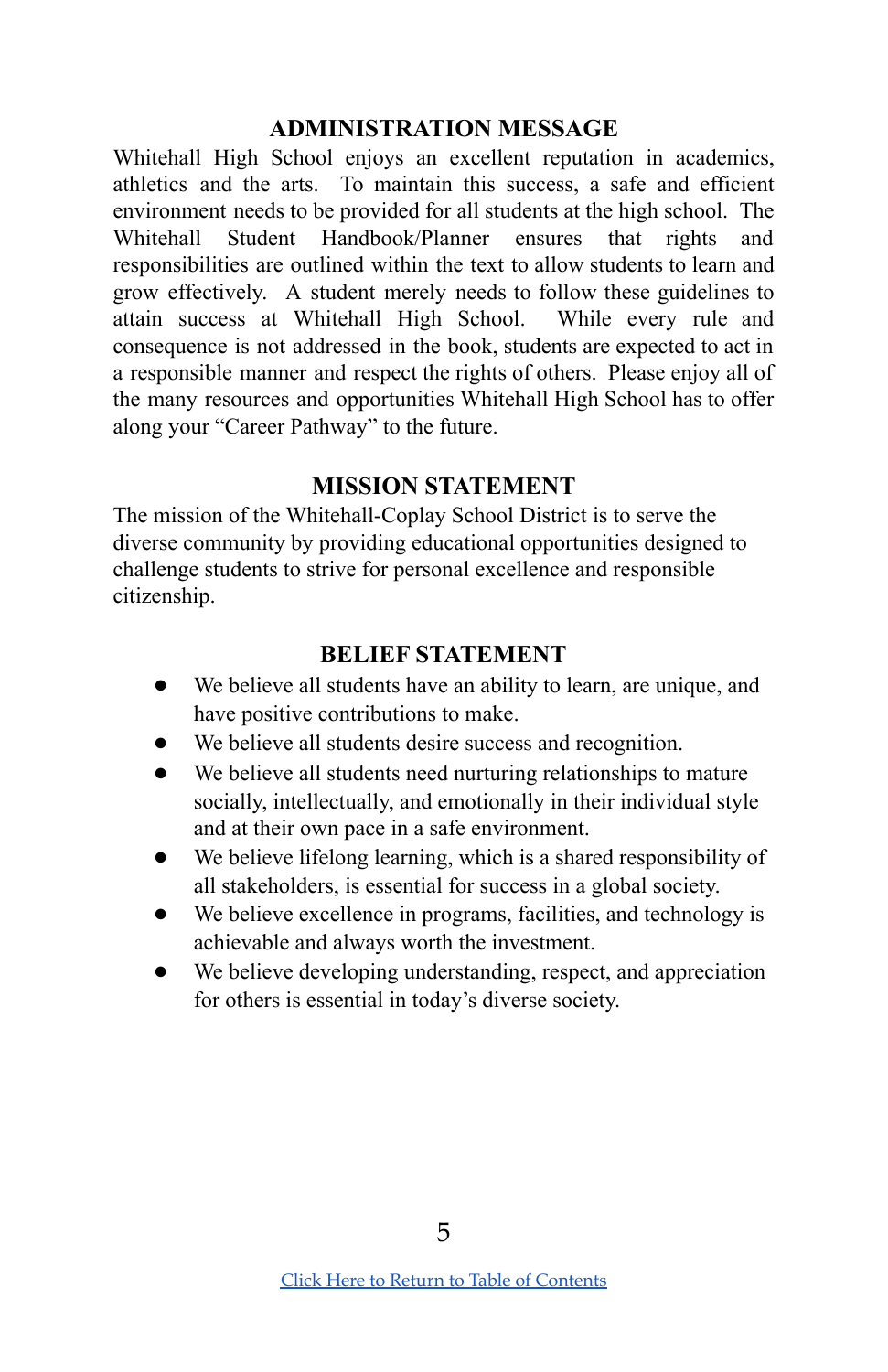#### **FERPA**

<span id="page-5-1"></span>"The Family Educational Rights and Privacy Act (FERPA) is a federal law that protects the privacy of student education records. The law applies to all schools that receive funds under an applicable program of the U.S. Department of Education. Generally, schools must have written permission from the parent or eligible student in order to release any information from a student's education record. However, FERPA allows schools to disclose those records, without consent, to the following parties or under the following conditions:

School officials with a legitimate educational interest; Other schools to which a student is transferring;

Appropriate parties in connection with financial aid to a student; Organizations conducting certain studies for or on behalf of the school; Accrediting organizations;

To comply with a judicial order or lawfully issued subpoena; Appropriate officials in cases of health and safety emergencies; and State and local authorities, within a juvenile justice system, pursuant to specific state law.

<span id="page-5-0"></span>To obtain further information regarding FERPA, please refer to the school calendar.

#### **OUR ALMA MATER**

*(Tune: "Drink To Me Only With Thine Eyes")*

The youth that from his mother's home goes forth to Whitehall High.

Can ne'er be said to wildly roam, or fade in clouds well nigh:

So let us now the truth bestow and here our altars raise.

And our dear Alma Mater praise, our Alma Mater praise.

Her graduates are strong and firm, and build both hearth and home;

Her sons and daughters will each turn back to her altars roam.

And there will bend and bow and pray, until a shrine they raise.

And their dear Alma Mater praise, their Alma Mater praise.

*William F. Heilman*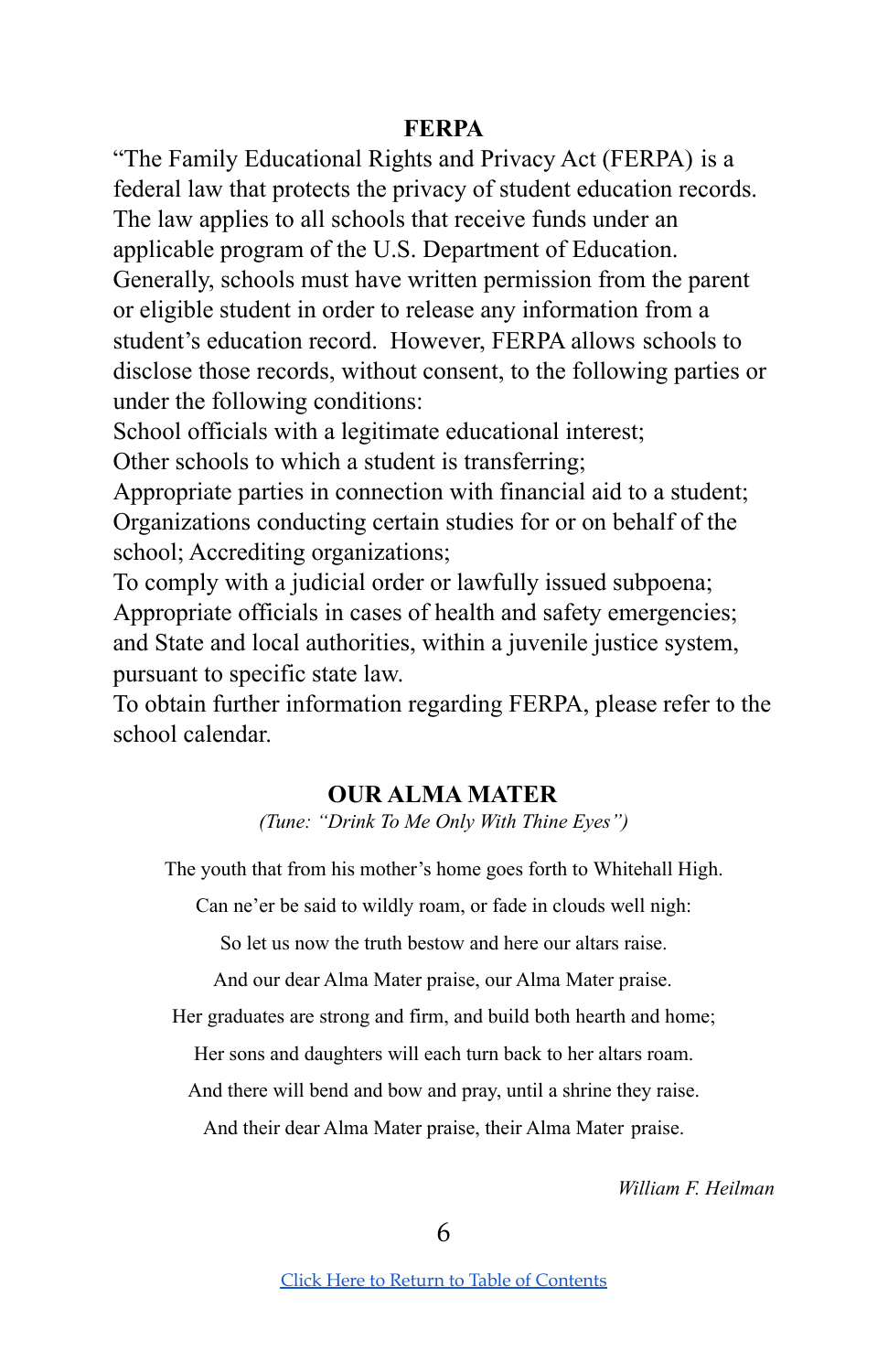<span id="page-6-1"></span>

| $\blacksquare$ $\blacksquare$ $\blacksquare$ $\blacksquare$ $\blacksquare$ $\blacksquare$ $\blacksquare$ $\blacksquare$ $\blacksquare$ $\blacksquare$ $\blacksquare$ $\blacksquare$ $\blacksquare$ $\blacksquare$ $\blacksquare$ $\blacksquare$ $\blacksquare$ $\blacksquare$ $\blacksquare$ $\blacksquare$ $\blacksquare$ $\blacksquare$ $\blacksquare$ $\blacksquare$ $\blacksquare$ $\blacksquare$ $\blacksquare$ $\blacksquare$ $\blacksquare$ $\blacksquare$ $\blacksquare$ $\blacks$<br>WICHTION DILLE |                                      |  |
|--------------------------------------------------------------------------------------------------------------------------------------------------------------------------------------------------------------------------------------------------------------------------------------------------------------------------------------------------------------------------------------------------------------------------------------------------------------------------------------------------------------|--------------------------------------|--|
| September 3                                                                                                                                                                                                                                                                                                                                                                                                                                                                                                  | Labor Day Holiday                    |  |
| September 6                                                                                                                                                                                                                                                                                                                                                                                                                                                                                                  | Labor Day Holiday                    |  |
| October 11                                                                                                                                                                                                                                                                                                                                                                                                                                                                                                   | Prof. Development Day                |  |
| November 12                                                                                                                                                                                                                                                                                                                                                                                                                                                                                                  | Prof. Development Day                |  |
| November 25-26                                                                                                                                                                                                                                                                                                                                                                                                                                                                                               | Thanksgiving Holiday                 |  |
| November 29                                                                                                                                                                                                                                                                                                                                                                                                                                                                                                  | Thanksgiving Holiday                 |  |
| December 24-31                                                                                                                                                                                                                                                                                                                                                                                                                                                                                               | <b>Winter Break</b>                  |  |
| January 14                                                                                                                                                                                                                                                                                                                                                                                                                                                                                                   | Prof. Development Day                |  |
| January 17                                                                                                                                                                                                                                                                                                                                                                                                                                                                                                   | M.L. King Holiday                    |  |
| February 18                                                                                                                                                                                                                                                                                                                                                                                                                                                                                                  | Presidents' Holiday (Snow Make-Up)   |  |
| February 21                                                                                                                                                                                                                                                                                                                                                                                                                                                                                                  | Presidents' Day                      |  |
| March 11                                                                                                                                                                                                                                                                                                                                                                                                                                                                                                     | Prof. Development Day (Snow Make-Up) |  |
| April 1                                                                                                                                                                                                                                                                                                                                                                                                                                                                                                      | Spring Break (Snow Make-Up)          |  |
| April 14-15, 18                                                                                                                                                                                                                                                                                                                                                                                                                                                                                              | Spring Break                         |  |
| May 13                                                                                                                                                                                                                                                                                                                                                                                                                                                                                                       | Prof. Development Day (Snow          |  |
|                                                                                                                                                                                                                                                                                                                                                                                                                                                                                                              | Make-Up)                             |  |
| May 30                                                                                                                                                                                                                                                                                                                                                                                                                                                                                                       | Memorial Day Holiday                 |  |
| June 13                                                                                                                                                                                                                                                                                                                                                                                                                                                                                                      | Last Student Day                     |  |

**2021-2022 STUDENT VACATION DAYS**

**\*This calendar is subject to change**

#### **EMERGENCY CLOSING DELAY OF SCHOOL/EARLY DISMISSAL**

<span id="page-6-0"></span>When it is necessary to close or delay school due to inclement weather, the WCSD messenger system will be used and announcements will be made on local radio stations as well as local TV and Channel 69 News. When school is dismissed early, students are expected to report to **ALL CLASSES** prior to the dismissal time.

If school is cancelled due to inclement weather, we will observe the next letter day on the next day school is in session. AM LCTI will not be in session for students on 2-hour delay days. AM LCTI students who use private transportation to school, do not need to report until after first lunch (11:35 AM). Those who ride the school bus will report to a study hall.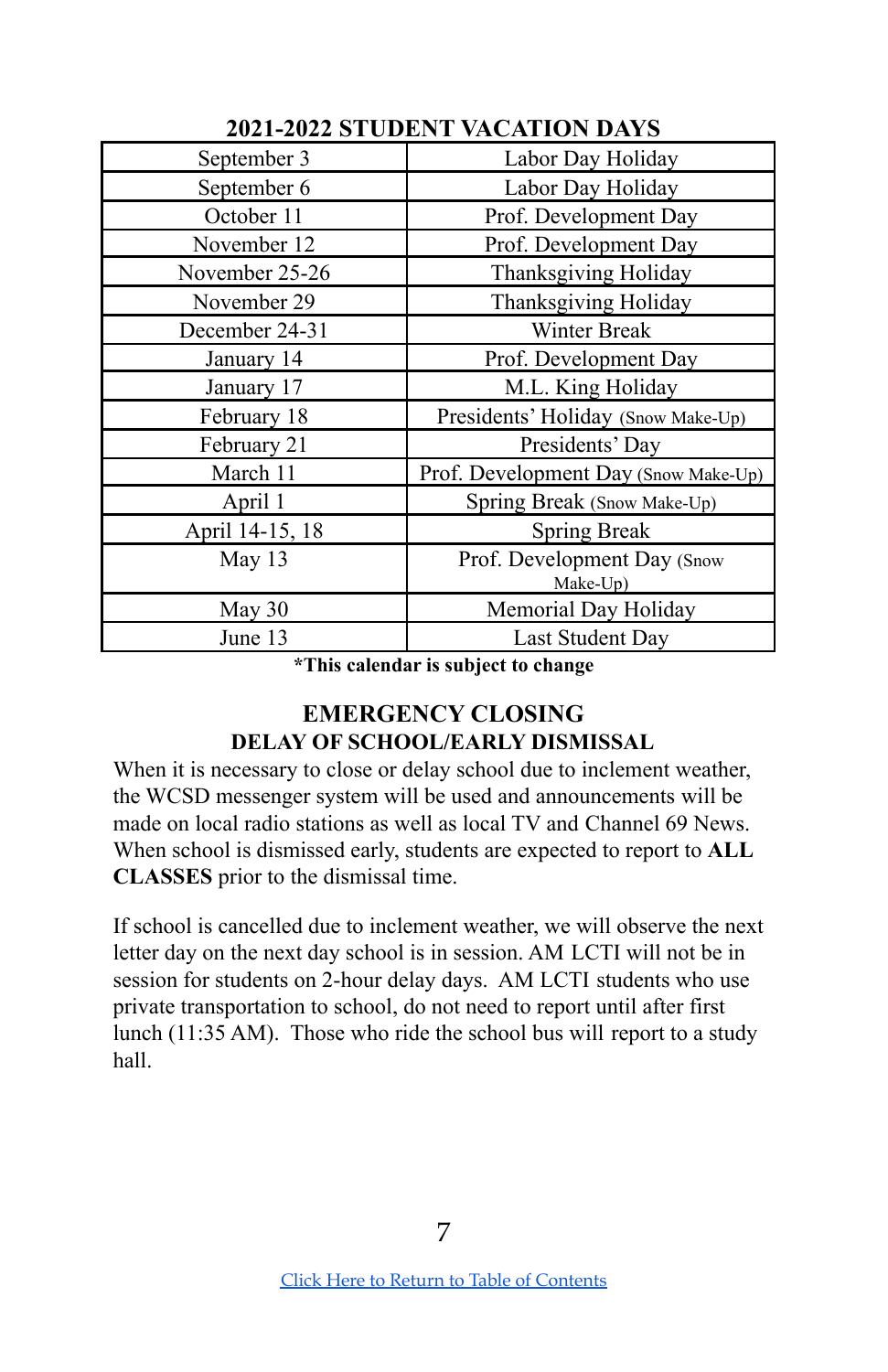<span id="page-7-0"></span>

| <b>High School</b>                                                             | Day A                           | Day B                           |
|--------------------------------------------------------------------------------|---------------------------------|---------------------------------|
| $7:45 - 8:00$                                                                  | Arrival                         | Arrival                         |
| $8:00 - 9:30$                                                                  | Period 1                        | Period 2                        |
| $9:35 - 11:00$                                                                 | Period 3                        | Period 4                        |
| $11:05 - 11:35$ (Lunch 1)<br>$11:40 - 1:10$ (Class)                            | Lunch 1<br>Period 5             | Lunch 1<br>Period 6             |
| $11:05 - 11:50$ (Class)<br>$11:55 - 12:25$ (Lunch 2)<br>$12:30 - 1:10$ (Class) | Period 5<br>Lunch 2<br>Period 5 | Period 6<br>Lunch 2<br>Period 6 |
| $11:05 - 12:35$ (Class)<br>$12:40 - 1:10$ (Lunch 3)                            | Period 5<br>Lunch 3             | Period 6<br>Lunch 3             |
| $1:15 - 2:45$                                                                  | Period 7                        | Period 8                        |
| 2:45                                                                           | Dismissal                       | Dismissal                       |

## **BELL SCHEDULE 2020-2021**

## **WHS Early Dismissal Schedule**

| <b>High School</b> | Day A     | Day B     |
|--------------------|-----------|-----------|
| $7:45 - 8:00$      | Arrival   | Arrival   |
| $8:00 - 9:30$      | Period 1  | Period 2  |
| $9:35 - 11:00$     | Period 3  | Period 4  |
| $11:05 - 11:30$    | Period 5  | Period 6  |
| 11:30              | Dismissal | Dismissal |

## *\* Periods 7 or 8 will not meet*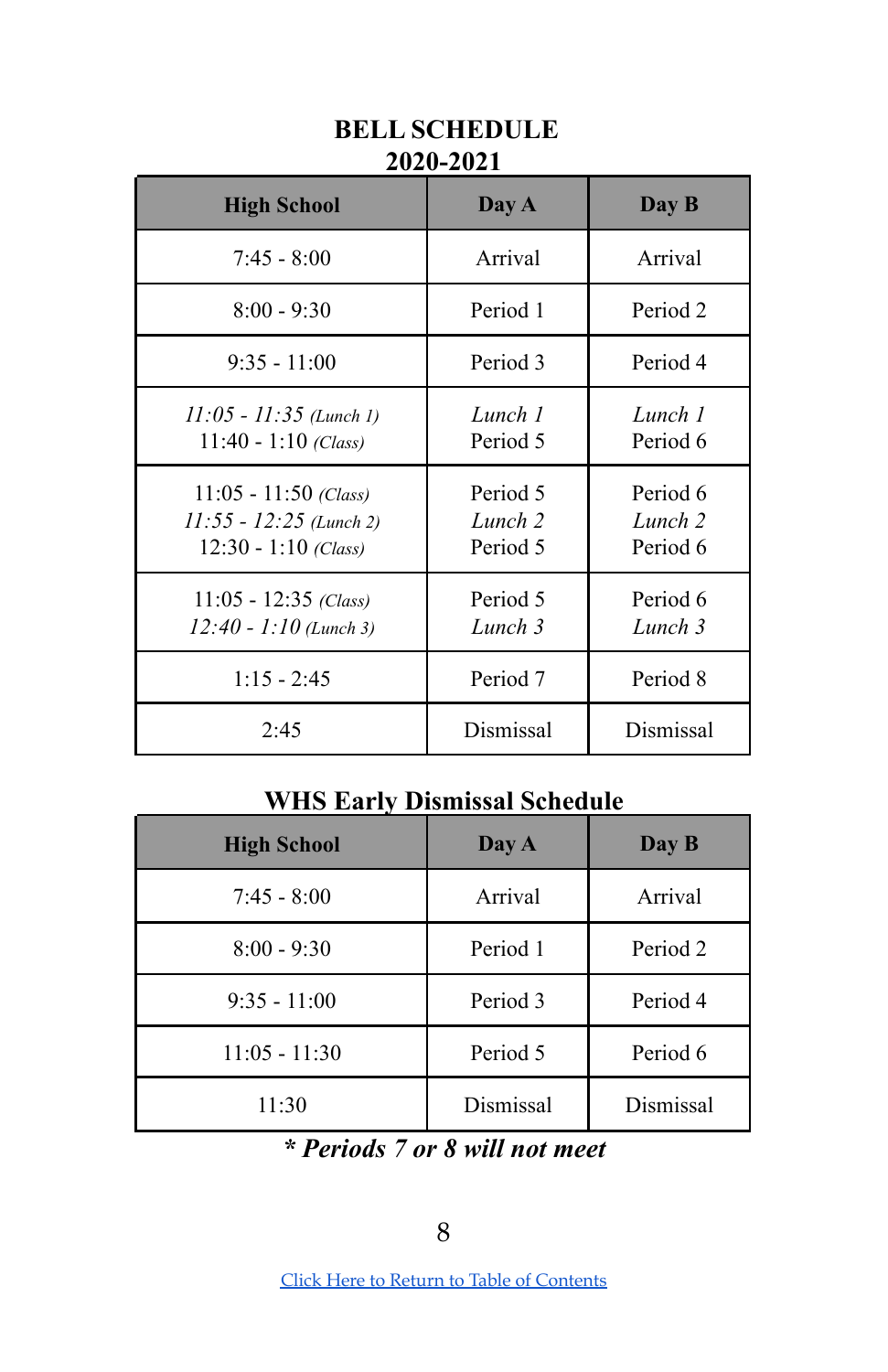| <b>High School</b>                                                             | Day A                           | Day B                           |
|--------------------------------------------------------------------------------|---------------------------------|---------------------------------|
| $10:00 - 10:30$                                                                | Period 1                        | Period 2                        |
| $10:35 - 11:00$                                                                | Period 3                        | Period 4                        |
| $11:05 - 11:35$ (Lunch 1)<br>$11:40 - 1:10$ (Class)                            | Lunch 1<br>Period 5             | Lunch 1<br>Period 6             |
| $11:05 - 11:50$ (Class)<br>$11:55 - 12:25$ (Lunch 2)<br>$12:30 - 1:10$ (Class) | Period 5<br>Lunch 2<br>Period 5 | Period 6<br>Lunch 2<br>Period 6 |
| $11:05 - 12:35$ (Class)<br>$12:40 - 1:10$ (Lunch 3)                            | Period 5<br>Lunch 3             | Period 6<br>Lunch 3             |
| $1:15 - 2:45$                                                                  | Period 7                        | Period 8                        |
| 2:45                                                                           | Dismissal                       | Dismissal                       |

**WHS Two Hour Delay Schedule**

## **WHS First Day Schedule (1-Hr. Morning Homeroom)**

| <b>High School</b>                                                             | Day A                             | Day B                             |
|--------------------------------------------------------------------------------|-----------------------------------|-----------------------------------|
| $8:00 - 9:00$                                                                  | Homeroom<br>(Take)<br>Attendance) | Homeroom<br>(Take)<br>Attendance) |
| $9:05 - 10:00$                                                                 | Period 1                          | Period 2                          |
| $10:05 - 11:00$                                                                | Period 3                          | Period 4                          |
| $11:05 - 11:35$ (Lunch 1)<br>$11:40 - 1:10$ (Class)                            | Lunch 1<br>Period 5               | Lunch 1<br>Period 6               |
| $11:05 - 11:50$ (Class)<br>$11:55 - 12:25$ (Lunch 2)<br>$12:30 - 1:10$ (Class) | Period 5<br>Lunch 2<br>Period 5   | Period 6<br>Lunch 2<br>Period 6   |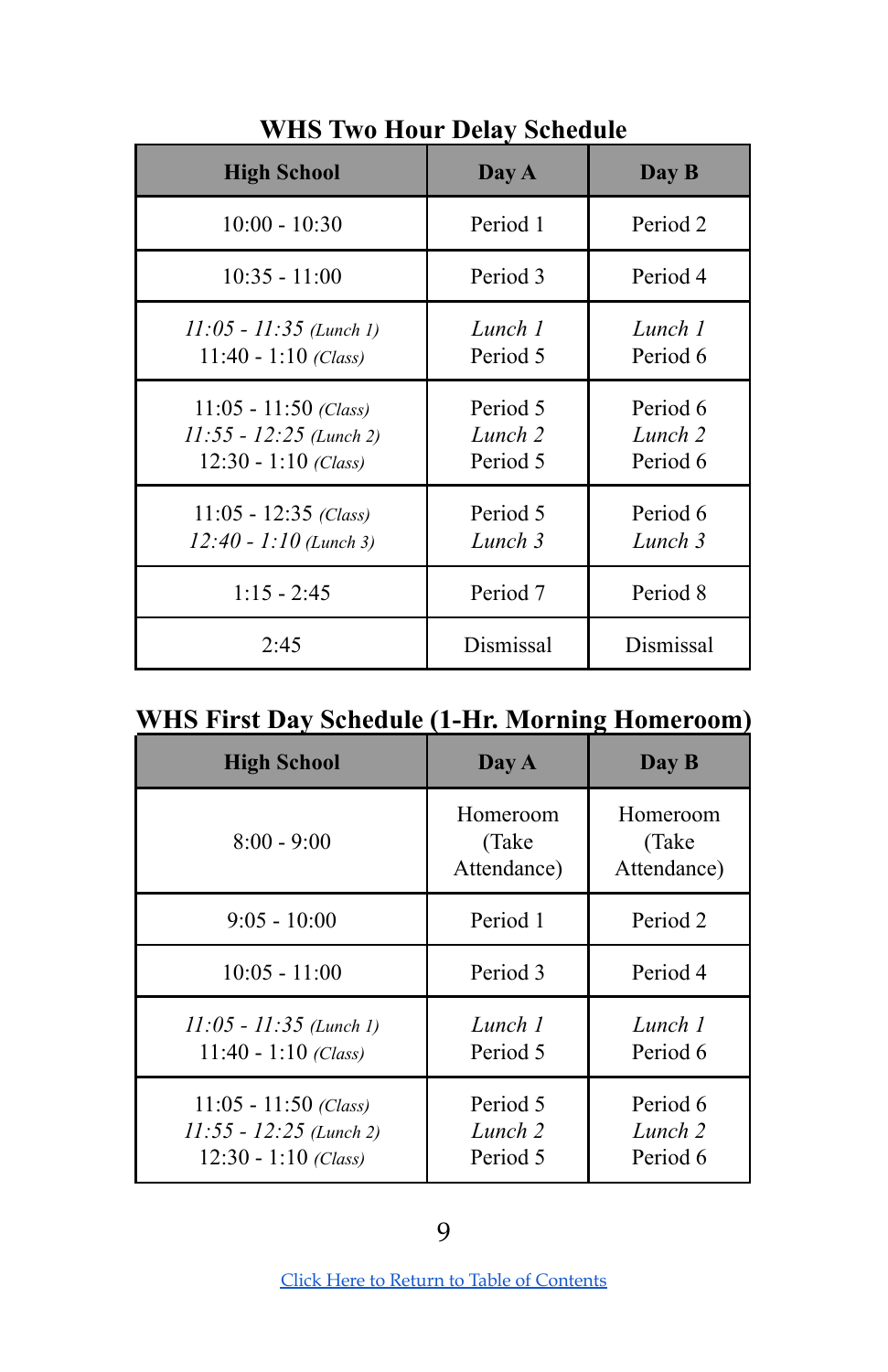| $11:05 - 12:35$ (Class)<br>$12:40 - 1:10$ (Lunch 3) | Period 5<br>Lunch 3 | Period 6<br>Lunch 3 |
|-----------------------------------------------------|---------------------|---------------------|
| $1:15 - 2:45$                                       | Period 7            | Period 8            |
| 2.45                                                | Dismissal           | Dismissal           |

#### **WHS Track Time Schedule (Morning Homeroom)**

| <b>High School</b>                                                             | Day A                           | Day B                           |
|--------------------------------------------------------------------------------|---------------------------------|---------------------------------|
| $8:00 - 9:10$                                                                  | Period 1                        | Period 2                        |
| $9:15 - 10:25$                                                                 | Period 3                        | Period 4                        |
| $10:30 - 11:00$                                                                | Homeroom                        | Homeroom                        |
| $11:05 - 11:35$ (Lunch 1)<br>$11:40 - 1:10$ (Class)                            | Lunch 1<br>Period 5             | Lunch 1<br>Period 6             |
| $11:05 - 11:50$ (Class)<br>$11:55 - 12:25$ (Lunch 2)<br>$12:30 - 1:10$ (Class) | Period 5<br>Lunch 2<br>Period 5 | Period 6<br>Lunch 2<br>Period 6 |
| $11:05 - 12:35$ (Class)<br>$12:40 - 1:10$ (Lunch 3)                            | Period 5<br>Lunch 3             | Period 6<br>Lunch 3             |
| $1:15 - 2:45$                                                                  | Period 7                        | Period 8                        |
| 2:45                                                                           | Dismissal                       | Dismissal                       |

- All students are scheduled for eight periods.
- Four periods meet each day and follow a 2 day rotation as indicated in the above table.
- Students are assigned to a homeroom that will meet periodically throughout the school year, but not on a daily basis.
- PM LCTI Leaves for LCTI at 11:00 AM.
- AM LCTI returns to WHS at 11:45 AM.
- Daily announcements will run during the first class of the day and the class that meets during the lunch period.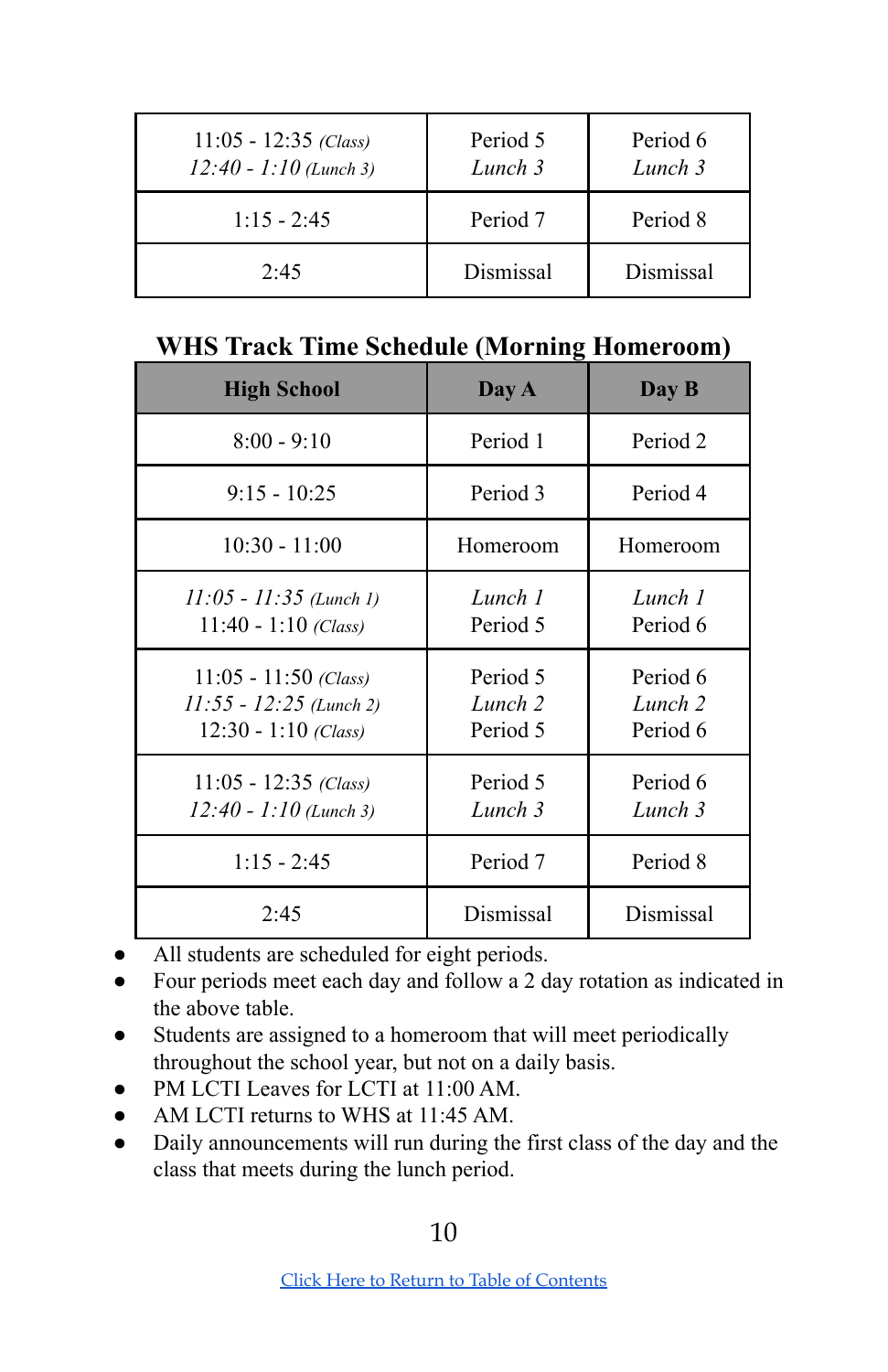#### **REPORT CARDS**

<span id="page-10-1"></span>Teachers use Powerschool for grading purposes. Parents who wish to receive periodic grade updates should access the Parent Portal and request to receive regular emails on your child's progress. Report cards indicating subject achievement will be made available electronically on a quarterly basis. Progress reports will be made available at the midpoint of each marking period during the 2020-2021 school year for students who have a grade of C- (70%) or less. **Parents / guardians wishing to obtain a paper copy of their child's report card should contact the high school main office.**

#### **HONOR ROLL**

- <span id="page-10-3"></span>1. **High Honor Roll:** Awarded to students receiving a 4.0 and higher GPA with no grade lower than an A-.
- 2. **Honor Roll:** Awarded to students receiving a 3.0 to 3.99 GPA with no grade lower than a B-.
- <span id="page-10-2"></span>3. **ALL** subjects included in the student's schedule will be considered in determining recipients of High Honor and Honor Roll recognition.

| <u>Mark</u> | <b>Percent Range</b> |  |
|-------------|----------------------|--|
| $A+$        | 97-100               |  |
| A           | 93-96                |  |
| $A-$        | 90-92                |  |
| $B+$        | 87-89                |  |
| В           | 83-86                |  |
| $B-$        | 80-82                |  |
| $C+$        | 77-79                |  |
| C           | $73 - 76$            |  |
| $C-$        | $70 - 72$            |  |
| $D+$        | 67-69                |  |
| D           | 63-66                |  |
| D-          | 60-62                |  |
| F           | $0 - 59$             |  |

#### **GRADING SCALE**

#### <span id="page-10-4"></span>**TENTATIVE MARKING PERIOD SCHEDULE**

**Fall Semester Spring Semester**

<span id="page-10-0"></span>Nov. 3 - 1<sup>st</sup> Quarter Jan.  $21 - 2<sup>nd</sup>$  Quarter June 13 -  $4<sup>t</sup>$ 

<sup>st</sup> Quarter Mar.  $30 - 3^{rd}$  Quarter June  $13 - 4$ <sup>th</sup> Ouarter

## **ACADEMIC INTEGRITY**

Click Here to Return to Table of [Contents](#page-2-0)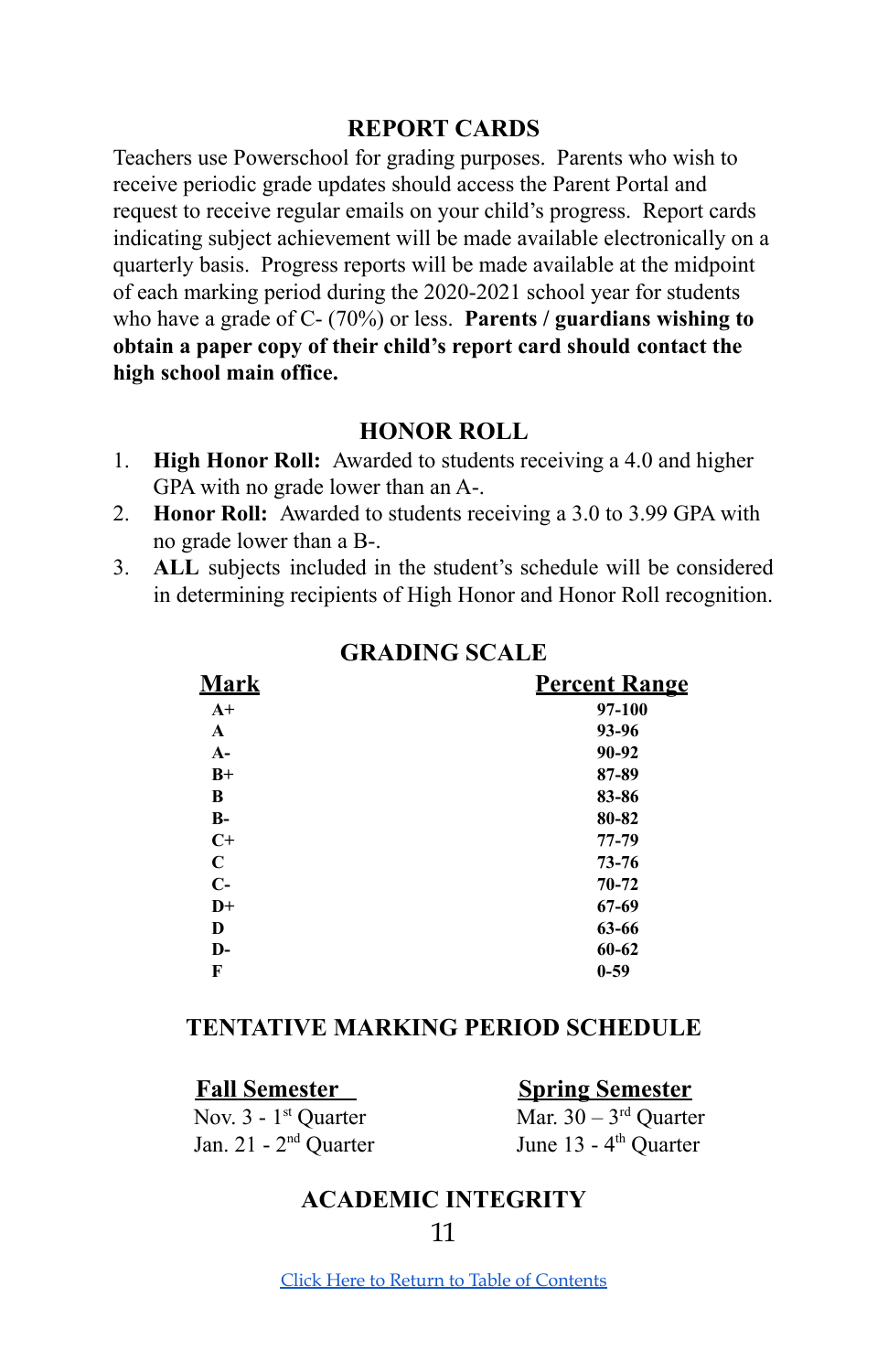Cheating undermines the spirit of fairness and the joy of achievement after diligent work. Cheating and plagiarism will be addressed by the teacher responsible for grading the material in question with support of the administrative team. A grade of zero may be assigned for the material as well as disciplinary action may be taken for the disruption to the educational process. Please be aware of the plagiarism information and policy located on the school's website and distributed to all students in English classes.

#### **[COUNSELING](https://sites.google.com/whitehallcoplay.org/whscounselingoffice/home)**

#### **610-437-5081, ext. 1808 or 1809**

#### <span id="page-11-2"></span>[sites.google.com/whitehallcoplay.org/whscounselingoffice/home](https://sites.google.com/whitehallcoplay.org/whscounselingoffice/home) **Twitte[r@\\_WHScounseling](https://twitter.com/_WHScounseling)**

The Counseling department is an integral part of the educational program at the high school. Students are provided assistance in achieving their optimal development and in making appropriate decisions. Students will meet at least twice during the school year with their respective counselor, and are invited to schedule an appointment at any time.

In addition to counseling individual students, this department's responsibilities include the maintenance of cumulative records, registration and withdrawals, program planning, various testing programming, dissemination of college, educational, military, and vocational information, parent/guardian/teacher conferences, and contacts with outside agencies.

#### **CHILD ABUSE**

<span id="page-11-1"></span>School employees who in the course of employment come into contact with children shall report or cause a report to be made when they have reasonable cause to suspect, on the basis of medical, professional, or other training and experience, that a child is a victim of child abuse. School employees who suspect child abuse shall immediately notify the administrator and report the suspected child abuse to the designated state agency.

## **STUDENT RECORDS**

<span id="page-11-0"></span>Students who wish to review their school records may contact the counseling office for an appointment. Both permanent and cumulative records are housed in the counseling office. Parents/guardians must sign the record review sheet.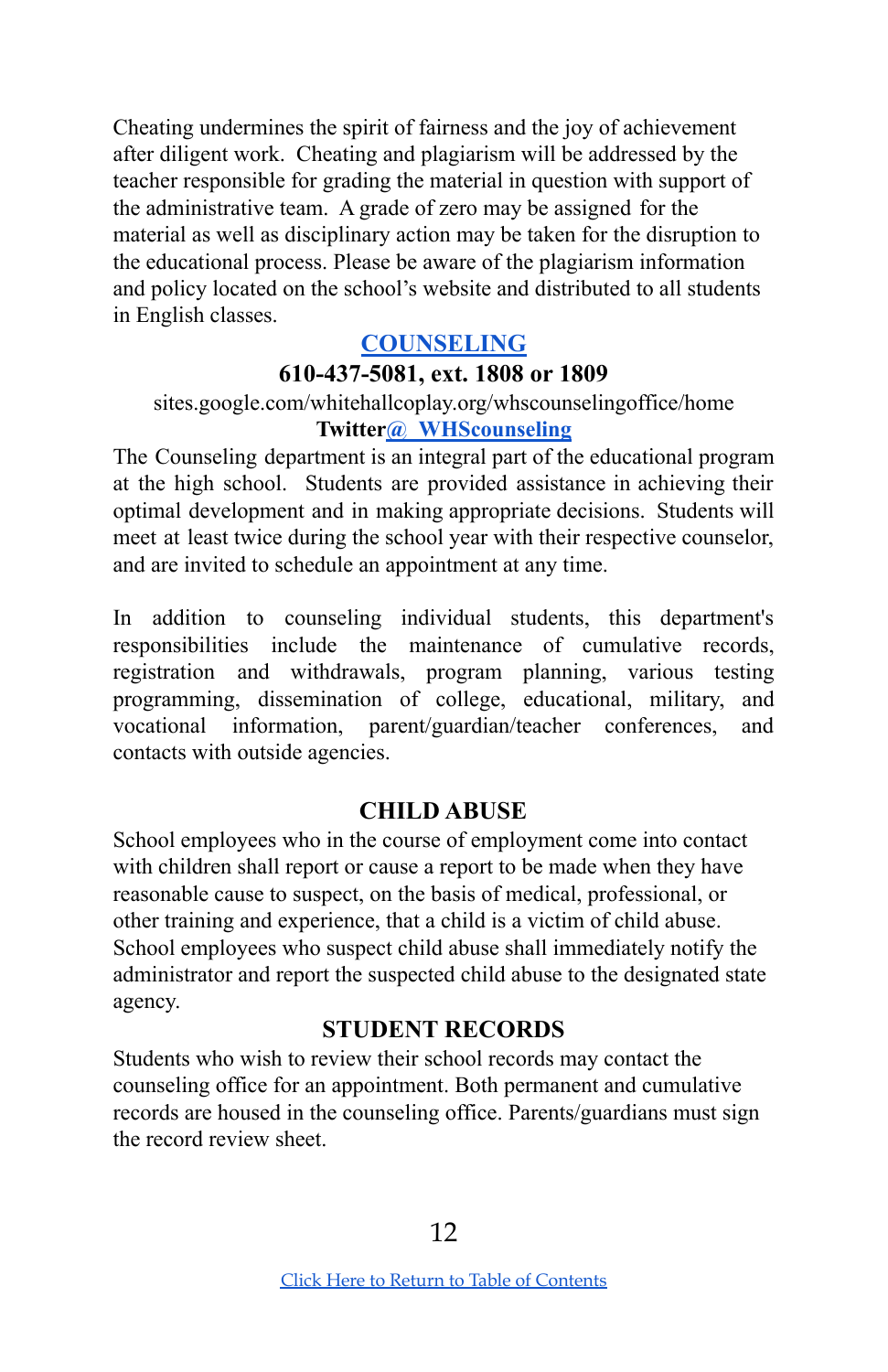## <span id="page-12-2"></span>**COURSE SELECTION, WITHDRAWN COURSES, AND RELATED INFORMATION**

Refer to the [Whitehall](https://www.whitehallcoplay.org/cms/lib/PA50000018/Centricity/Domain/12/WHS%20Course%20Catalog%202019-2020.pdf) High School Course Catalog which is available on the high school webpage or by calling the Counseling Office at 610-437-5081.

#### **STUDENTS NEW TO WHS**

<span id="page-12-3"></span>After enrollment, students new to the high school will be directed to the Counseling Office to develop a schedule and receive pertinent information. Counselors will ensure that new students have a student guide for the first day of school. New students will tour the building and stop by the administrative office to meet members of the administrative team. Parents of new students are encouraged to join the Parent Teacher Organization Plus (PTO Plus).

#### **RESIDENCY**

<span id="page-12-0"></span>Verification of residency within the school district boundaries is required in order for students to become or remain enrolled in the school district. The following items may serve as verification:

- Settlement papers from home purchase
- Rental agreement
- Current tax bill
- Moving permit
- Current bank statement
- Current pay stub

#### <span id="page-12-1"></span>**MCKINNEY-VENTO HOMELESS ASSISTANCE ACT Per McKinney-Vento Homeless Assistance Act:**

The Act defines the term "homeless children and youths" as individuals who lack a fixed, regular, and adequate nighttime residence.

Students in homeless situations have the right to:

- Be identified as homeless and receive Title I services and other supports to ensure their academic success.
- Be immediately enrolled in school despite their unstable housing situation and despite their inability to produce documents ordinarily required of students who have a permanent residence.
- Receive assistance in procuring school records.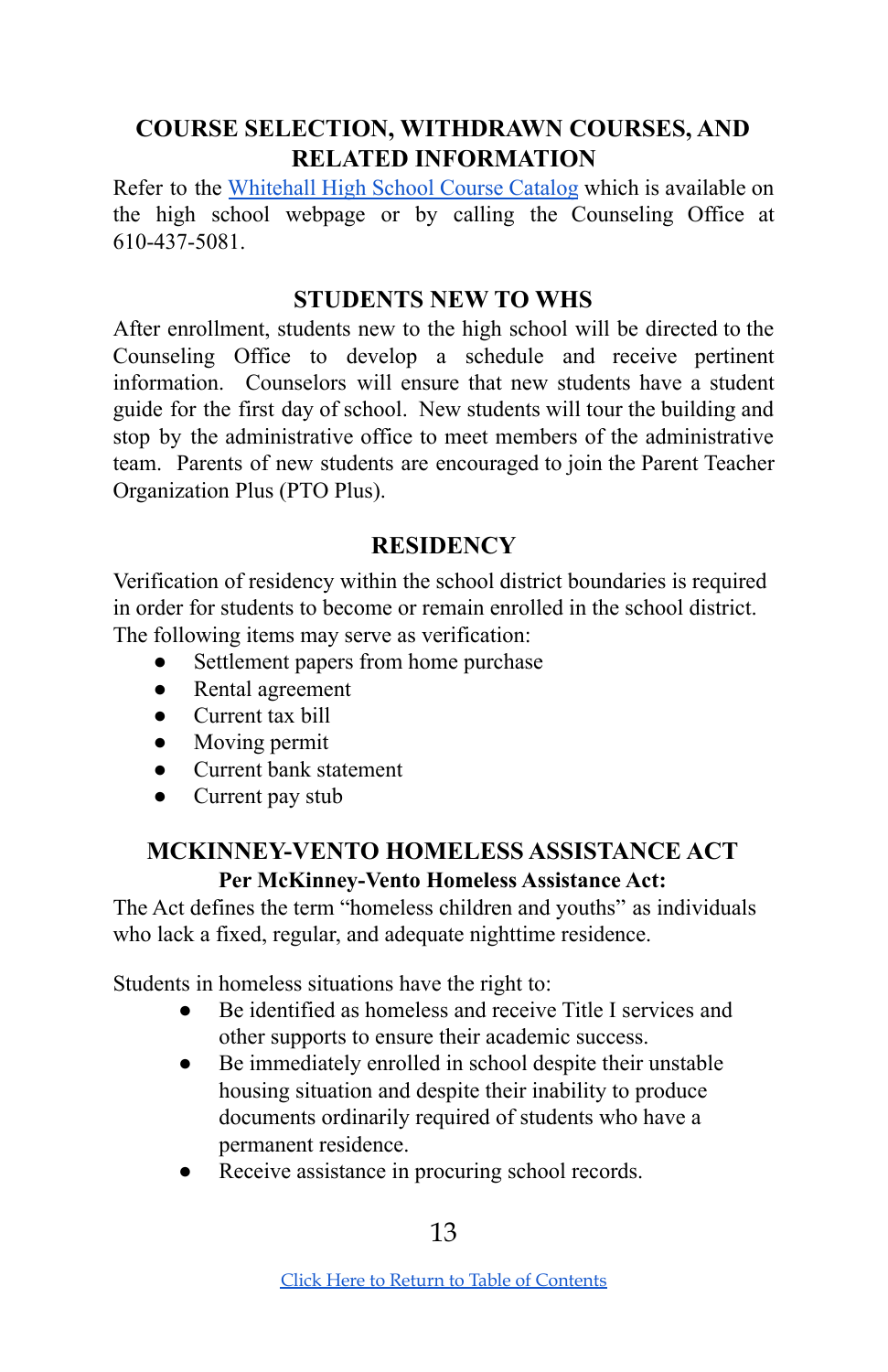- Be allowed to stay in the school they attended when they became homeless or the school in which they were last enrolled (called school of origin).
- Be transported from their current place of residence to the school of origin to reduce the need for them to transfer from school to school
- Receive free school nutrition.
- Receive referrals to medical, mental health, dental, and other appropriate services.
- Receive assistance in acquiring school supplies, standard dress or uniforms, backpacks, and other provisions needed to succeed in school.

If you are experiencing homelessness, please contact our district's Homeless Liaison, Mr. Christopher Schiffert at schiffertc@whitehallcoplay.org.

## **WITHDRAWAL FROM SCHOOL**

<span id="page-13-0"></span>Only a custodial parent/guardian may withdraw a student from school. Notification of intent to withdraw should be given at least one week prior to the final day of attendance. All obligations must be satisfied in order for the withdrawal to be approved.

## **SUMMER SCHOOL**

Students are strongly encouraged to make up any failed course required for graduation in a summer remediation program. Courses will be offered through an online educational program titled "[Educere.](https://www.educere.net/)" Should a particular course not be offered at Whitehall High School or through Educere, arrangements must be made with the counseling department to attend another summer school program. All LCTI students who fail major coursework at Whitehall High School are encouraged to complete summer school remediation so as to graduate on time. Any exceptions to this policy must be approved by the principal.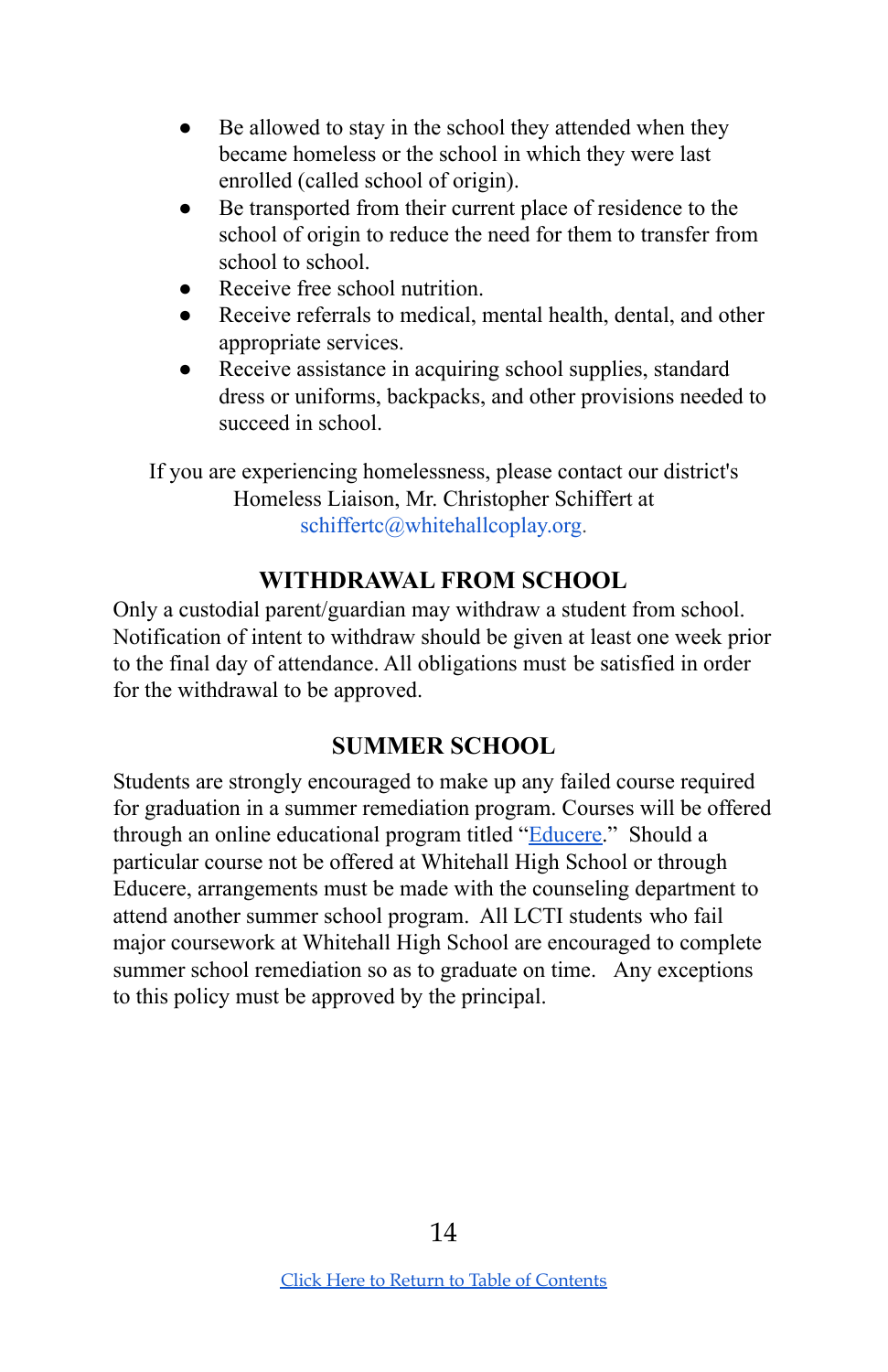### **STUDY HALL RULES AND STANDARDS**

<span id="page-14-2"></span>A study hall is a place to work and study, not a place to socialize. Study hall is an academic period that must be used as such. Students will be expected to maintain a quiet and respectful environment for completing academic tasks.

#### **Study Hall Rules & Standards:**

- Students are expected to follow the classroom teacher's electronic device policy.
- Students must sit in assigned seats.
- The electronic hall pass must be submitted for use of bathrooms, locker, nurse, and counseling.
- Students must have permission from the sending teacher in order to exit a study hall.
- Other aspects of the study hall will be at the discretion of the teacher assigned to the study hall.

## **ATTENDANCE PROCEDURES**

<span id="page-14-1"></span>Regular attendance is necessary for a student to be successful academically. Future employers and colleges may examine your high school attendance record when you apply for a job or college admission. The pattern of attendance you develop in high school may influence your behavior beyond high school. Therefore, it is in your best interest to have as few absences and tardies as possible.

## **EXCUSED ABSENCES**

<span id="page-14-0"></span>The School Code of Pennsylvania provides that everyone between the ages of six (6) and eighteen (18) must attend school. The only legal excuses for absence are personal illness, quarantine, death in the immediate family, religious holiday, or other exceptional reasons as deemed appropriate by the school administration. An excused absence is counted as an absence. **All absences are unexcused/illegal unless a parent/guardian or doctor note is received in the attendance office.**

**An absentee excuse must be provided within three (3) school days of the absence.** Excuses should include the student's name and grade,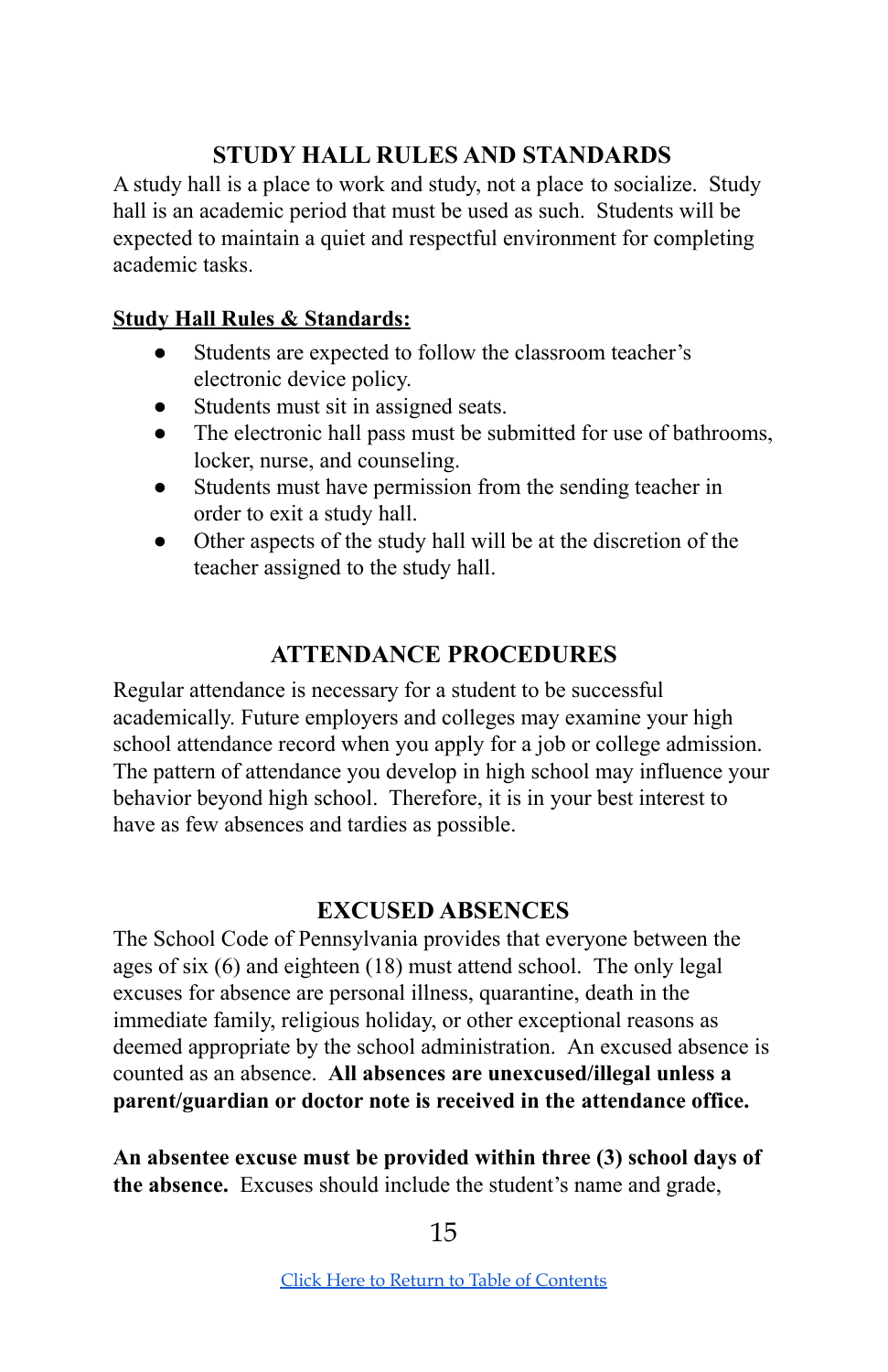date(s) of absence, reason for the absence, and a parent/guardian signature. **[Absentee](https://drive.google.com/file/d/0B0utjlj5qJPnU1BhN2dYOHNIRVE/view) excusal forms** are available in the attendance office or online. Parents may also fax an excuse to 610-820-7520 or submit electronically using the link sent to the parent/guardian on the day of the absence. **If a written note is not received within 3 days, the absence will be marked unexcused/illegal.**

**COVID-19:** Any absences accrued due to mandatory quarantine orders will be considered Excused/Lawful absences as dictated by **[Board](http://go.boarddocs.com/pa/whit/Board.nsf/goto?open&id=BF8JW74F0B1A) Policy [#204.](http://go.boarddocs.com/pa/whit/Board.nsf/goto?open&id=BF8JW74F0B1A)** Be advised, students and parents are required to monitor signs and symptoms of illness on a daily basis. Please refer to the **[COVID](https://docs.google.com/document/d/1t915OfJMehyYx_wIJv-CM3PBEyilpzS-N2wninQdj5k/edit?usp=sharing) Quick [Reference](https://docs.google.com/document/d/1t915OfJMehyYx_wIJv-CM3PBEyilpzS-N2wninQdj5k/edit?usp=sharing) Student Screener** for additional guidance on daily student screening. Due to the evolving nature of state regulations and guidelines, please refer to the current **PA [Department](https://www.education.pa.gov/Schools/safeschools/emergencyplanning/COVID-19/Pages/default.aspx) of Education** for additional guidance. **Please contact the High School Administration immediately if your child has been ordered to quarantine.**

Parents/Guardians are expected to call the high school at 610-437-5081, ext. 1806 between 7:30 a.m. - 9:30 a.m. if their child will be absent. If there is no answer, leave a voice message. **The phone call must be followed by a written note upon the student's return to school to identify the absence as excused.**

An excused absence permits the student to make up missed assignments. It is the student's responsibility to initiate the make-up work after returning to school. If a student is or will be absent for more than three consecutive days, the counseling office should be contacted for missed work at 610-437-5081 ext. 1808.

## **"LEARNING FROM HOME" ATTENDANCE PROCEDURES**

<span id="page-15-0"></span>Students are only considered as "Learning from Home" based on communication from a parent and/or guardian prior to the start of the school year. A "Present" designation will apply for students Learning From Home if the following conditions are met:

- The student is logged into the class Meet/Zoom session during the designated class time and can be clearly identified.
- For identification purposes, it is required that students temporarily use the video function to show their face at the start of the lesson, during attendance roll call. (Students are not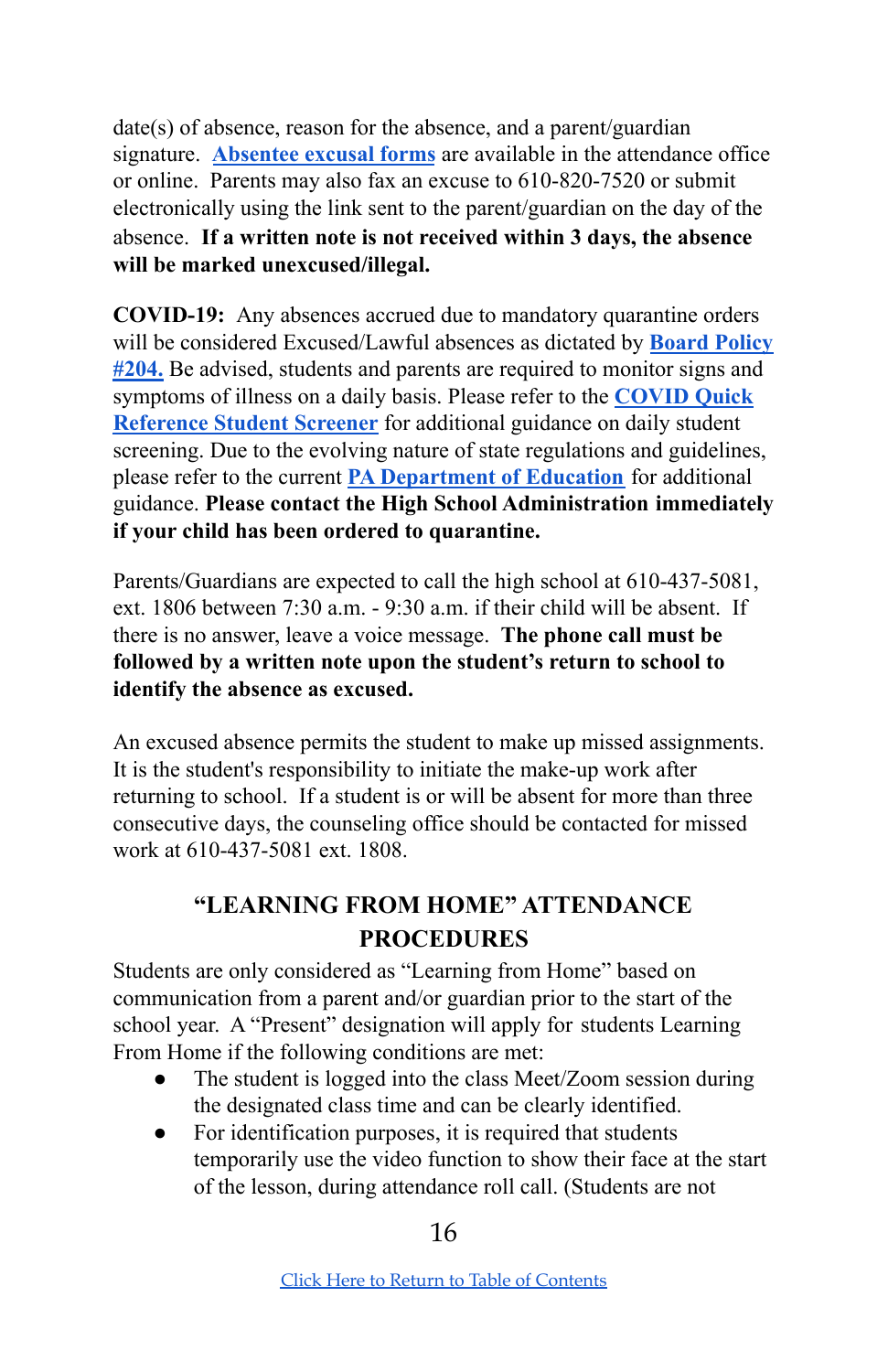required to leave the video on thereafter, but must be available through audio for questioning and class discussion purposes.) The attendance expectations and policies that follow apply to both students who are Learning from Home and learning traditionally.

## **ASYNCHRONOUS LEARNING DAYS AND ATTENDANCE:**

<span id="page-16-0"></span>Class meetings through Zoom will be held at designated class times and daily assignments will be posted in Google Classroom. A "Present" designation will apply for all students if the following conditions are met.

- The student is logged into the class Zoom session during the designated class time and can be clearly identified.
- For identification purposes, it is required that students temporarily use the video function to show their face at the start of the lesson, during attendance roll call. (Students are not required to leave the video on thereafter, but must be available through audio for questioning and class discussion purposes.)
- The student completes the assignment for the day. Assignment due dates may be extended until the end of the week and must be posted on Google Classroom.

## **UNEXCUSED OR ILLEGALABSENCES**

<span id="page-16-1"></span>The unexcused absence is used to designate an absence of a student who is 18 years or older. The illegal absence is used to designate an absence of a student under 18 years of age. Such reasons as visiting relatives, oversleeping, babysitting, missing the bus, working, shopping, etc.are not acceptable and will be treated as unexcused or illegal absences.

## <span id="page-16-2"></span>**CONSEQUENCES FOR UNEXCUSED OR ILLEGAL ABSENCES**

- 1. All unexcused/illegal absences will result in an inability to make-up any missed graded assignments, quizzes, or tests. **A grade of zero (0) will be given.**
- 2. The third (3) day of unexcused/illegal absence will result in a first offense truancy letter (warning). The letter will be sent to the parent/guardian of the student with three or more unexcused/illegal absences.
- 3. Continued truancy, beyond three (3) unexcused/illegal absences, will result in a second warning letter and a possible loss of parking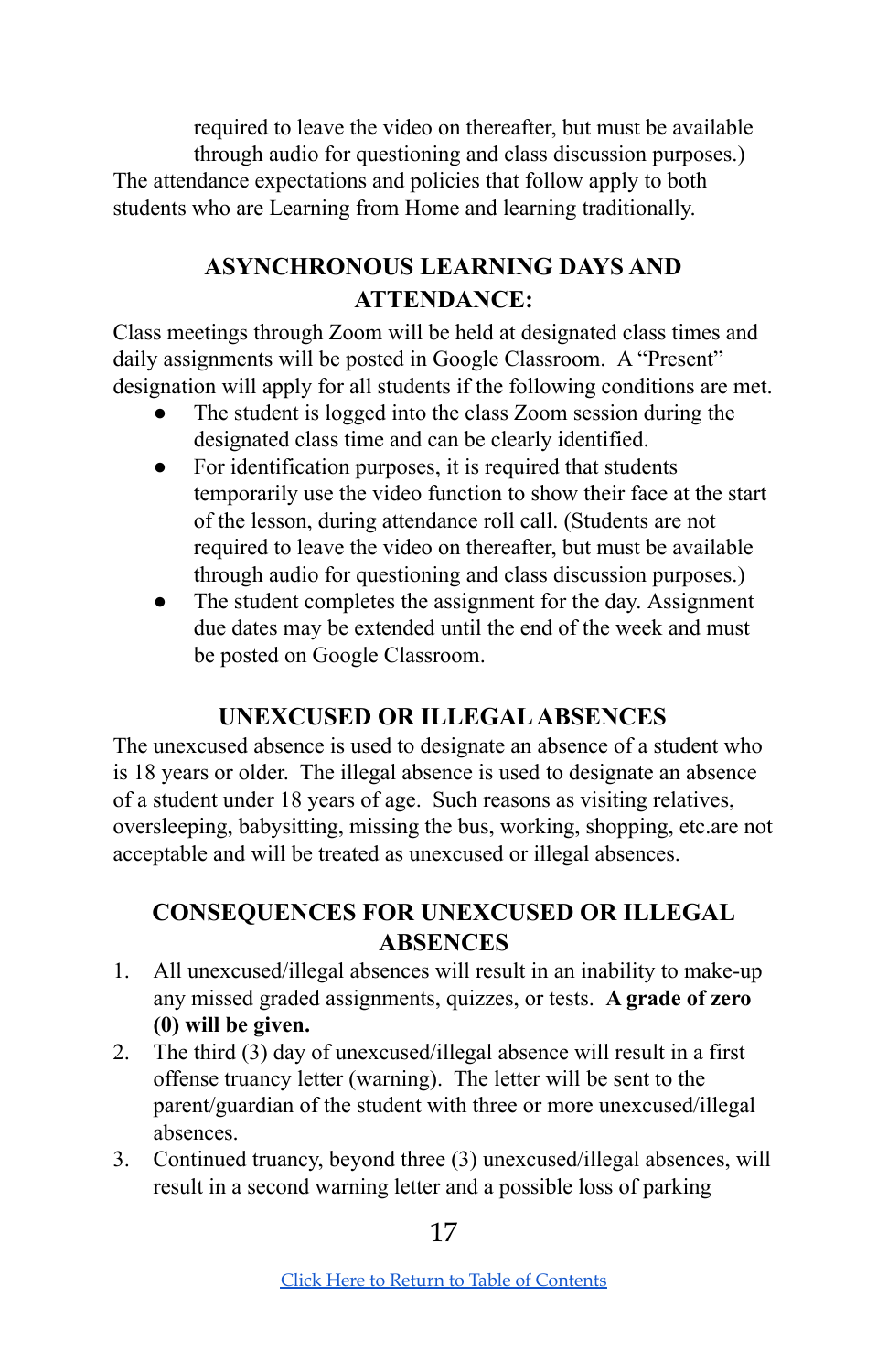privileges. Contact will be made with both the student and parent to schedule a Truancy Elimination Plan meeting.

- 4. Upon the sixth (6) day of an unexcused/illegal absence; in accordance with Act 24 of the Pennsylvania Compulsory School Attendance Law; a referral to the magistrate may be made if the student is under the age of 18.
- 5. Act 24 may also remove the truant student from his/her motor vehicle driving privileges for ninety (90) days on the first offense and for six (6) months for each subsequent offense. Unlicensed truant students will be prohibited from applying for a learner's permit for ninety (90) days on the first offense and for six (6) months for all succeeding offenses after their 16<sup>th</sup> birthday.
- 6. **After eight (8) days of absence in a semester, a medical excuse will be required for any subsequent absences.** Parents/Guardians will receive notification by mail that such a medical excuse is required. At that point any excuse not signed by a medical professional will be recorded as unexcused or illegal.
- 7. Students, 18 years or older, who are absent for ten (10) or more consecutive unexcused days will be dropped from the active membership roles by the high school administration.
- 8. Students, 18 years or older, who have twenty (20) or more unexcused absences will be dropped from the active membership roles by the high school administration.
- 9. All unexcused/illegal absences or truancies automatically deny the student the right to make up work and assignments missed during the period of unexcused absences.

## **HOW ABSENCE AFFECTS ELIGIBILITY**

<span id="page-17-0"></span>A student who has been absent from school during a semester for a total of twenty (20) or more school days, shall not be eligible to participate in an Inter-School Practice, Scrimmage, or Contest until the student has been in attendance for a total of forty-five (45) school days following the student's twentieth  $(20<sup>th</sup>)$  day of absence, except that where there is an excused absence due to a requirement that the student serve as the primary caregiver to a member of the student's immediate family or a near relative or death in that student's immediate family or a near relative both as defined in Section 1154 of the Public School Code of 1949, as amended, court subpoena, quarantine, or to attend a religious activity/function which the church requires its members to attend, or an excused absence of five (5) or more school days due to the same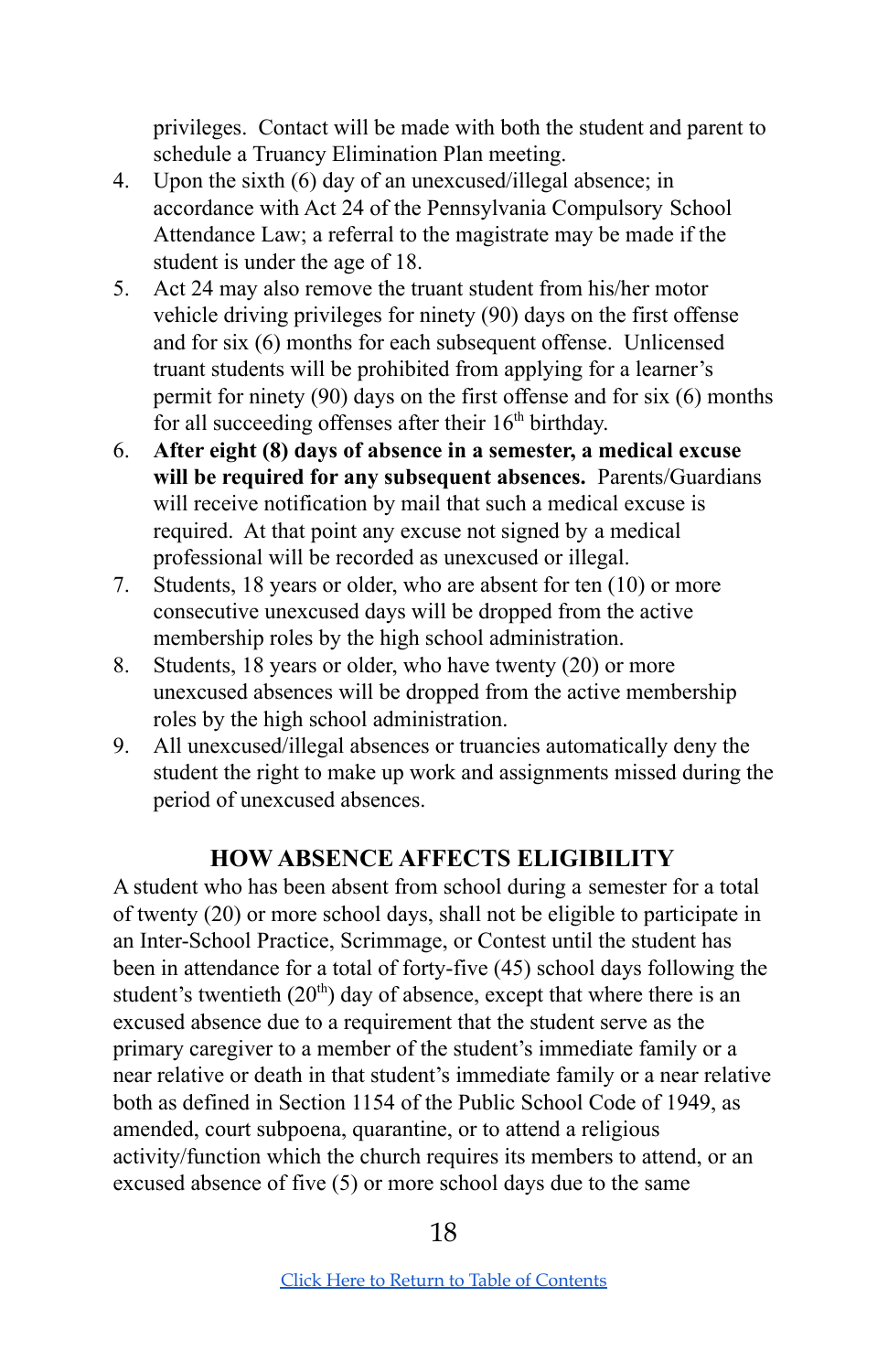confining illness or injury, such excused absence may be waived from the application of this rule by the District Committee. If the establishment of any requirement necessary for the District Committee to exercise its discretion to grant a waiver of five (5) or more excused absences results from illegal conduct on the part of the student, other than absences during which the student, without there having been a criminal conviction or an adjudication or delinquency, is admitted to a substance abuse treatment facility, the District Committee shall not grant the waiver. Attendance at summer school does not count toward the forty-five (45) school days required. Absence from school for an entire semester, or for several semesters, shall disqualify a student for the same period as stated in this **Section** 

#### **TARDINESS**

<span id="page-18-0"></span>Tardiness can hinder your success. Ample time is permitted between classes. The rules concerning tardiness are as follows:

- 1. **If you arrive to school or the first period of the day after 8:00 a.m., you must report to the attendance office and receive a late pass.** Failure to acquire a late pass will result in further disciplinary action. Students arriving late from doctor appointments must bring a note from the doctor's office or parent/ guardian.
- 2. **After eight (8) excused late arrivals in a semester, a parental note will no longer be sufficient. A medical excuse will be required.** Parents/Guardians will receive notification by mail that such a medical excuse is required. At that point any excuse not signed by a medical professional will be recorded as unexcused or illegal.
- 3. Any student who arrives after 11:00 a.m. will be marked as a half-day absence.
- 4. Any student who attends LCTI and arrives late to school must supply their own transportation to LCTI or remain at WHS. **Students may not drive to LCTI.**
- 5. To be eligible for after school activities, students must report to school by 11:00 a.m.
- 6. *Unexcused* tardiness to school includes, but is not limited to, the following: car trouble, missed bus, alarm clock didn't work, oversleeping.
- 7. A written excuse from a parent/guardian regarding tardiness must be presented upon arrival to school on the day of the tardy. **Any**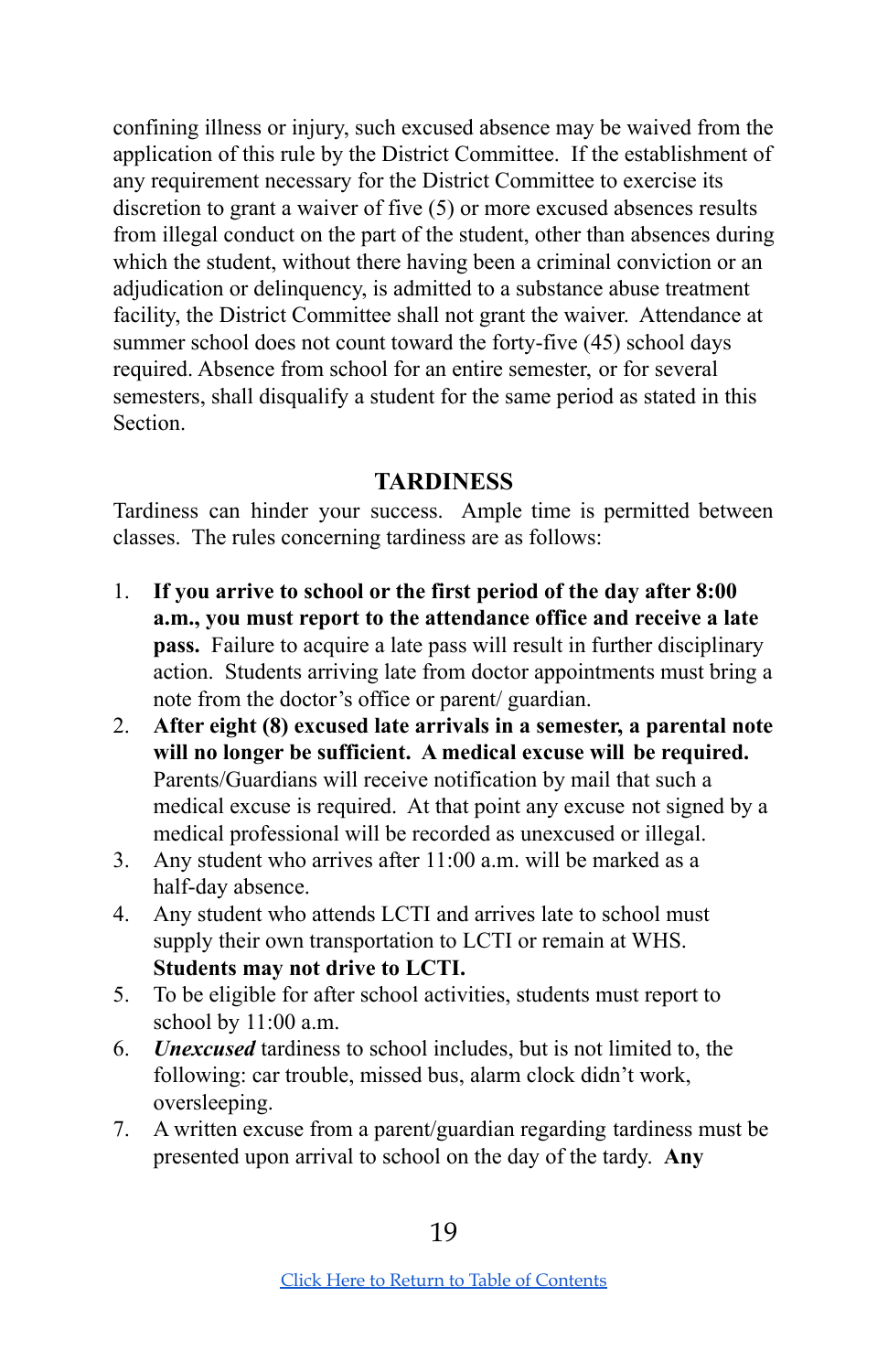**assignments or assessments given during unexcused class time may result in a zero (0).**

## **TARDINESS TO SCHOOL CONSEQUENCES Beyond 8:00 a.m. {Per Quarter}**

<span id="page-19-3"></span>1<sup>st</sup> and 2<sup>nd</sup> offense Warning  $3<sup>rd</sup>$  offense  $4<sup>th</sup>$  offense  $5<sup>h</sup>$  offense  $6<sup>th</sup>$  offense & subsequent

**One Detention** Two Detentions Office referral with Two Detentions In-school suspension, parent notification, and loss of parking privileges for the semester**.**

## **TARDINESS TO CLASS CONSEQUENCES {Per Quarter, Per Class}**

<span id="page-19-1"></span>

| Warning issued by teacher              |
|----------------------------------------|
| Detention assigned by teacher and      |
| parent/guardian notification           |
| Two detentions assigned by teacher and |
| parent/guardian notification           |
| Office referral                        |
|                                        |

#### **CLASS CUT/TRUANCY**

<span id="page-19-2"></span>**Class Cut/Truancy** will result in disciplinary action of either **In-School** or **Out-Of-School Suspension**. Progressive disciplinary action will be followed.

Between 8:00 a.m. - 2:45 p.m. students may only enter or exit the high school via the main lobby doors. **Once transported to campus, students may not leave the high school building or campus without written permission. Doing so will result in disciplinary action and/or possible out-of-school suspension. Student may be searched upon re-entry.**

#### **FAMILY/EDUCATIONAL TRIPS**

<span id="page-19-0"></span>**Family/Educational trips are subject to approval of the principal and are limited to seven (7) school days in the year. A trip form must be completed and approved at least five (5) days before the trip. [Family/Educational](https://docs.google.com/document/d/1u4j4eFtMj_ct_8w9VBJ9Syhj2153nukge6meBDKlZRI/edit) Trip Forms** may be obtained at the attendance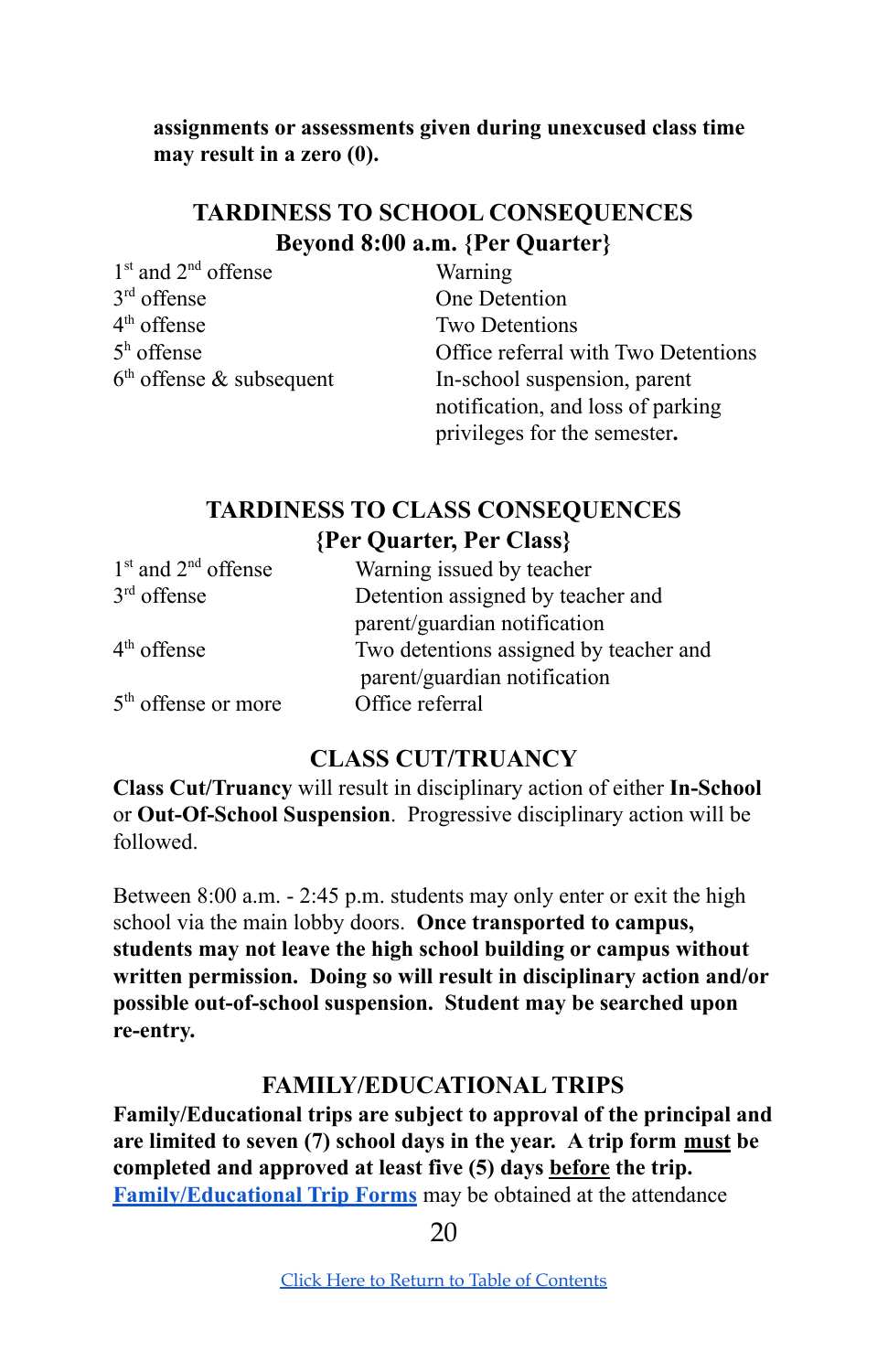office or online. All work must be made up within five (5) days upon returning to school. Students leaving school prior to the end of either semester are not permitted to take final exams early. Students must coordinate final exam make up times with their administrator prior to the planned trip. Failure to do so will result in a failing grade on the final.

## **POST SECONDARY SCHOOL VISITATIONS**

<span id="page-20-1"></span>Seniors and juniors wishing to visit a college, technical school, or other post secondary educational institution must submit an educational trip form prior to the visit. The request must include the name of the college and the date of the visitation.

If approved, the absence will be excused. Upon their return, students are required to provide college visit verification to the attendance office, or the visit will be unexcused. Forms may be obtained at the attendance office.

## **EARLY DISMISSAL FROM SCHOOL**

<span id="page-20-0"></span>Parents are encouraged to arrange medical, dental, and other appointments for their children after school hours. Any dismissal before 2:45 p.m. must be requested with a signed parental note. The note must be brought to the attendance office before 8:00 a.m. and must:

- 1 Be dated
- 2. Give a valid reason for the dismissal.
- 3. Specify the student's departure time.
- 4. Indicate a telephone number where the parent can be reached.
- 5. Be signed by the parent.
- 6. Include permission allowing the student to drive.

An "Early Dismissal Slip" will then be issued to the student. This slip must be retained and shown upon request. **Parents requesting an early dismissal without sending a written note must sign their student out of school in the attendance office and provide a valid picture ID**.

**Students signing-in late to school or signing-out early from school for a medical appointment MUST have a medical note upon their return to school in order for their absence to be marked as medically excused.**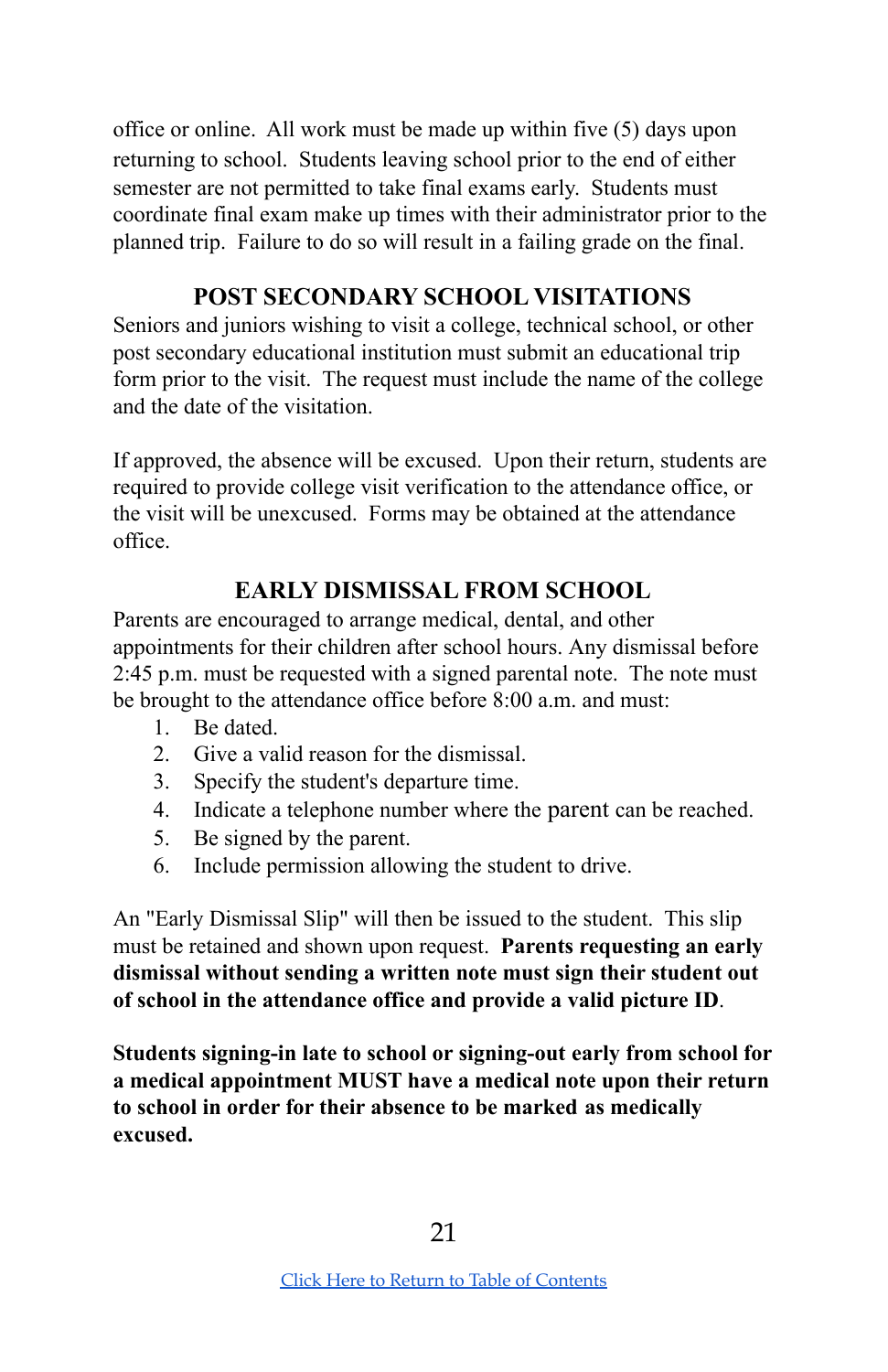## <span id="page-21-0"></span>**SCHOOL WIDE POSITIVE BEHAVIOR INTERVENTION AND SUPPORTS [\(SWPBIS\)](https://sites.google.com/whitehallcoplay.org/hs-swpbis/home?authuser=0)**



**What is SWPBIS?** SWPBIS is a framework with a focus on prevention and intervention to assist in: increasing compliant and positive behaviors, increasing safety and comfort, and increasing positive school climate and culture. The overall goal of SWPBIS is to increase academic performance. The framework seeks to remove the assumption that all students understand how to behave properly and instead, emphasize teaching, modeling and reinforcing positive behavior.

**Acknowledgement System:** Our SWPBIS framework recognizes students who are Prepared, Respectful, Involved, Dependable, and Empathetic. Students who demonstrate positive behavior may be given a PRIDE Card by a staff member. Students may submit PRIDE cards to the main office to have their names entered into the PRIDE Club Book and receive a PRIDE Pen. Members of the PRIDE Club Book will be eligible to have an automated call / email sent to their parents/guardians, and their PRIDE card posted in a display case. At the end of each month, students will randomly be selected to attend a reward breakfast with family members.

**Student PRIDE Committee:** A student PRIDE Committee will be formed, consisting of 3 - 4 students from each grade level. These students have been selected based on teacher, counseling, and administrative recommendations. The PRIDE Committee will meet on a monthly basis to discuss discipline data, rewards, and to plan for upcoming events/projects.

#### **DISCIPLINE CODE**

<span id="page-21-1"></span>Students will adhere to the discipline code as published in the **[School](http://www.boarddocs.com/pa/whit/Board.nsf/goto?open&id=9P5EWU3C63F6) [District](http://www.boarddocs.com/pa/whit/Board.nsf/goto?open&id=9P5EWU3C63F6) Policy** available online. Consequences for disciplinary referrals are determined on an individual basis, at the discretion of administration, in compliance with the school district policy and are progressive in nature.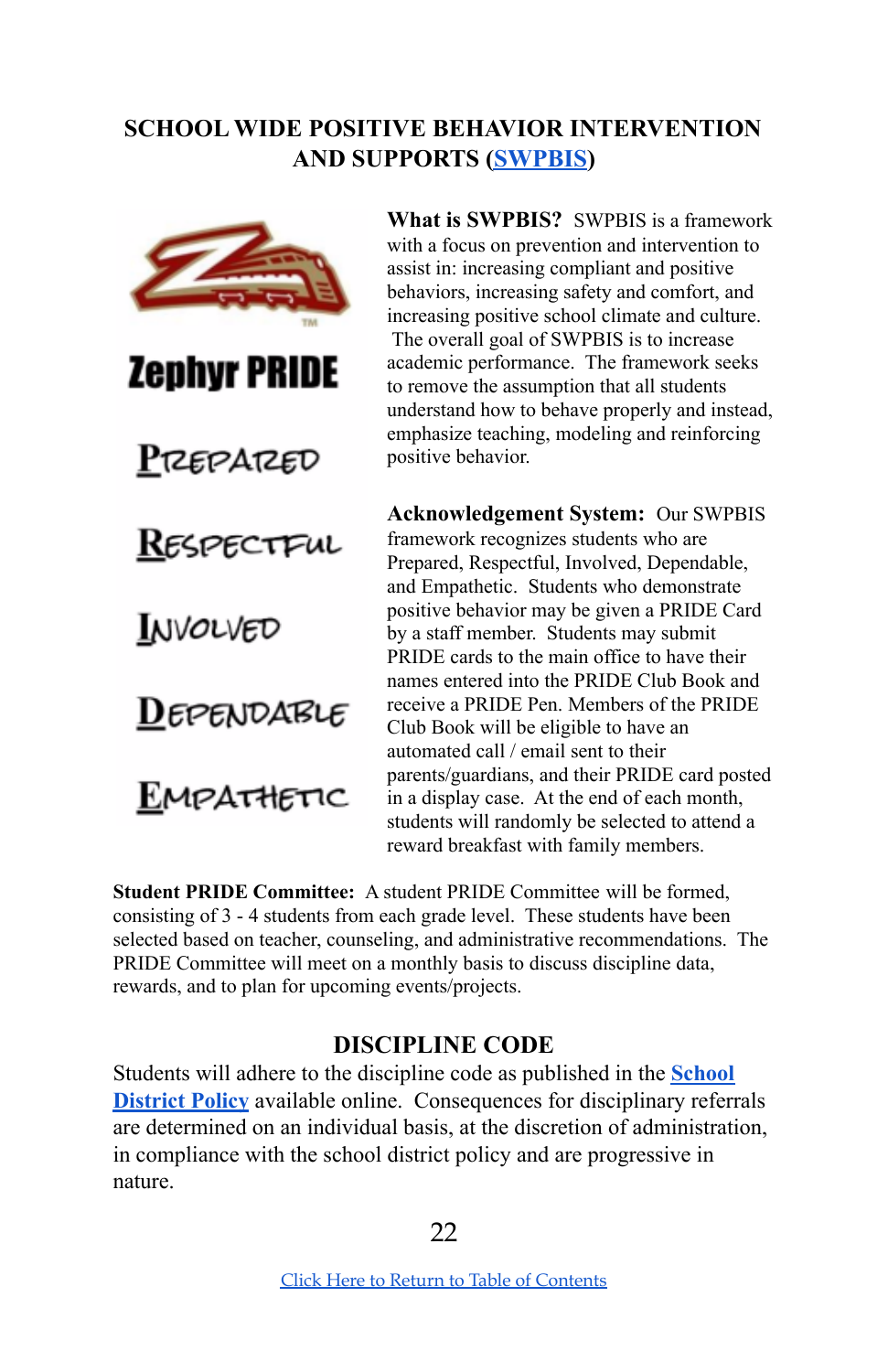## <span id="page-22-0"></span>**VIOLATION OF SCHOOL/ DISTRICT POLICY MAY RESULT IN THE FOLLOWING:**

#### **Minor Infractions (Teacher Discretion)**

- Warning / Documentation
- $\bullet$  Detention(s)
- Parent Notification
- Multiple offenses may result in major infraction

#### **Major Infractions (Administrative Discretion)**

- Pass/Hall restriction
- Administrative detention(s)
- In-School Suspension(s) (parent notification by phone call/mail)
- Out-of-school suspension up to 10 days (parent notification by phone call/mail)
- Students suspended out of school are not permitted on school grounds or to attend/participate in extracurricular activities
- Administrative referral to Whitehall Township Police Department
- Restitution if appropriate
- Expulsion from WCSD requires School Board hearing
- **● In accordance with state guidelines, certain offenses are reportable to the Pennsylvania Department of Education.**

#### **PENNSYLVANIA CODE 12.2 STUDENT [RESPONSIBILITIES](https://www.pacode.com/secure/data/022/chapter12/s12.2.html)**

<span id="page-22-1"></span>(a) Student responsibilities include regular school attendance, conscientious effort in classroom work and homework, and conformance to school rules and regulations. Most of all, students are responsible to share with the administration and faculty a responsibility to develop a climate within the school that is conducive to wholesome learning and living.

(b) No student has the right to interfere with the education of fellow students. It is the responsibility of each student to respect the rights of teachers, students, administrators and all others who are involved in the educational process.

- (c) Students should express their ideas and opinions in a respectful manner.
- (d) It is the responsibility of the students to conform to the following: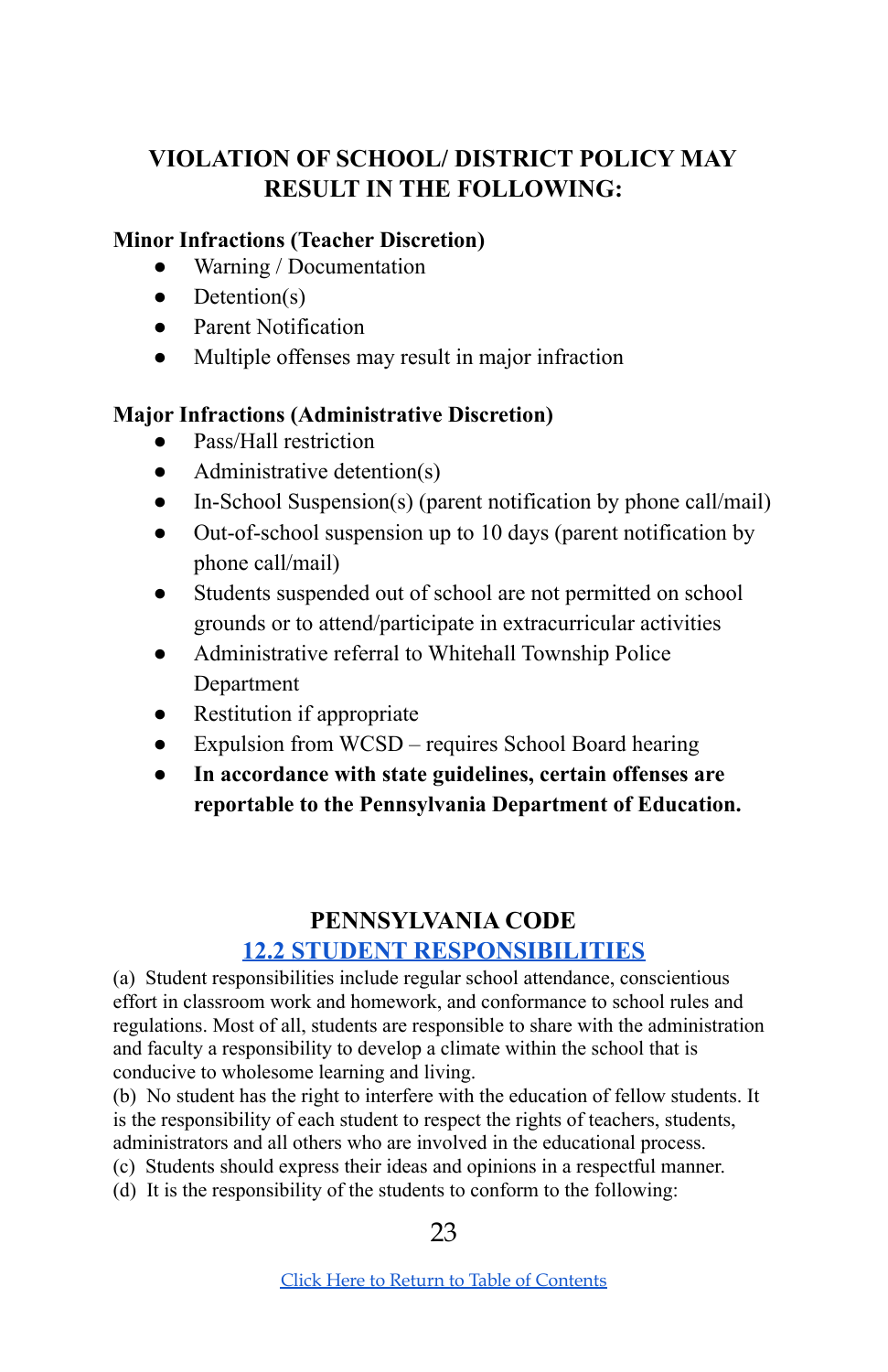(1) Be aware of all rules and regulations for student behavior and conduct themselves in accordance with them. Students should assume that, until a rule is waived, altered or repealed in writing, it is in effect.

(2) Volunteer information in matters relating to the health, safety and welfare of the school community and the protection of school property.

(3) Dress and groom to meet standards of safety and health, and not to cause substantial disruption to the educational processes.

(4) Assist the school staff in operating a safe school for the students enrolled therein.

(5) Comply with Commonwealth and local laws.

(6) Exercise proper care when using public facilities and equipment.

(7) Attend school daily and be on time at all classes and other school functions.

(8) Make up work when absent from school.

(9) Pursue and attempt to complete satisfactorily the courses of study prescribed by local school authorities.

(10) Report accurately in student media.

<span id="page-23-0"></span>(11) Not use obscene language in student media or on school premises.

#### **PROGRESSIVE DISCIPLINARY PROCEDURES DETENTION**

<span id="page-23-2"></span>Detentions are held from 3:00 – 4:00 p.m., Monday through Thursday. All students will be given at least a 24-hour notice prior to their detention assignment. **Detentions will only be rescheduled for emergency reasons with advanced notice from a parent/guardian.**

Students who are absent from school when they have been previously assigned a detention **will automatically serve their detention upon their return to school**. Students are to bring academic work to detention. **Cell phone usage is not permitted during detention.**

#### **Failure to serve detention will result in further disciplinary action as follows:**

| 1 <sup>st</sup> Offense              | Warning/Reschedule      |
|--------------------------------------|-------------------------|
| $2nd$ Offense                        | 2 Detentions            |
| 3 <sup>rd</sup> Offense              | 3 Detentions or 1 ISS   |
| 4 <sup>th</sup> Offense & Subsequent | <b>Admin Discretion</b> |

#### <span id="page-23-1"></span>**[SUSPENSION](http://www.boarddocs.com/pa/whit/Board.nsf/goto?open&id=9P5EY53C92C6) AND EXPULSION - BOARD [POLICY](http://www.boarddocs.com/pa/whit/Board.nsf/goto?open&id=9P5EY53C92C6) #233**

The principal and/or his/her designee has the authority to suspend a student (In-School or Out-of-School Suspension). The following examples include, but are not limited to, the offenses that warrant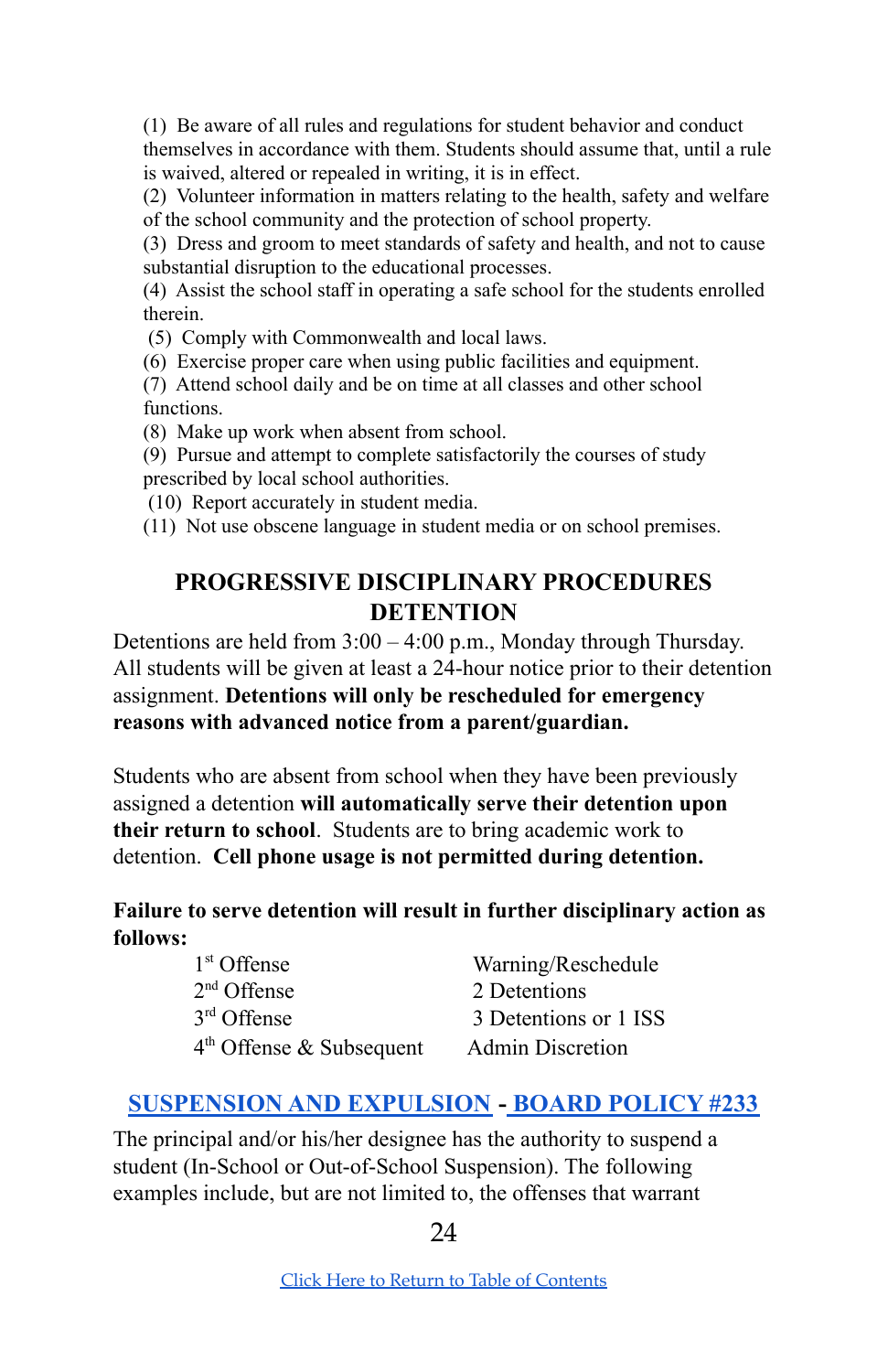suspension or expulsion. The suspension may take place during school hours or after the school day.

- 1. Fighting
- 2. Use of tobacco products, including e-cigarettes, "vape pens," or any other Electronic Nicotine Delivery System (ENDS)
- 3. Use or possession of controlled substances
- 4. Truancy
- 5. Destruction of school property
- 6. Stealing
- 7. Use of profanity (oral or written)
- 8. Cutting classes
- 9. Disruption of the educational process after a request or command to cease all actions (verbal or physical) which distracts other students' attention, concentration, or performance
- 10. Activating false fire alarms, issuing a bomb threat, or any action threatening the safety of the student body and/or staff
- 11. Disregard for safety procedures while on school property
- 12. Student drivers who do not register for a parking permit
- 13. Extortion of money or services
- 14. Chronic lateness to class
- 15. Leaving the school building without permission
- 16. Reckless driving or speeding on campus
- 17. Behavior leading to ejection from school functions
- 18. Chronic discipline infractions
- 19. Bus misconduct
- 20. Terroristic threats
- 21. Harassment/Bullying
- <span id="page-24-0"></span>22. Other acts of misconduct deemed serious in nature by the principal or designee may result in similar disciplinary action

## **IN-SCHOOL SUSPENSION (ISS)**

In-School Suspension is scheduled from 8:00 a.m. – 2:45 p.m. Parents will receive a phone call notifying them about their child's ISS. Students are to report to the assigned classroom with all textbooks and assignments. Teachers will forward work to students who are assigned to ISS. Students must complete all academic work while in ISS and earn a total of 10 out of a possible 15 points for the day, as designated by the ISS rubric. **Cell phone usage is not permitted during In-School Suspension.**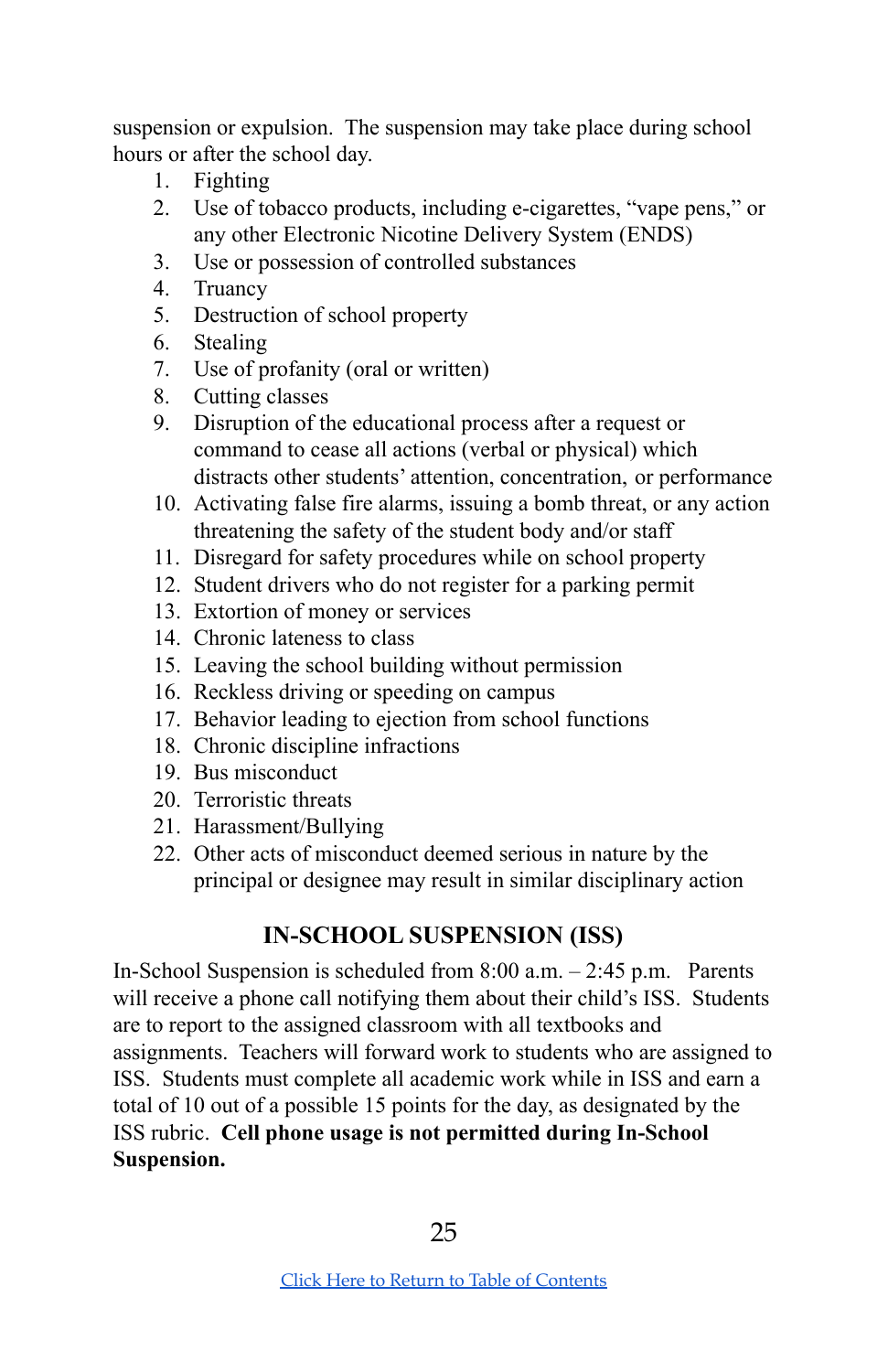If absent on the scheduled ISS date, the student should report to the ISS room on the first day back to school. LCTI and Diversified Occupation students who serve In-School Suspension will stay at Whitehall High School until 2:45 p.m.

#### **OUT OF SCHOOL SUSPENSION (OSS)**

<span id="page-25-1"></span>Out of School Suspension is used as a sanction for students whose violation of rules are serious in nature such as harassment, destruction of property, possession of a weapon, fighting, violation of safety, chronic disruption of the educational process, or repeated offenses which resulted in In-School Suspensions, and/or be referred to the police. Disorderly conduct citations may also be issued for chronic disruption of the educational process including profanity and excessive classroom disruption.

Parents will receive a phone call notifying them about the Out of School Suspension. A parent conference is required for reinstatement from three to ten days of Out of School Suspension.

Students are not permitted to attend school or any school functions for any reason during an Out of School Suspension. This includes events on the Whitehall-Coplay School District campus and Whitehall-Coplay School District events at other venues. The Out of School Suspension is in effect until the day the student returns to school. Hence, students with Friday Out of School Suspension may not attend Saturday or Sunday events.

#### **LOSS OF PRIVILEGE POLICY**

<span id="page-25-0"></span>If a student accumulates a total of six (6) or more demerits during the school year as a result of suspensions, the student is removed from all extracurricular activities for the remainder of the school year. This includes, but is not limited to, athletics, music groups, theater, field trips, prom and dances, fundraising events, clubs, parking privileges, and may include graduation ceremony.

A student may appeal the duration of their Loss of Privilege with written documentation to school administration, justification based on, but not limited to, grades, discipline, and attendance.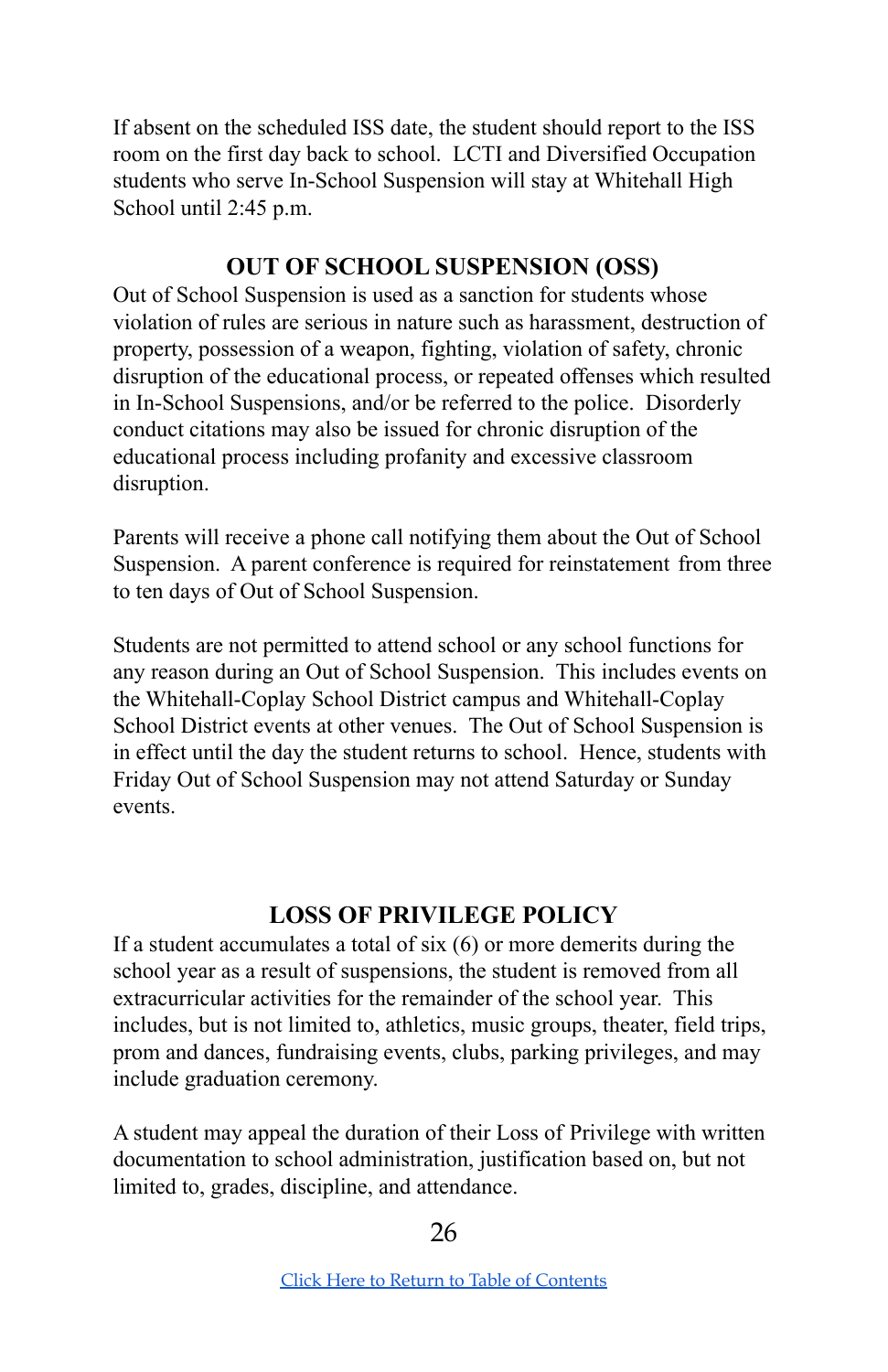**For the purpose of this policy, each incident of In-School Suspension (ISS) is worth one (1) demerit, 1-5 days of Out-of-School Suspension (OSS) is worth two (2) demerits, and 6-10 days of Out-of-School Suspension (OSS) is worth three (3) demerits.**

> **1 ISS = 1 demerit 1-5 days OSS = 2 demerits 6-10 days OSS = 3 demerits**

## **EXPULSION**

<span id="page-26-0"></span>Expulsion is a school district disciplinary act implemented by the School Board and Superintendent that excludes a student from school for a period exceeding ten (10) school days, or requires permanent removal from the school due to chronic or serious offense(s) as defined in the school district policy.

The following offenses include, but are not limited to resulting in expulsion accordance with Board policy:

- 1. Second offense of possession or use of controlled substances.
- 2. Possession of large amounts of controlled substances.
- 3. Selling or dispensing controlled substances.
- 4. Possession of weapons or look-alike weapons in violation of **[Board](http://www.boarddocs.com/pa/whit/Board.nsf/goto?open&id=9P5EY53C92C6) policy.**
- 5. Assaulting any district employee.
- 6. Repeated acts of misbehavior for any and all offenses after full suspension.

## **CONTROLLED SUBSTANCES/PARAPHERNALIA**

<span id="page-26-1"></span>The school district prohibits students from using, possessing, distributing, and being under the influence of any controlled substance during school hours, at any time while on school property, at any school-sponsored activity, and during the time spent traveling to and from school and school-sponsored activities.

For the purposes of this policy, **controlled substances** shall include all:

- 1. Controlled substances prohibited by federal and state law.
- 2. Look-alike drugs.
- 3. Alcoholic beverages.
- 4. Anabolic steroids.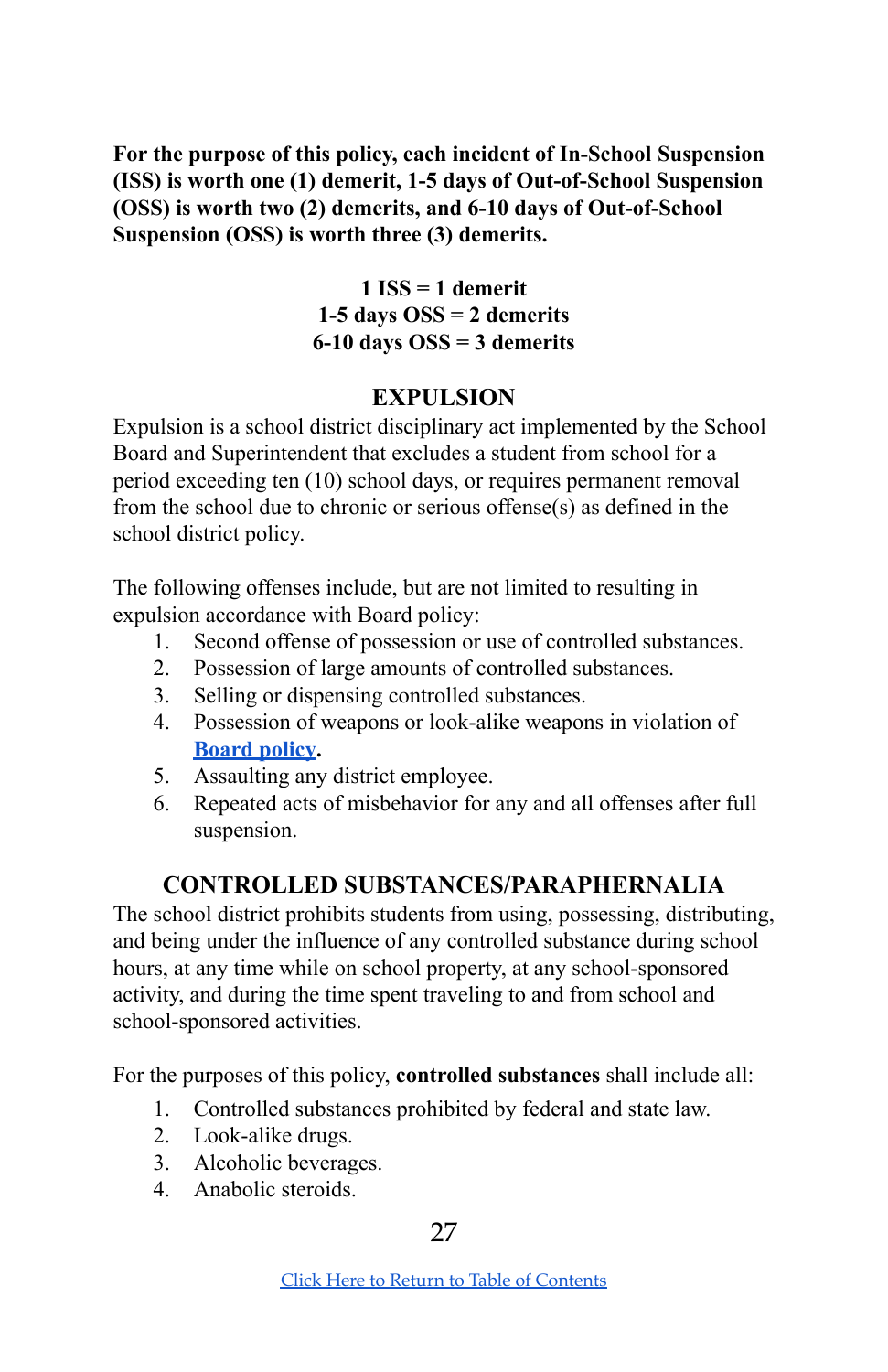- 5. Drug paraphernalia.
- 6. Any volatile solvents or inhalants, such as but not limited to glue, pepper sprays, vaporizers and aerosol products.
- 7. Substances that when ingested cause physiological effect that is similar to the effect of a controlled substance as defined by federal or state law, such as but not limited to herbal incense or other products containing synthetic cannabinoids.
- 8. Prescription or patent drugs, except those for which permission for use in school had been granted pursuant to Board policy.

Any student who possesses or uses a small amount of controlled substances, over the counter or prescription medication, or possesses paraphernalia associated with controlled substances shall be suspended or considered for expulsion in accordance with **[Board](http://www.boarddocs.com/pa/whit/Board.nsf/goto?open&id=9P5EXM3C80F5) policy.** When possession or use is in violation of legal status, the case will be referred to local law enforcement.

If a student should be involved a second time in possessing or using controlled substances or possessing paraphernalia associated with controlled substances, the student's behavior will be grounds for expulsion of the student from the district.

The case will be referred to local law enforcement and drug counseling services available in the community.

If a student should be involved in possessing a large amount of controlled substances, over the counter or prescription medication, or if a student dispenses or sells controlled substances, over the counter or prescription medication, the student's behavior will be grounds for expulsion of that student from the district. The expulsion and referral will be treated in accordance with a second offense utilizing law enforcement and drug counseling.

#### <span id="page-27-0"></span>**SMOKING/POSSESSION OF TOBACCO PRODUCTS**

The Whitehall-Coplay School District is a tobacco free campus. No cigarettes or tobacco products, including e-cigarettes, "vape pens," or any other Electronic Nicotine Delivery System (ENDS) are allowed anywhere on the campus. **Any student who is suspected of tobacco product use and/or possession is subject to a search by school administration. Possession and/or use will result in a referral to the**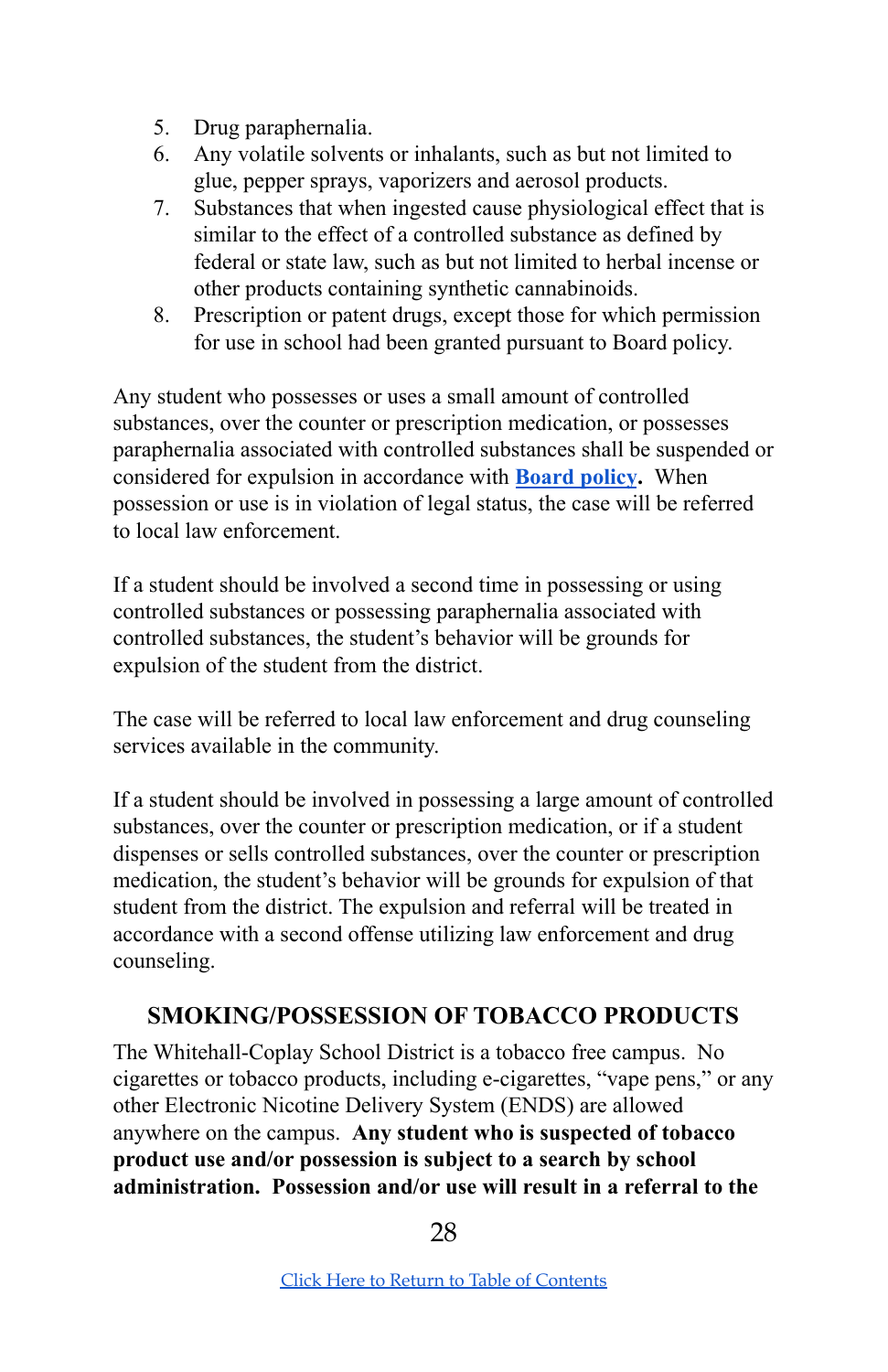#### **School Resource Officer and progressive consequences as detailed below:**

 $1<sup>st</sup>$  Offense (Poss./Use)  $2<sup>rd</sup>$  Offense (Poss./Use)  $3<sup>rd</sup>$  Offense & Subsequent

1 day In-School Suspension 1 days Out-of-School Suspension Admin Discretion (Minimum 2) days OSS)

## **PUBLIC DISPLAY OF AFFECTION**

<span id="page-28-0"></span>Public display of affection within the educational environment is unacceptable. Teachers will be instructed to use good judgment when observing students who are involved in public displays of affection. However, if a teacher deems that a particular situation is inappropriate, he/she will bring the problem to the student's attention immediately. Chronic offenders will be subject to disciplinary action such as detention or suspension.

## **[CAFETERIA](https://pa50000018.schoolwires.net/Page/3314)**

<span id="page-28-2"></span>Students must maintain appropriate behavior at all times while in the cafeteria. Throwing of food or disruptive behavior of any kind may result in suspension and/or citation.

#### **FOOD/DRINK POLICY**

<span id="page-28-1"></span>Any food or drink deemed to be a safety hazard or a disruption to the educational process is prohibited.

- Food / drinks are not permitted in the classroom without specific permission from the classroom teacher.
- Students are not permitted to have food delivered to the high school.
- Students who attend LCTI are encouraged to place money into their WHS lunch account in the event that a situation arises causing the student to remain at WHS for lunch.

#### **TELEPHONE USE**

<span id="page-28-3"></span>Classroom phones are only for teachers use and are not to be used by students**.** A telephone is located in the main office. Students may use it before and after school, during their passing time between periods, or lunch period with a pass. Use of the telephone during class time will be at the discretion of the classroom teacher who will issue a pass for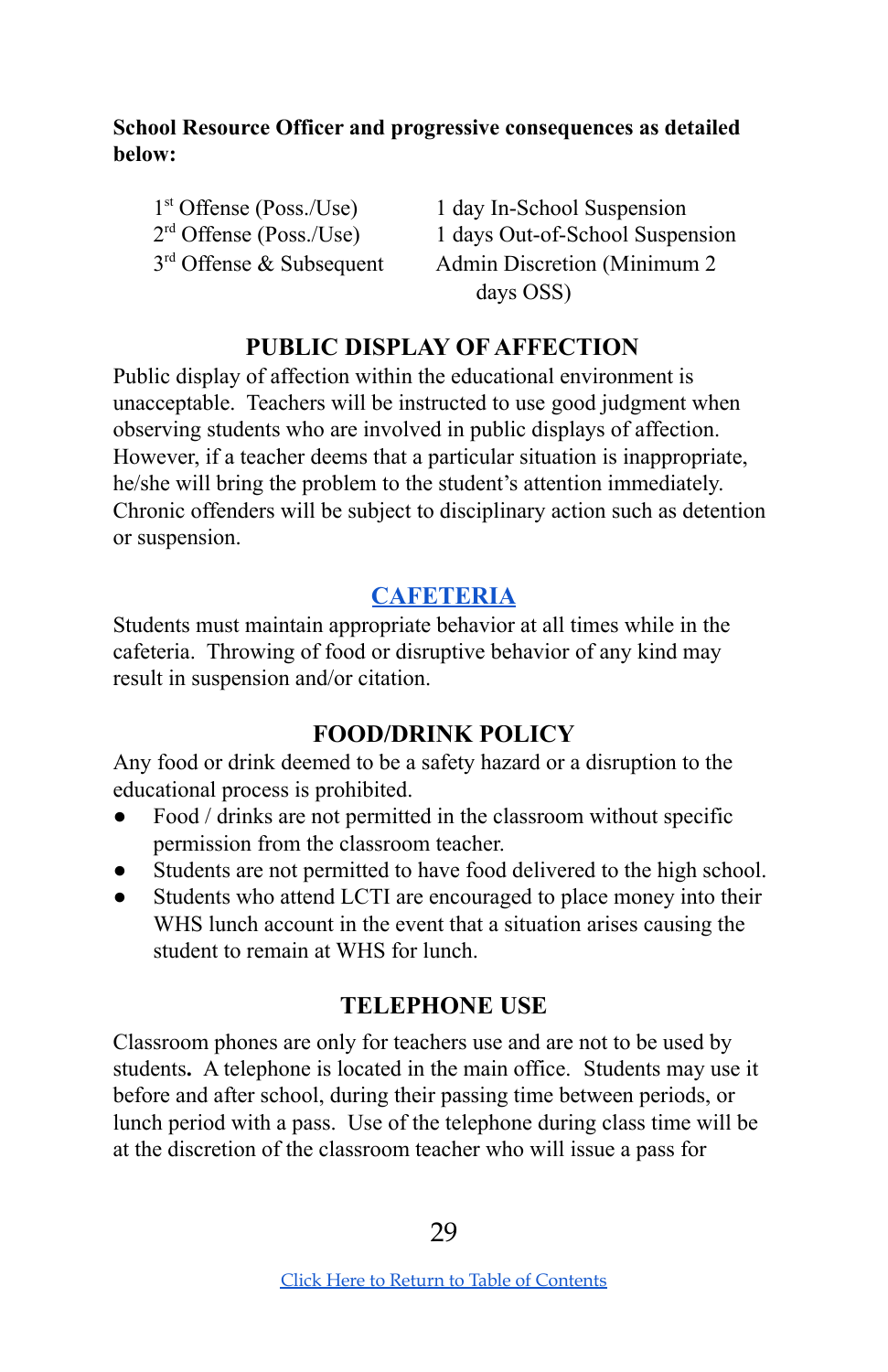telephone use. Students may not use cell phones to make phone calls at any time during school hours.

## <span id="page-29-0"></span>**WHITEHALL-COPLAY SCHOOL DISTRICT [ACCEPTABLE](http://go.boarddocs.com/pa/whit/Board.nsf/goto?open&id=AZWNQV53BE93) USE OF THE ELECTRONIC [COMMUNICATIONS](http://go.boarddocs.com/pa/whit/Board.nsf/goto?open&id=AZWNQV53BE93) AND SYSTEMS AND NETWORK [Board](http://go.boarddocs.com/pa/whit/Board.nsf/goto?open&id=BFYK3L4FEAB5) Policy 815**

Whitehall-Coplay School District provides employees and students with access to the district's electronic communications systems and network, which includes Internet access, whether wired or wireless, or by any other means.

The electronic communications systems and network provide vast, diverse and unique resources. The Board will provide access to the district's network and systems and to the Internet for staff members and for students, in order to access information, for research, and for collaboration to facilitate learning and teaching.

For users, the district's network and electronic communications systems are to be used primarily for education-related purposes and performance of job duties. Incidental personal use of school computers shall be permitted for employees so long as such use does not interfere with the employee's job duties and performance, with system operations, or with other system users. Personal use must comply with this policy and all other applicable policies, procedures and rules, and must not damage the school's hardware, software, computer or electronic communications systems. Students may only use the network and electronic communications systems for educational purposes.

## **CELL PHONE POLICY INFORMATION**

Students are permitted to have cell phones and other personal electronic devices in the high school building under the following conditions:

- Personal devices must remain on mute/vibrate during school hours of 8:00 a.m. and 2:45 p.m.
- **Under no circumstances, may students use cell phones to make or receive phone calls or engage in video conferencing (i.e. FaceTime) during the school hours or while in detention.** If phone calls must be made, a phone is available in the main office.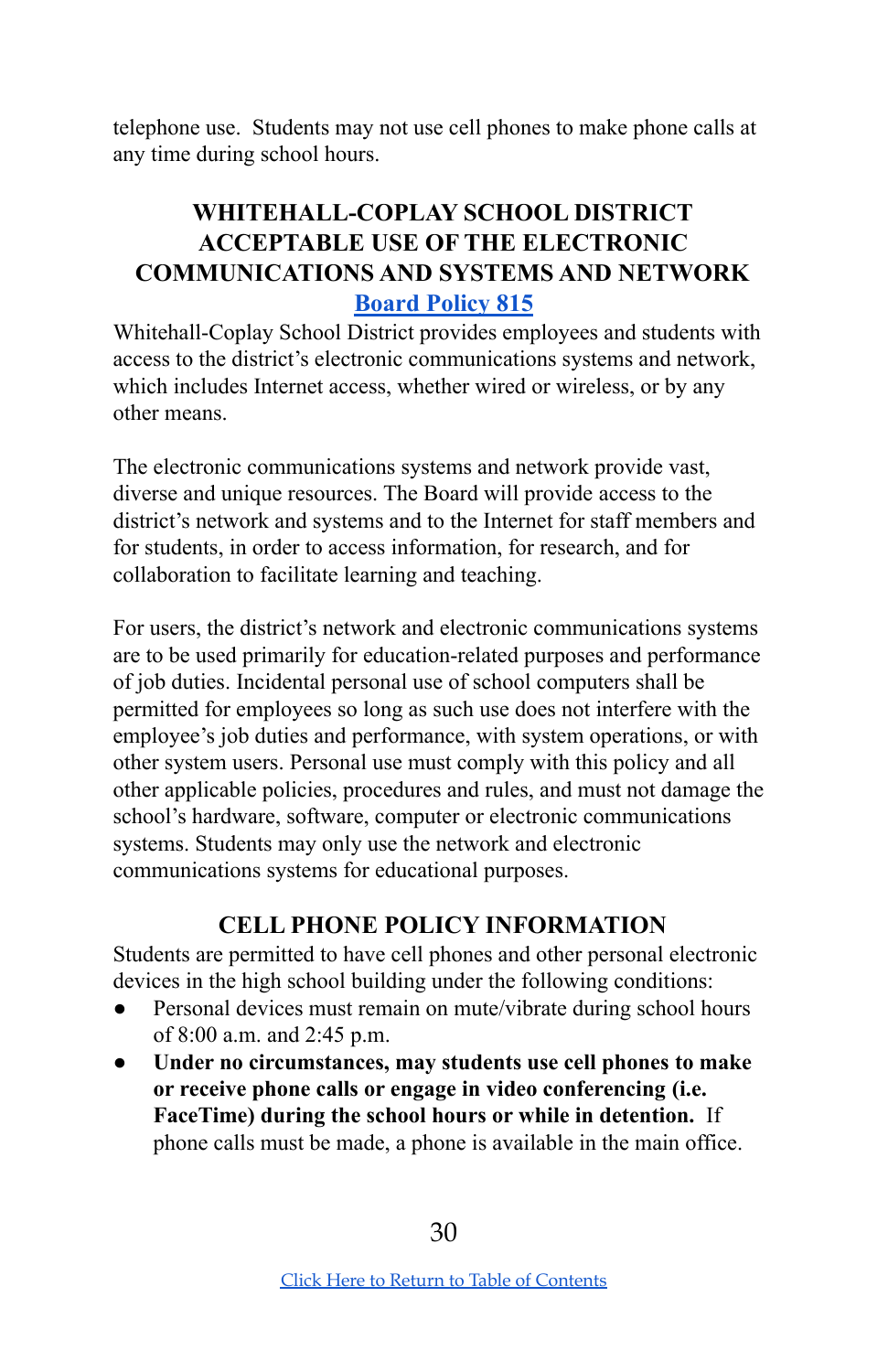- Personal devices may be used for educational purposes in the classroom **with specific permission** and **under the direct supervision of the classroom teacher**.
- Students are permitted to use headphones and mobile device capabilities/applications in the following designated areas:
	- o **Hallways, bathrooms, and lunches** before, after, and during school hours.
	- o **Classrooms and study halls at the discretion of the classroom teacher for educational purposes**.
	- o Headphones may be used provided that volume does not disturb or distract others. **Headphones are not to be used in the classroom unless given specific permission by the classroom teacher.**
	- o When addressed by an adult anywhere on campus students will turn off volume and remove headphones/earbuds.

**Failure to use a personal electronic device as outlined above will be deemed as insubordination and will result in progressive disciplinary action. Progressive disciplinary action may include, but is not limited to, warning, parent/guardian contact, detention, office referral, and/or suspension. If your electronic device is not used in accordance with school and/or district policy, administration is authorized to take possession of the device. Failure to turn over the device when requested by an administrator will result in disciplinary consequences.**

**Students are completely responsible for the use, maintenance, and safety of their own personal electronic devices. Student requests to charge their devices will not be honored. Students should use proper precautions to safeguard their personal property at all times. The school cannot be responsible for stolen electronic devices and will not investigate such incidences. An incident report should be completed with the School Resource Officer.**

**Any confiscated or lost electronic devices not retrieved by the last student day of school may be donated to a non-profit organization or discarded.**

## <span id="page-30-0"></span>**GOOGLE DRIVE AND INSTRUCTIONAL TECHNOLOGY TOOLS**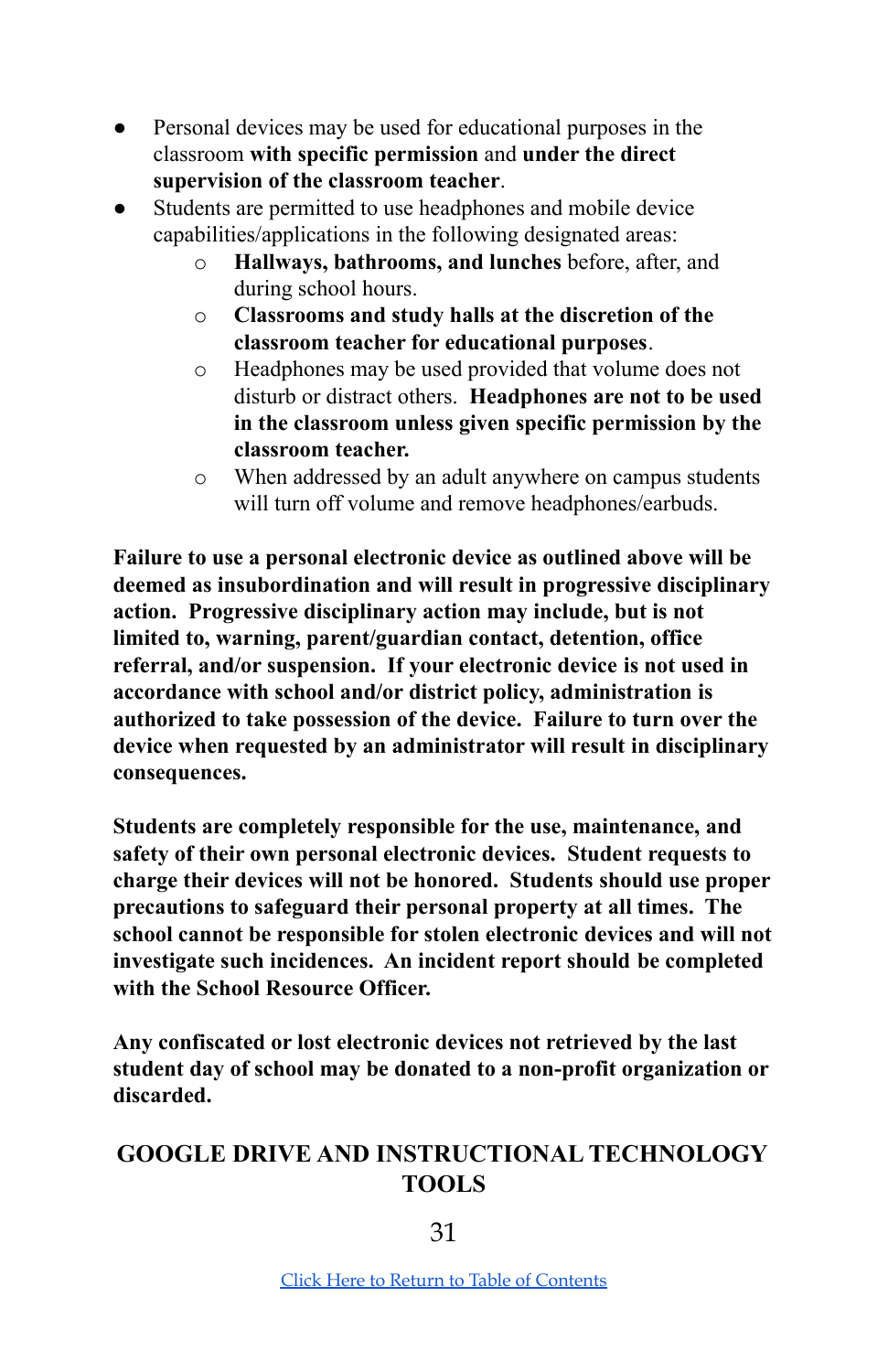Google accounts are assigned to all students and may be utilized for online collaboration on various educational assignments/ projects. Student Google accounts will include Google drive capabilities such as email, docs, slides, sheets, forms, etc. which may be accessed from home or school. Classroom teachers may assign additional online student accounts for educational purposes consistent with the WCSD Acceptable Use Policy. Please contact the High School Main Office if you have questions/concerns regarding the issuance of educational accounts.

#### **LOST AND FOUND**

<span id="page-31-2"></span>Students who have lost anything of value are to report such losses to the main office as soon as possible. Students should take great caution in bringing valuable items and are encouraged not to carry large sums of money while in school. **The school cannot be responsible for stolen items and will not investigate stolen property.**

#### **LOCKERS**

<span id="page-31-1"></span>Lockers and locks are the property of the school. Students may not share lockers. Students will be issued a combination lock for their locker at the beginning of the school year. Students are required to return their assigned lock to their homeroom teacher at the end of the year. **If the student loses, damages, or fails to return their assigned lock, a replacement cost of \$6.50 will be charged to the student.** A student's locker may be opened and searched by an administrator any time there is reasonable suspicion to believe that the locker's contents pose a danger to the health, safety and welfare of other students and staff or when there is a reasonable suspicion that its contents may be disruptive to the educational process. Students should keep lockers closed, locked, and combinations secured. Locker repair requests can be made at the main office. All lockers are emptied and thoroughly cleaned during the summer vacation. It is the student's responsibility to take home all articles of value. Those articles collected by the custodial staff during the summer are given to non-profit organizations or discarded. Students may not be assigned the same lockers the following school year. **Be advised, in an effort to maintain a drug free and safe environment, persons and lockers may be randomly searched.**

#### **SEARCH OF STUDENT PROPERTY**

<span id="page-31-0"></span>The principal and/or designees may conduct a search if he/she has reasonable grounds for suspecting that the intended search will reveal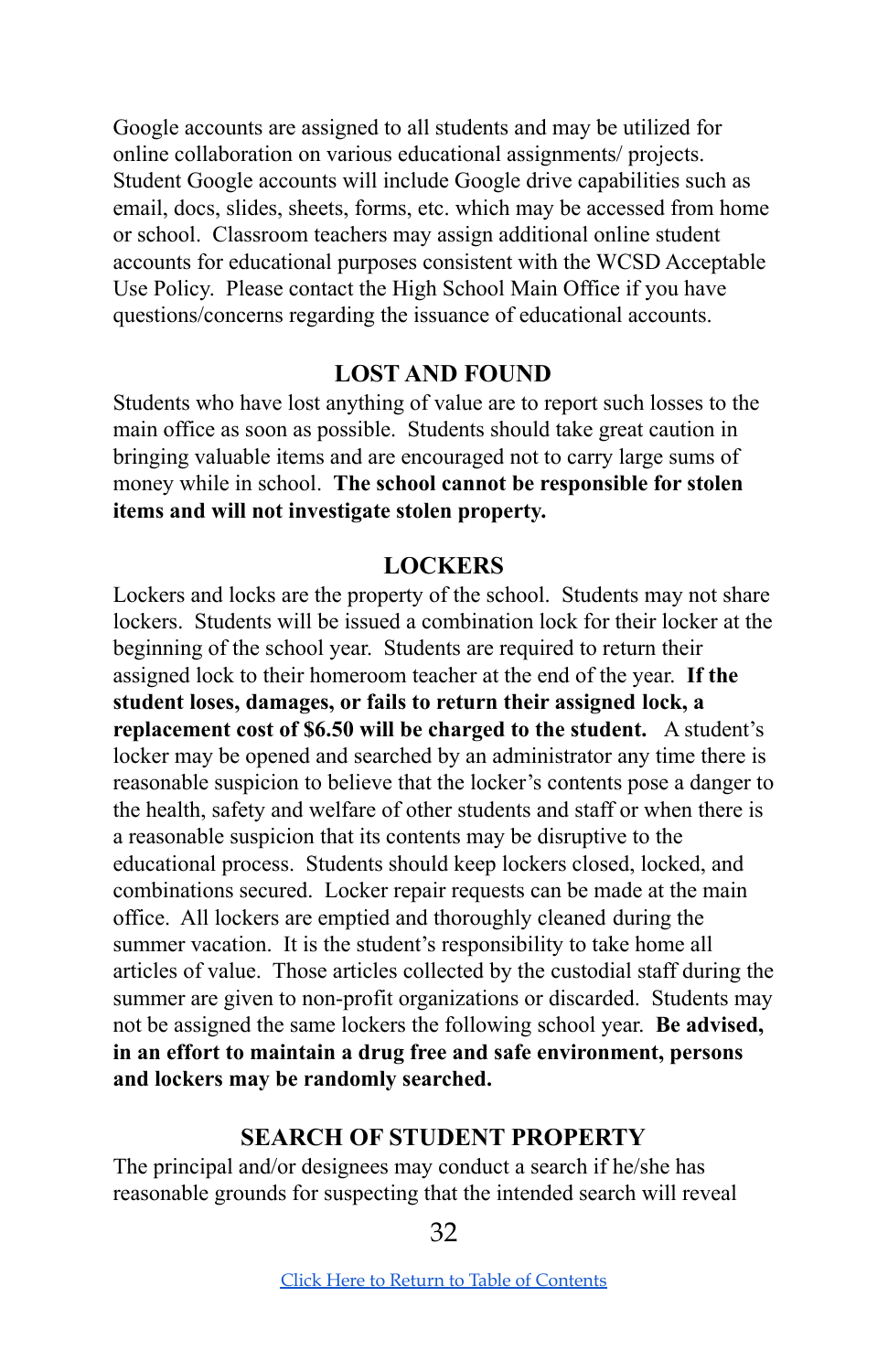evidence that the student has violated or is violating **[school](http://www.boarddocs.com/pa/whit/Board.nsf/goto?open&id=9P5EXK3C7EAE) policy**, the law, or is considered a risk to overall school safety. The scope of the search shall be reasonably related to the objectives of the search and not excessively intrusive in the light of the age and sex of the student and the nature of the suspected infraction. Searches conducted by administration may include but are not limited to utilization of certified drug dogs, metal detection units, or any device used to protect the health, safety, and welfare of the school population.

#### <span id="page-32-0"></span>**Any student who leaves the high school building without permission and returns is subject to a search by school administration.**

## **DRESS CODE**

Dress is a means of personal expression. It is, however, the student's responsibility to dress in a manner that reflects pride and respect for the school as a place of learning. The student's manner of dress or appearance must not disrupt the educational process. A student's clothing should be clean and in accord with health and safety regulations of the Commonwealth of Pennsylvania.

Unacceptable clothing includes:

- Clothing such as shorts, pants or skirts worn lower than the hip-line and/or expose undergarments.
- Excessively tight shorts and skirts.
- Skirts, shorts, and skorts that are shorter than mid-thigh and that don't reach the fingertips with arms fully extended at sides.
- See-through clothing that exposes undergarments or anatomy.
- Clothing designed to be sleepwear as well as pillows and blankets.
- Tops that expose the midriff or back, have plunging necklines, or are designed to be undergarments.
- Tank tops or halter tops.
- Chains, such as dog collars or wallet attachments, and spiked jewelry.
- Items that are indecent, offensive, obscene, or contain a reference to gangs, sex, drugs, tobacco, alcohol and/or weapons.
- Outerwear such as coats, knit hats, gloves, ear-warmers, and sunglasses. These items should be placed in a locker and not worn by students during regular school hours.
- Any item of clothing, jewelry, or ornamentation that creates a distraction to the educational process.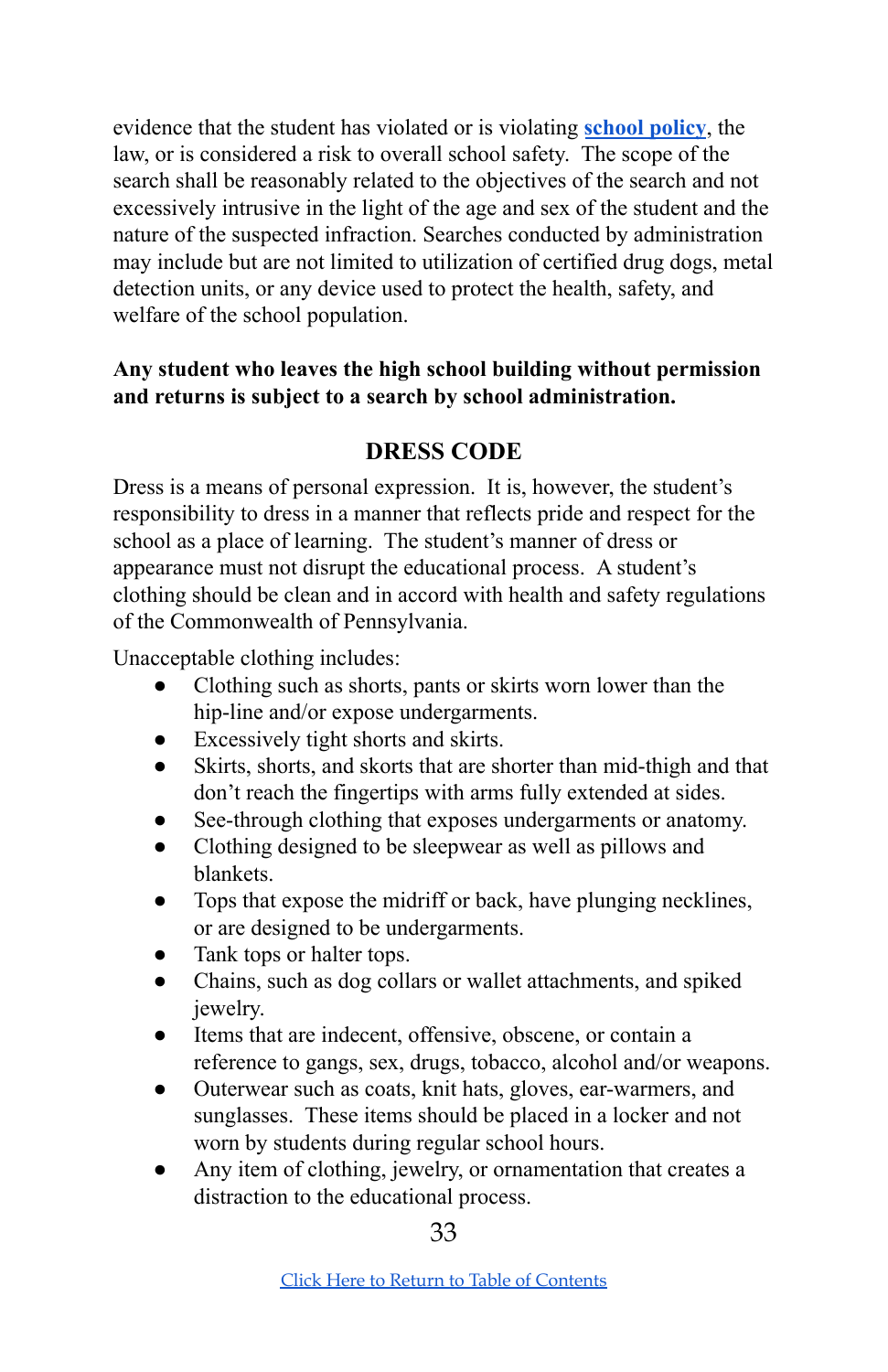- Headwear: No type of head covering is to be worn. Headwear includes hats, caps, hoods, sweatbands, bandanas, scarves, or durags. Exceptions would be a cap or hat that is part of a school activity, or a head covering worn for religious or medical purposes.
- Hooded sweatshirts are permitted to be worn; however, wearing a hood on your head is not acceptable in the building during regular school hours.

Students who come to school wearing clothes that are determined to be offensive and/or in conflict with the guidelines set forth will be given an opportunity to change, call home for replacement clothing, or report to ISS for the remainder of the school day.

## **FACE COVERINGS**

<span id="page-33-1"></span>Staff and students will comply with any federal, state, or local mandates/requirements regarding masking. **If no mandate/requirement exists, the use of masks will be encouraged, but optional for staff and students.**

- Face coverings will be required for students/staff to enter the nursing suite in any building. Face coverings will be provided by the nursing suite staff.
- Students/staff who are suspected of any communicable disease will be required to wear a face covering while waiting for departure. Face coverings will be provided by the nursing suite staff. Students will be escorted to the office for departure.
- If substantial evidence of local spread exists in a location or program, universal masking may be enacted in a building or program level.

If a federal, state, or local mandate/requirement regarding masking is in effect, face coverings must be worn in a manner that suits the recommendations set forth in the Pennsylvania Universal Face Covering Order and the CDC [Guidance](https://www.cdc.gov/coronavirus/2019-ncov/prevent-getting-sick/cloth-face-cover-guidance.html?CDC_AA_refVal=https%3A%2F%2Fwww.cdc.gov%2Fcoronavirus%2F2019-ncov%2Fcommunity%2Fschools-childcare%2Fcloth-face-cover.html) for Wearing Masks:

## **PARKING LOT**

<span id="page-33-0"></span>The following rules have been developed to ensure a safe environment for all who park their vehicles on WHS property. The local police monitor the school district property. Citations for speeding, failure to stop at stop signs, etc. will be issued.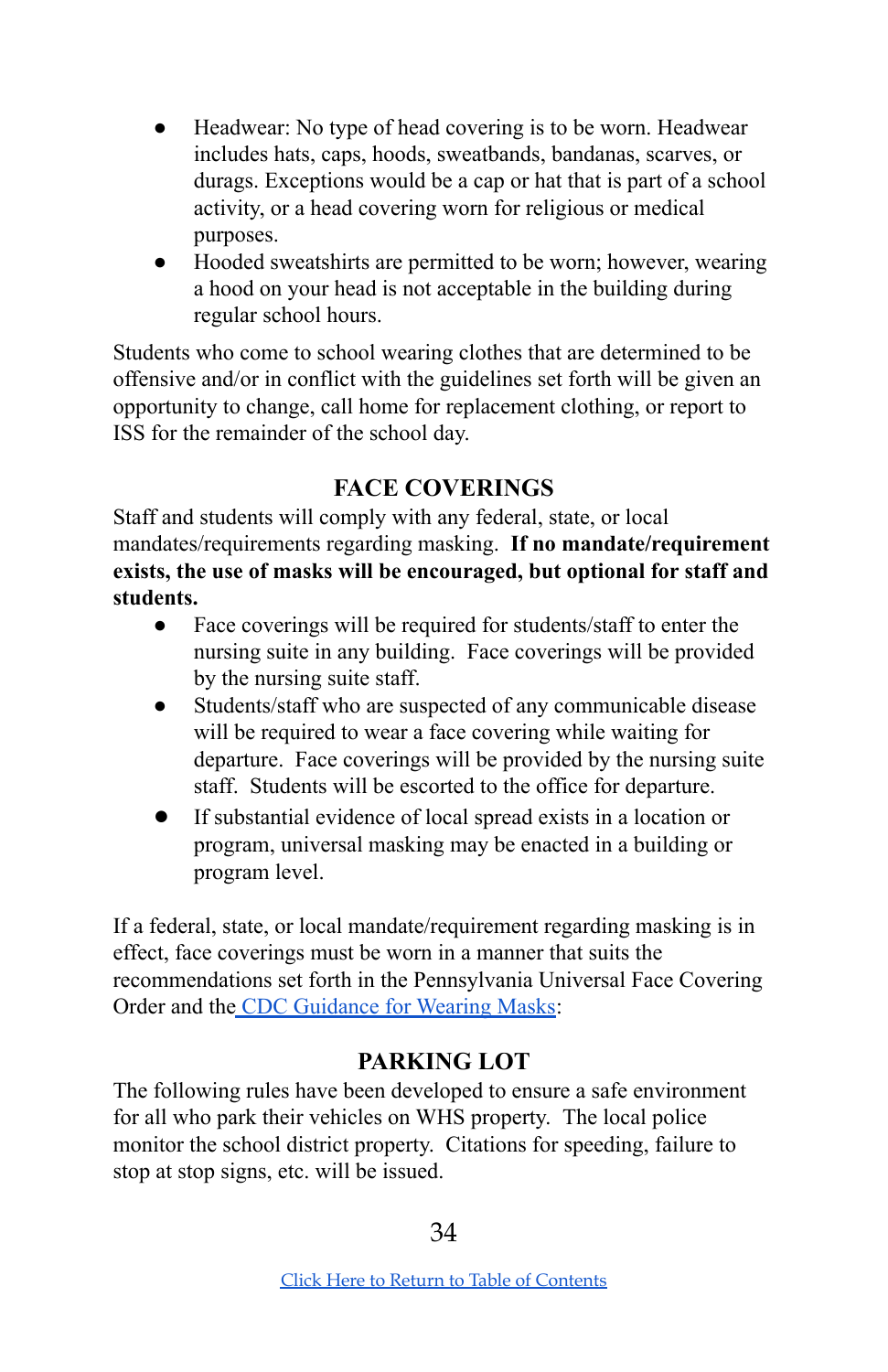- 1. Any student who wishes to park on the high school lot **MUST** have a valid license **(No permits)** and their vehicle must be registered in the main office. Parking tags will be issued for a cost of \$10.00 and students must fill out a s**tudent [parking](https://docs.google.com/document/d/1un_vKmFDJSzO5Zv_r4A6YV8At-ZA3G4vXV2TNjRIGsg/edit?usp=sharing) form**. Students or families facing financial hardship should contact the main office to make alternative arrangements.
- 2. Upon registration, the student will then receive a numbered student parking permit which **MUST** be displayed from the rearview mirror at all times while parking on school property.
- 3. Parking is available on a first come basis. There will be no assigned spaces**. There are a limited number of spaces available in the front high school parking lot. Students must park in yellow spaces only.**
- 4. The speed limit on the parking lot is 5 m.p.h.
- 5. Parking tags are not transferable.
- 6. **Upon the student's sixth (6) late to school, third (3) unexcused/illegal absence, or persistent violations of the discipline code, the students may have their parking privileges revoked for the balance of the semester.** In order to gain their parking privilege back, students will need to re-register their vehicle for the next semester and pay an additional \$10.00.
- 7. Students who receive a Loss of Privilege letter may also have their parking privilege revoked for the remainder of the school year.
- 8. Administrators may authorize a search of vehicles parked on the campus of the Whitehall-Coplay School District anytime there is a reasonable suspicion that the vehicle or contents therein may pose a danger to the health, safety, and welfare of other students or staff or when there is reasonable suspicion that its contents may be disruptive to the educational process.
- 9. **Lost parking tags can be reissued for an additional cost of \$10.00.**

Any student failing to abide by these rules will face disciplinary action and suspension of driving privileges at a length of time determined by the administration.

- **The school district is not responsible for damage to the vehicles.**
- **The administration reserves the right to have any illegally parked cars towed at the owner's expense.**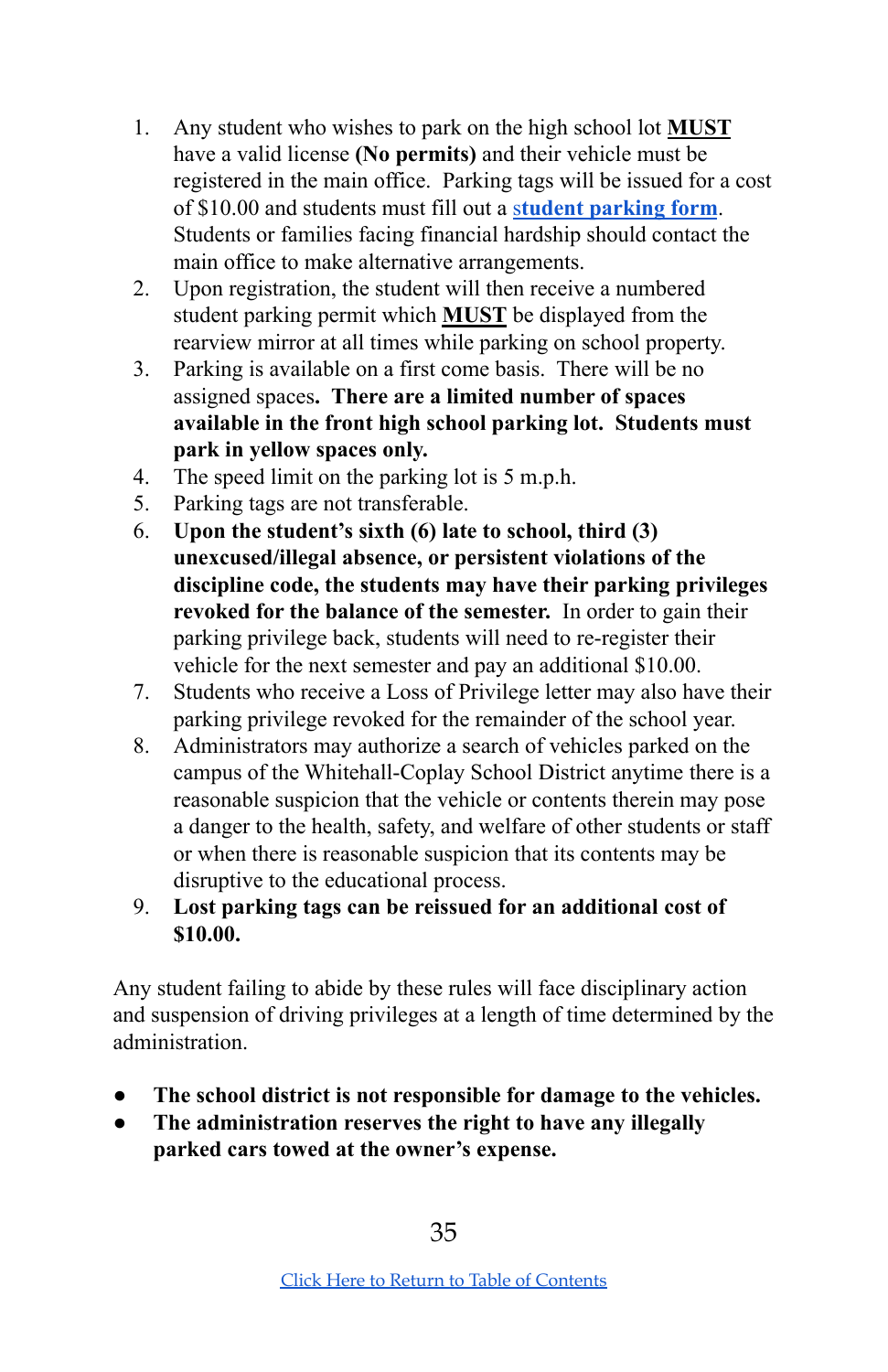#### <span id="page-35-0"></span>● **The laws of the Pennsylvania Vehicle Code, known as Title 75, will be enforced on Whitehall-Coplay School District property.**

#### **DANCES**

A club or organization that wishes to sponsor a dance must seek the approval of the administrator who will serve as one of the chaperones of the dance before submitting a **Use of Facility [Request](https://www.calendarwiz.com/calendars/calendar.php?crd=Whitehallcoplay&) Form.** Clubs are responsible for all expenses incurred for DJ, decorations, tickets, police and security.

- 1. The advisor of the student organization sponsoring the dance is the person in charge. Rules specific to each dance may be established and disseminated by the advisor. This includes proper dress, i.e. formal or semi-formal. If individuals cannot abide by particular guidelines of the dance, they should not come to the dance and will be turned away at the door.
- 2. Any dance that permits outside guests **MUST** submit the Guest Approval Form prior to the function. The advisor sponsoring the dance will determine the date the form is to be returned.
- 3. **Dances begin at 7:00 p.m. and end at 10:00 p.m.** No student will be admitted after 8:30 p.m. unless prior arrangements have been made with the administrator chaperoning the dance. Students should arrange to be picked up **no later than 10:00 p.m.** and depart the campus.
- 4. Anyone who leaves the dance will not be readmitted.
- 5. All the normal rules of behavior and decorum are in effect. Any arguing, fighting or ungentlemanly or unladylike conduct may result in the offending parties being removed from the dance. Disciplinary action or referral to the Whitehall Police Department may also follow.
- 6. Searches for alcohol, drugs or weapons may be authorized by an administrator any time there is a reasonable suspicion that an individual may have something in his/her possession that is a threat to the health, safety or welfare of the individual or others at the dance. This includes vehicles on the parking lot. Attending while under the influence will result in disciplinary action and police referral.
- 7. When advertising for the dance, the organization will announce whether this is a "closed" or "open" dance. Closed dances are for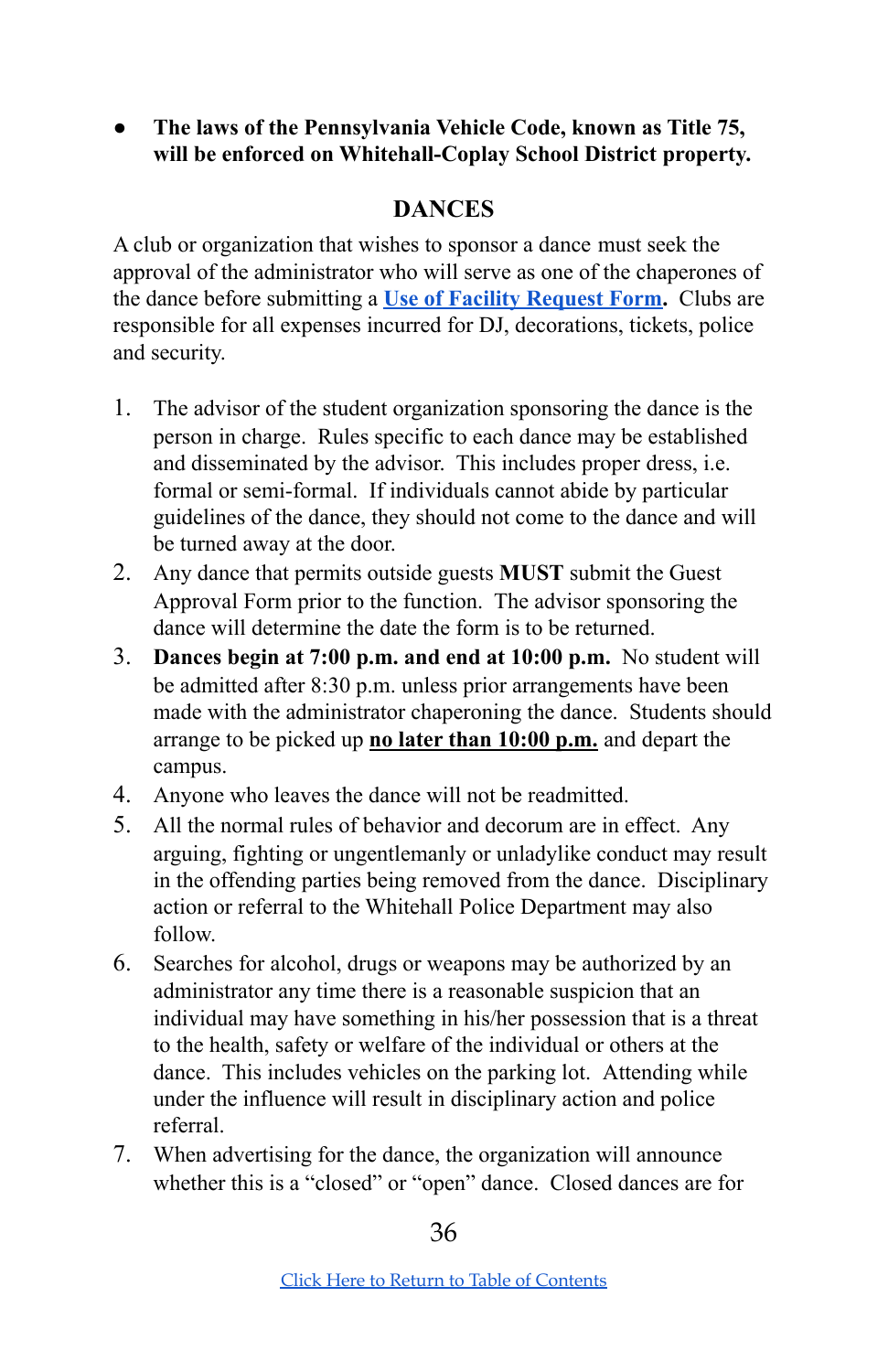WHS students only. Open dances are dances which students from other schools may attend. Guest passes are available when purchasing tickets. Students with questionable disciplinary records at other schools may not attend. Whitehall High School host students are responsible for the behavior of their guests.

- 8. Guests may not be older than 20 years of age. No middle school students may attend a Whitehall High School dance.
- 9. Organizations that wish to sponsor a dance must have at least six teachers, a WTPD police officer, and one administrator willing to serve as chaperones; otherwise, the dance may be cancelled.
- 10. Dances, like any other weekend extra-curricular activity requires students to be present in class on the **Friday** preceding the dance.
- 11. **In order to participate in Junior/Senior Prom, all obligations must be satisfied prior to purchasing tickets.**

## **STUDENT [BULLYING](http://go.boarddocs.com/pa/whit/Board.nsf/goto?open&id=B8GS4L7087B5)**

## <span id="page-36-0"></span>**(Bullying, Sexual Harassment, Discrimination, Hazing)**

**Purpose:** To maximize learning, every individual deserves a safe, comfortable environment, without interference.

#### **Definitions:**

Bullying – A person is bullied when he/she is exposed, repeatedly and over time, to negative actions on the part of one or more other persons, and he/she has difficulty defending himself or herself.

Examples of behaviors that are considered bullying and that make an individual feel uncomfortable in their environment:

- Verbal written or spoken put-down, threats, gossip, comments, or name-calling.
- Physical unwanted touching, pushing, shoving, tripping, pinching, tickling, stalking, spitting, shunning, or exclusion.
- Sexual verbal or physical unwelcome and unwanted conduct of a sexual or sexist nature, sexual propositions or threats, lewd comments or jokes, sexual gestures, obscene noises, leering, inappropriate or unwanted touching, unwanted use or display or pornographic materials.
- Racial/Ethnic/Religious any harassment referring to a person's race, national origin, or religion.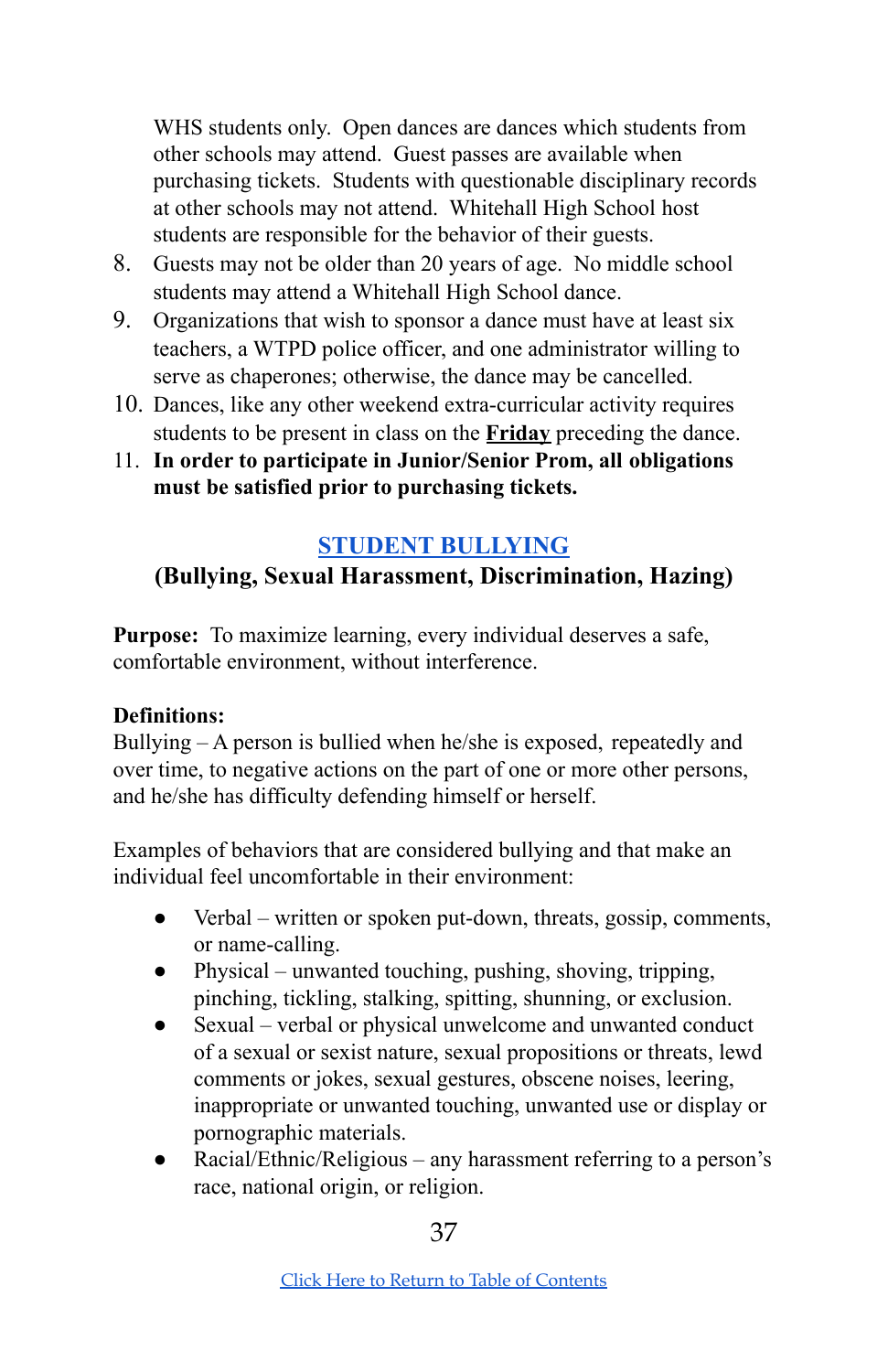• Cyber Bullying – Verbal or psychological bullying that occurs on the Internet through e-mail, instant messaging, or personal profile websites such as Facebook, Twitter, Snapchat or Instagram; and via cell phone by text messages or digital pictures.

#### **Steps an individual should take if bullied:**

- 1. Walk away.
- 2. Talk to a teacher, counselor, and/or administrator.
- 3. Write down the following:
	- a. What happened (who said/did what)?
	- b. When and where it occurred.
	- c. Who else saw it?
	- d. How it made you feel.
	- e. What you did or said.
	- f. Who you told about this.
- 4. If comfortable, tell the person that his/her behavior (be specific) is bothering you and tell that individual to "stop."

#### **HAZING**

<span id="page-37-0"></span>Hazing is defined as any activity that recklessly or intentionally endangers the mental health, physical health or safety of a student for the purpose of initiation or membership in or affiliation with any organization recognized by the Board of Education.

The Board directs that no administrator, coach, sponsor, volunteer or district employee shall permit, condone or tolerate any form of hazing.

The Board encourages students who have been subject to bullying and/or hazing to report such incidents promptly to the building principal. The principal will conduct a thorough and impartial investigation as per board guidelines *(see board policy number 247 and 249).*

NOTE**: If any attempt during the course of the harassment investigation to resolve or have the conflict cease is unsuccessful, the administration reserves the right at any time to refer the incident to the Whitehall Police Department. It will then be at the discretion of the police department whether harassment charges are filed in reference to Pennsylvania Crimes Code 2709 Harassment.**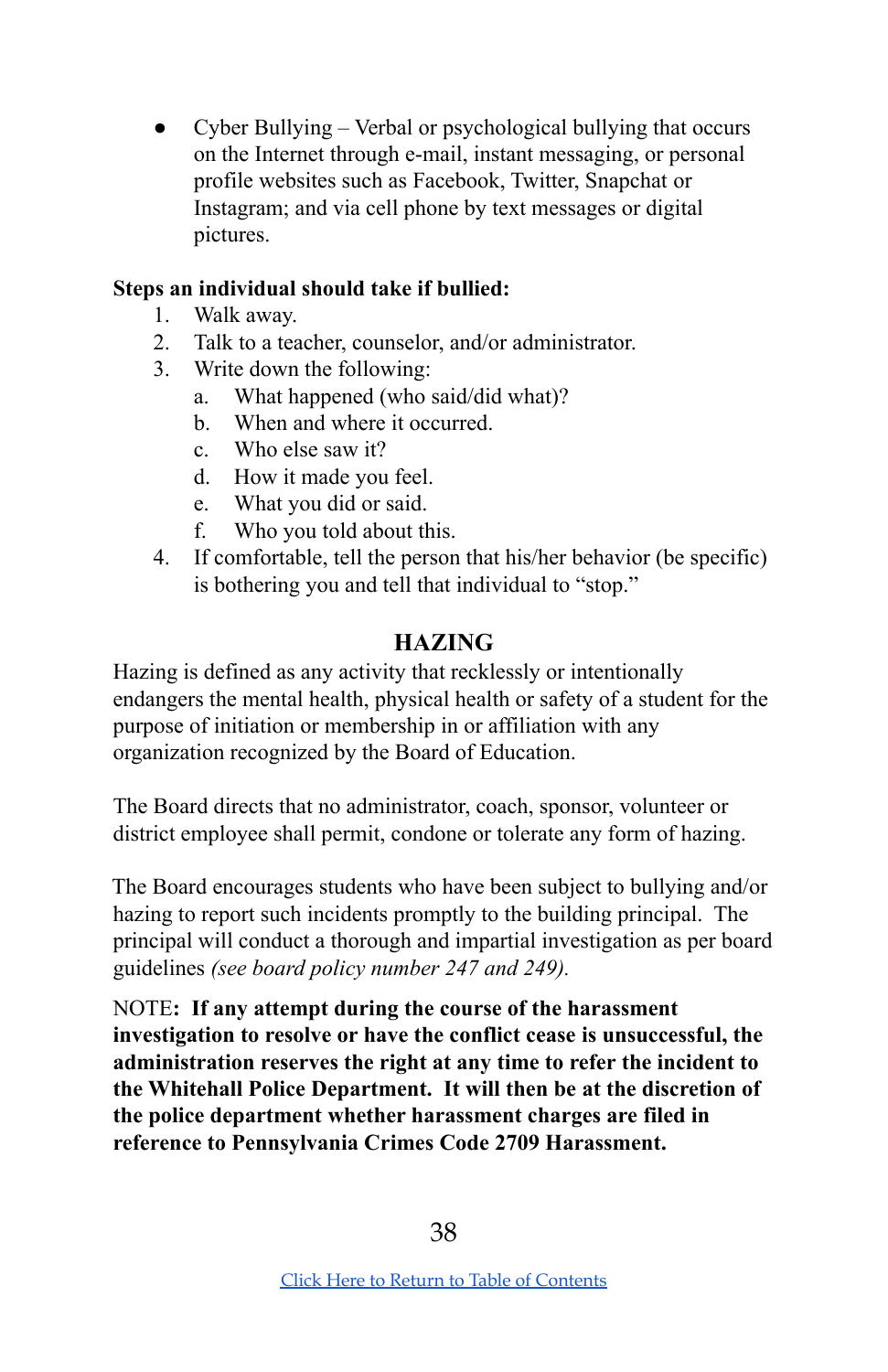## **NON-DISCRIMINATION / TITLE IX SEXUAL HARASSMENT**

<span id="page-38-0"></span>The Whitehall-Coplay School District is an educational entity that believes in ensuring a safe, nurturing, healthy and non-discriminatory learning and teaching environment for all members of the school community. The Board also believes in ensuring the opportunity for all members of the school community to reach their full potential through access and participation in all District educational activities and programs.

#### **Statement on Non-Discrimination**

The Whitehall Coplay School District does not discriminate on the basis of race, color, national origin, religion, sex, sexual orientation, disability, ethnicity, national origin or age in its education programs and activities. The protection against discrimination extends to employment.

On May 19, 2020, the U.S. Department of Education, Office for Civil Rights (OCR), published amended federal regulations implementing Title IX, the federal statute addressing discrimination on the basis of sex in education programs and activities. The regulations become effective on August 14, 2020.

In compliance with the new Title IX regulations, the Whitehall Coplay School District designates Mr. Christopher A. Schiffert, Assistant to the Superintendent as the Title IX Coordinator. Contact information for Mr. Schiffert is as follows:

- 2940 MacArthur Road, Whitehall, PA 18052
- 610-439-1431
- schiffertc@whitehallcoplay.org

Any questions regarding Title IX or the application of related policies can be directed to the Title IX Coordinator.

Please refer to WCSD Board Policies [103](http://go.boarddocs.com/pa/whit/Board.nsf/goto?open&id=B8GS2C708786) and [104](http://go.boarddocs.com/pa/whit/Board.nsf/goto?open&id=B8GS2Y70879B) for information related to Non-Discrimination / Title IX Sexual Harassment.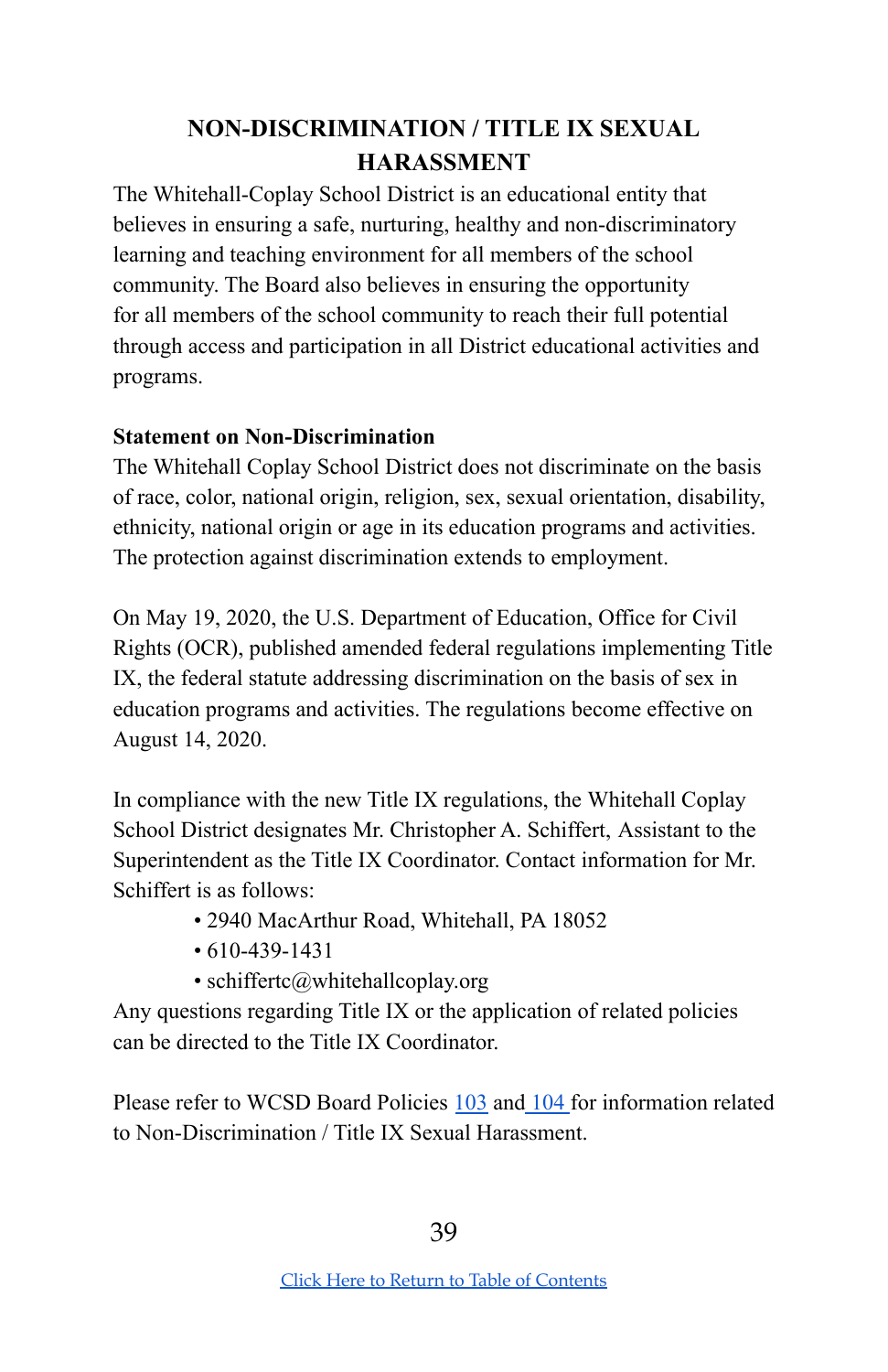#### <span id="page-39-1"></span><span id="page-39-0"></span>**NON-EMERGENCY ANONYMOUS STUDENT TIPLINE**

#### **SAFE2SAY [SOMETHING](https://www.safe2saypa.org/)**

#### **[www.safe2saypa.org](https://www.safe2saypa.org/) 1-844-723-2729 (1-844-SAF2SAY)**

Safe2Say Something is a youth violence prevention program run by the Pennsylvania Office of the Attorney General. The program teaches youth and adults how to recognize the warning signs and signals, especially within social media, from individuals who may be a threat to themselves or others and to "say something" BEFORE it is too late. With Safe2Say Something, it's easy and confidential to report safety concerns to help prevent violence and tragedies.

S2SS works through 5 easy steps:

- 1. A tip is submitted via mobile app, [website](https://www.safe2saypa.org/), or by calling the PA based 24/7 Crisis Center.
- 2. The tip is then triaged by the Crisis Center to gather enough information to act on it.
- 3. The tip is delivered to the impacted school and, as needed, local law enforcement via 911 County Dispatch.
- 4. The school and, as needed, local law enforcement assess and intervene with the at-risk individual.
- 5. The school then closes out the tip and reports actions taken as a record for their school.

#### **IMPORTANT TELEPHONE NUMBERS**

<span id="page-39-2"></span>

| Whitehall High School                   | 610-437-5081 |
|-----------------------------------------|--------------|
| Whitehall-Coplay Middle School          | 610-439-1439 |
| Zephyr Elementary                       | 610-871-3671 |
| Steckel Elementary                      | 610-435-1521 |
| Gockley Elementary                      | 610-433-7551 |
| Whitehall-Coplay School District Office | 610-439-1431 |
| Borough of Coplay Borough Office        | 610-262-6088 |
| Coplay Public Library                   | 610-262-7351 |
| Whitehall Township Municipal Office     | 610-437-5524 |
| Whitehall Township Public Library       | 610-432-4339 |

40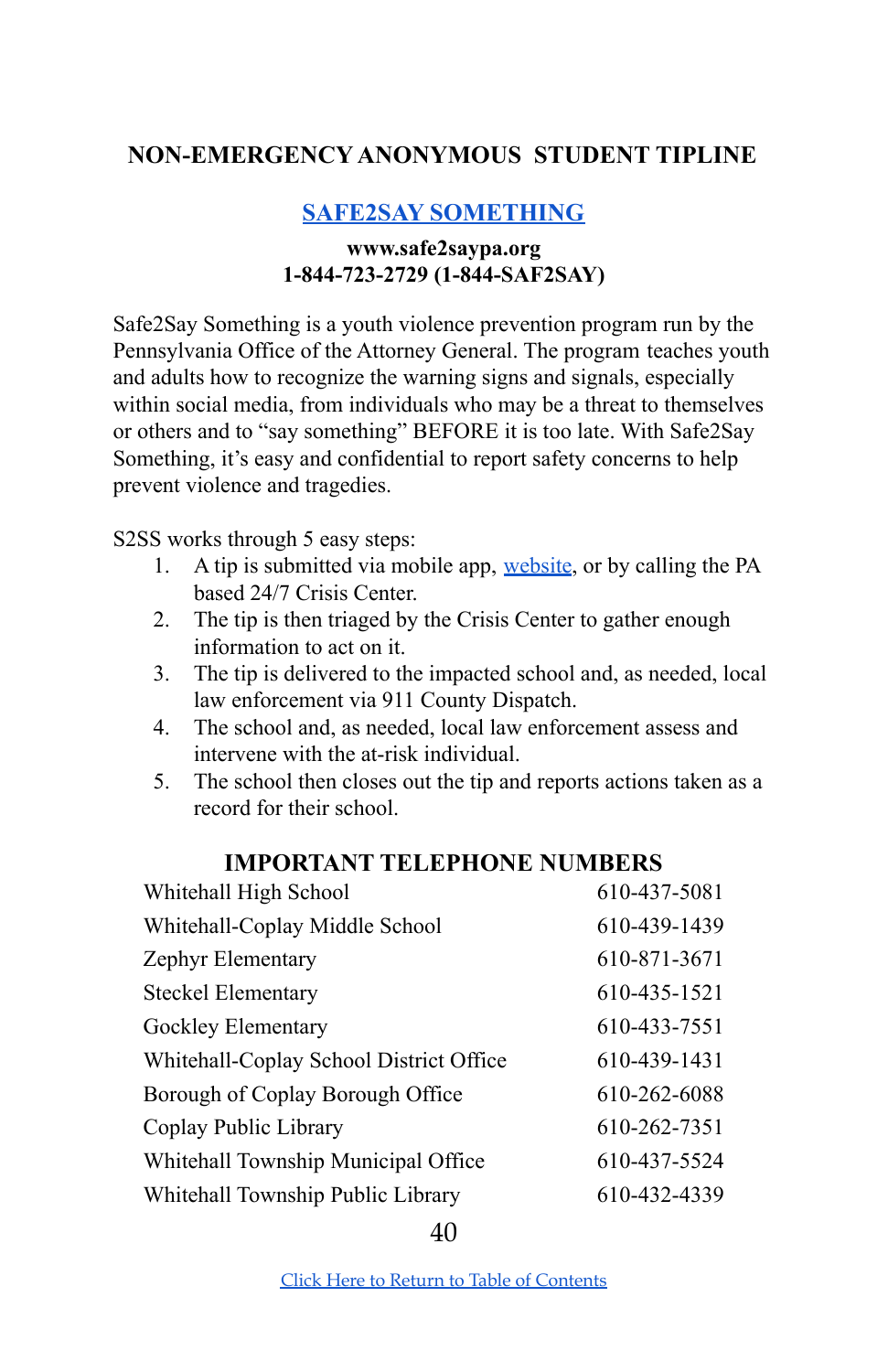| Coplay Police Administration      | 610-262-2288 |
|-----------------------------------|--------------|
| Whitehall Township Police Admin.  | 610-437-3042 |
| Police, Fire, Ambulance Emergency | 911          |

#### **STUDENT ASSISTANCE PROGRAM**

<span id="page-40-0"></span>The Student Assistance Program (SAP) is designed to assist students who are experiencing academic, social, and emotional difficulties in their lives. The goal of SAP in to help identify those problems that are interfering with a student's overall well-being and to offer resources and support both in and out of school. The referral process is confidential and any staff member, student, or parent/guardian can complete a simple online referral form found on the high school website or by contacting anyone in the counseling department. **[Referral](https://docs.google.com/a/whitehallcoplay.org/forms/viewform?hl=en&id=1z0o5MTlrmNK_nEeP0nyoVCSuQELaU8ciNjG7rKrvu-E) forms** are available online and can be obtained through the district [website](http://www.whitehallcoplay.org/districtsite/). The SAP team is here to help students, not to punish them.

#### **USE OF CAMERA SURVEILLANCE**

<span id="page-40-2"></span>To assist in ensuring the safety of our students, staff and visitors, camera surveillance equipment will be used for security purposes. This equipment may or may not be monitored at any time. Surveillance cameras will generally be utilized only in public areas where there is no "reasonable expectation of privacy." Public areas may include school buses; building entrances; hallways; parking lots; front offices where students, employees, and parents come and go; gymnasiums during public activities; cafeterias; and supply rooms. However, it is not possible for surveillance cameras to cover all public areas of District buildings or all District activities. District surveillance cameras will not be installed in "private" areas such as restrooms, locker rooms, changing areas, private offices (unless consent by the office owner is given), or classrooms.

#### **HEALTH [SERVICES](https://sites.google.com/whitehallcoplay.org/whitehallhs/health-services) 610-437-5081, ext. 1807**

<span id="page-40-1"></span>Only first aid, defined as the immediate temporary care given in case of accident or sudden illness, will be given in school. Parents are requested to make arrangements for necessary transportation when a student needs to go home, to the family doctor or to the hospital. In case of serious accident, the nurse will immediately summon a physician (the family physician, if possible) or an ambulance, as needed.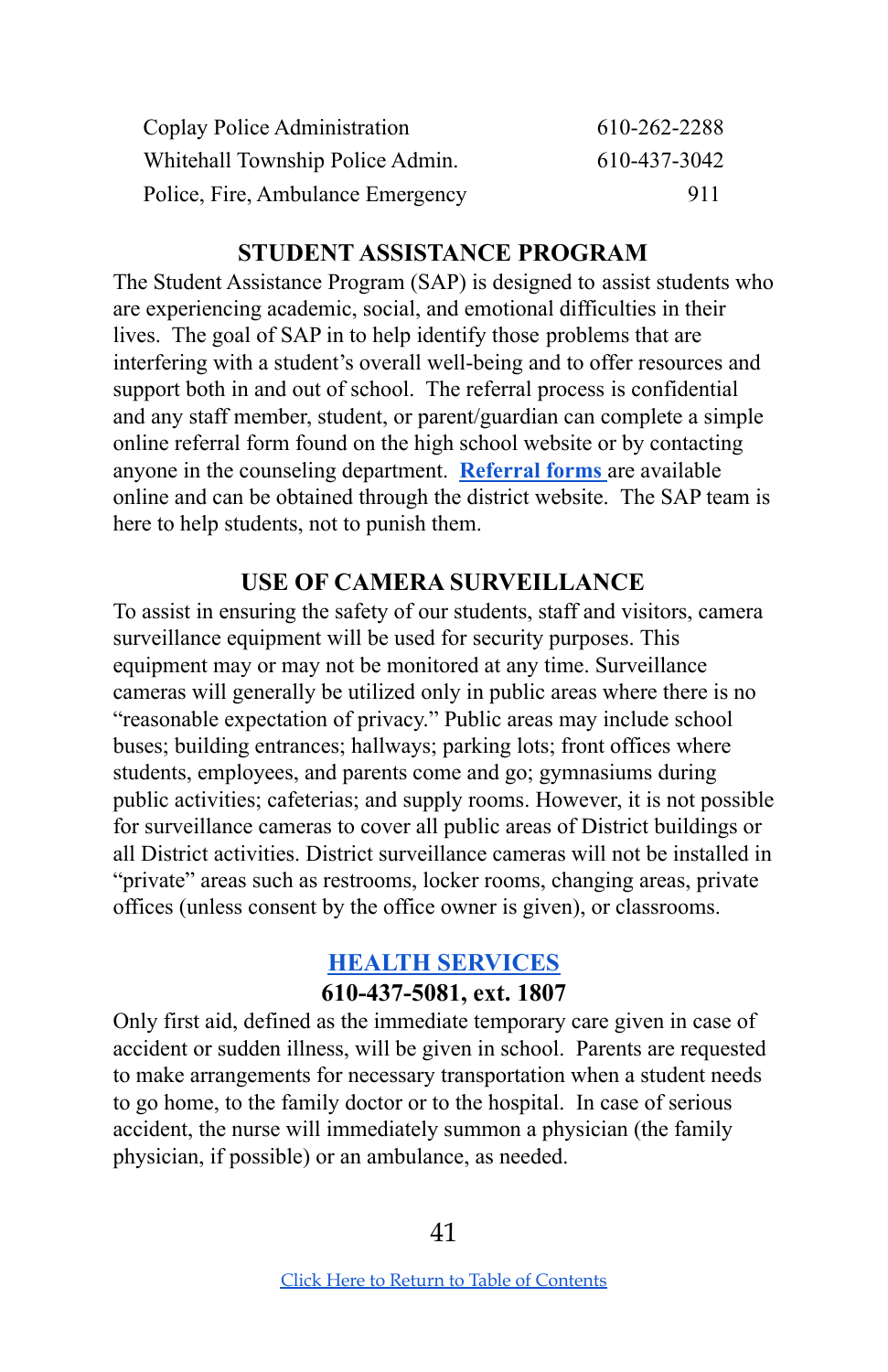**All students becoming ill or injured are not to contact a parent for pick up prior to seeing the school nurse. The nurse will notify the parent in the event the child is to be sent home or is in need of more medical attention. If the student contacts a parent for pick up prior to seeing the school nurse and the illness/injury does not warrant going home per district guidelines, the absence will be unexcused.**

#### **MEDICATIONS**

<span id="page-41-1"></span>**If a student must take medication during the school day, a parent must deliver the medication with a completed [Medication](https://www.whitehallcoplay.org/cms/lib/PA50000018/Centricity/Domain/3206/Medication%20Dispensing%20Form.pdf) Dispensing [Form](https://www.whitehallcoplay.org/cms/lib/PA50000018/Centricity/Domain/3206/Medication%20Dispensing%20Form.pdf) to the school nurse, who will safely store the medication and administer the dosage as prescribed. Students may not carry or transport any medication, prescription or over the counter.** A student may not possess medication in school as per the **[WCSD](http://www.boarddocs.com/pa/whit/Board.nsf/goto?open&id=9P5EVY3C42FF) Board Policy**. Medication must be stored in the nurse's office.

The school nurse maintains health records. Parents/guardians are encouraged to share any information with the school nurse that may be helpful in updating the current health records.

#### **LIBRARY**

<span id="page-41-0"></span>Hours: Monday through Thursday: 7:30am – 4:00pm Friday: 7:30 am – 3:05pm

These hours apply to regular school day. The facility is closed when school is not in session.

WEBSITE: **<https://sites.google.com/whitehallcoplay.org/whslibrary>**

#### **STUDENT USE OF LIBRARY**

- Library access and use is a privilege. Socialization must never be disruptive to others productivity.
- Students must have a signed teacher pass or library pass to utilize the library.
- Unless specified by the teacher or librarian, students are expected to remain in the library for the duration of the period.
- Students are not permitted to use the library during their lunch period.
- Students entering the library are required to sign-in upon arrival.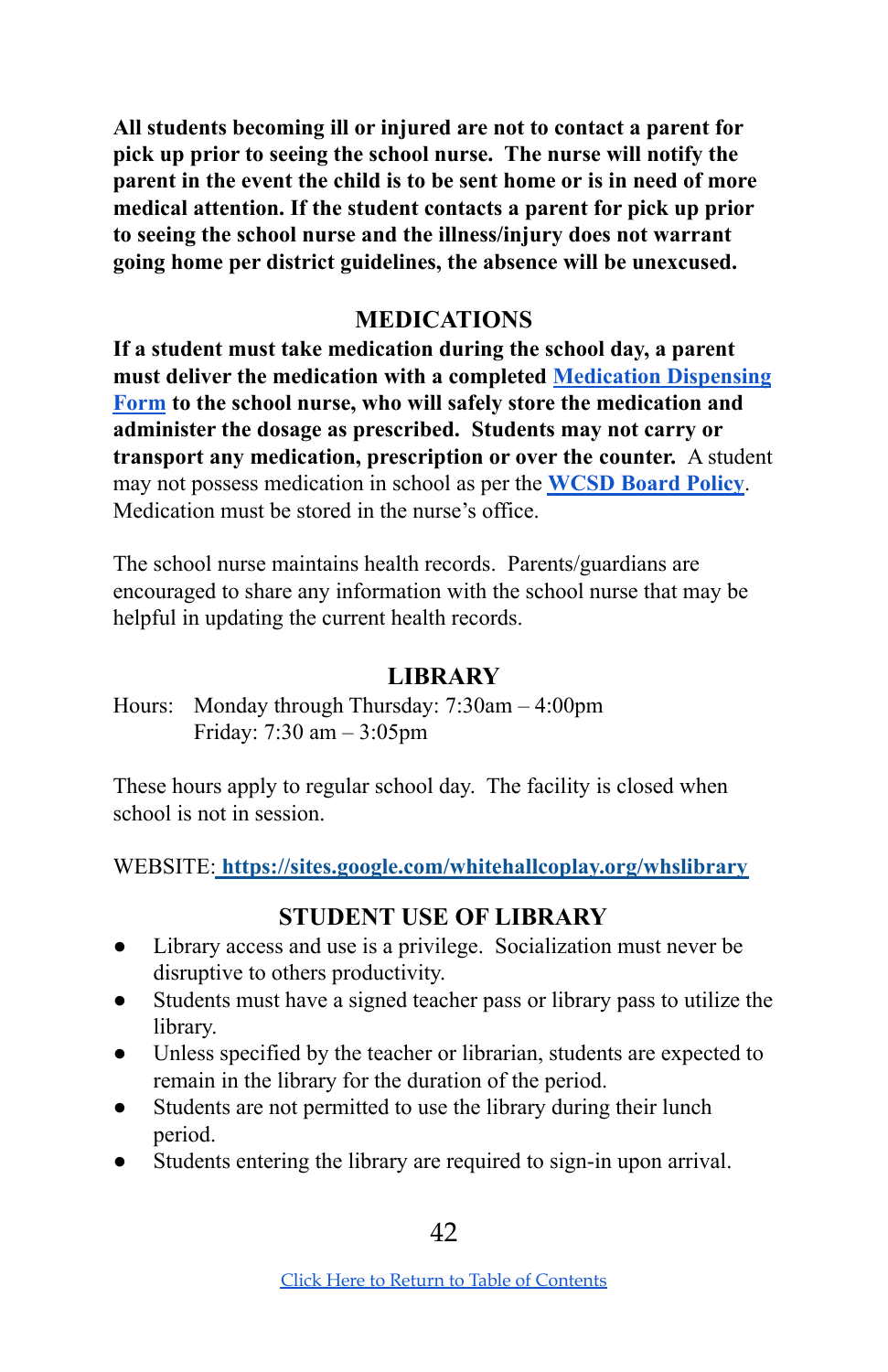## **STUDY HALL USE**

- Students who want to use the library during study halls must attain a library designated study hall pass between 7:30am – 8:00am.
- Passes are available in the library at the circulation desk.
- Without a library study hall pass, students are limited to fifteen minutes.

## **BORROWING MATERIALS**

- Maximum of five items may be borrowed at a time.
- Loan period for materials is two weeks.
- After the two week loan period, each item is charged twenty-five cents per day until returned.
- Borrowing privileges are suspended until all overdue materials are returned and/or fines paid.
- Students are financially responsible for all lost or damaged items. Any outstanding obligation remaining at the end of the school year will be handled by administration and may impact release of records and participation in graduation.

## **LIBRARY TECHNOLOGY USE GUIDELINE**

The computers in the library are for **educational use only** with a priority on **information research.**

- 1. Food or drink of any kind is not permitted in the library.
- 2. You may print **ONLY ONE COPY** of any paper that was typed by you.
- 3. Printing must be aligned with instructional objectives and may be restricted.
- 4. Information and research may be saved to a personal USB or school Google Drive; however, all copyright infringements are the student's responsibility.
- 5. Personal programs, CD/DVDs, and microphones are not permitted.
- 6. You may not touch or change any of the controls, connections, settings, or programs on these computers.
- 7. **NON-EDUCATIONAL SITES**, including chat rooms, instant messaging, social media sites, etc. are not permitted.
- 8. You may not use these computers for any illegal activity.
- 9. Any violation of these guidelines, and all others found in the Whitehall-Coplay School District Technology Use Policy #815 and subsequent addendums and attachments will result in disciplinary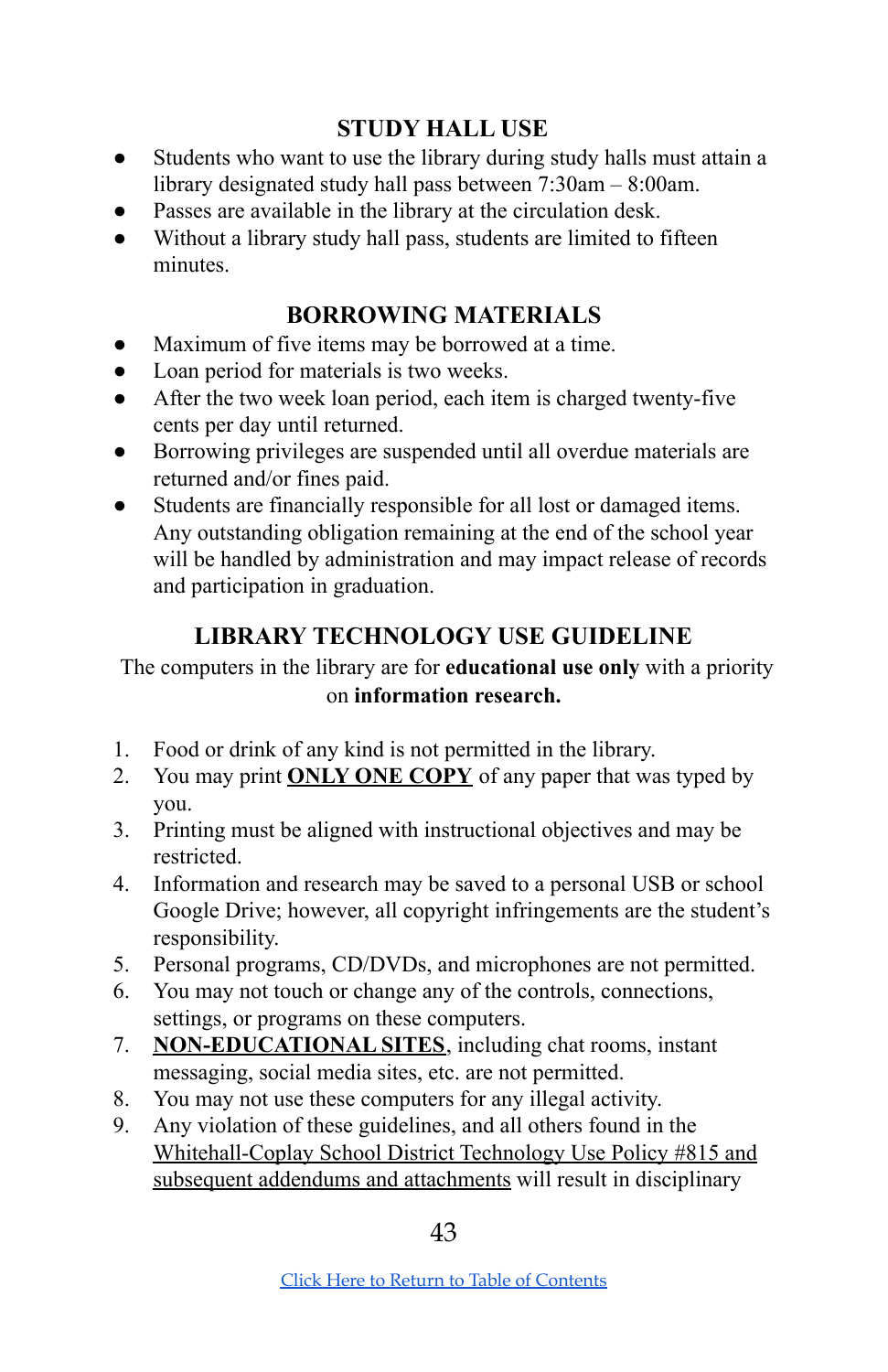actions for the violator. In some cases legal action and loss of computer privileges may apply.

Students who lose their library privileges will need to use an alternate library for research work. This also includes after school hours.

The **acceptable use of the electronic communications systems and network policy is available for review on the district web site at www.whitehallcoplay.org** Click on the **"Technology Policy" link.** This policy and any/all updates and/or additions shall remain in force through the student's school career with Whitehall-Coplay School District. It is the responsibility of the student to read and follow the policy and any supplements that may be added hereto as amendments or additions.

## **ACTIVITY BUS GUIDELINES**

4:00 p.m. – Front of High School

- <span id="page-43-0"></span>Students must sign up and get a pass in the main office, or the cafeteria during lunch, before 2:30 PM.
- Students will not be allowed on the bus without a pass signed by the staff member supervising the after school activity.
- Failure to properly sign up may result in disciplinary consequences and loss of activity bus privileges.
- **The activity bus is available for students participating in school sponsored activities. Students who leave the campus for any other reason, will not be permitted to ride the activity bus.**

## **TRANSPORTATION OFFICE 610-437-4780**

<span id="page-43-2"></span>Call the above number for support regarding transportation. Students and parents are advised that buses are equipped with video recording devices to assist drivers in providing safe transportation of students.

## <span id="page-43-1"></span>**EXTRACURRICULAR ACTIVITIES AND PROGRAMS Board Policy 122 - [Extracurricular](http://go.boarddocs.com/pa/whit/Board.nsf/goto?open&id=BTZH26465022) Activities**

Extracurricular activities offer many opportunities for a student to develop character and self-expression. A student must arrive before 11:10 a.m. and must be an excused tardy on the day of the activity in order to be eligible to participate in that activity.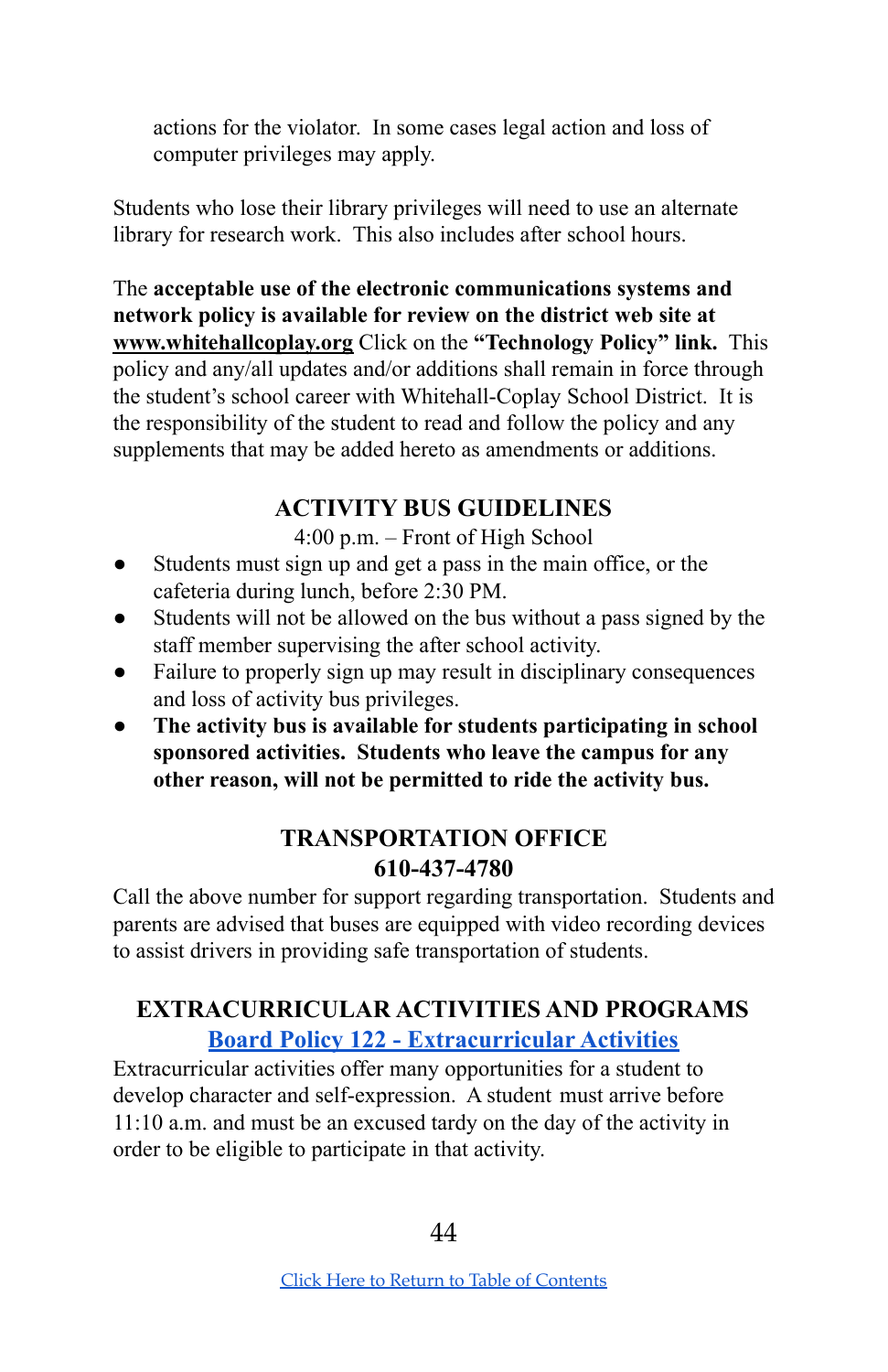Student extra-curricular activities and athletic programs are governed by school Rules of Responsible Behavior and the Student Code of Conduct. Copies of the Code of Conduct can be obtained from the athletic office.

## **EQUALACCESS**

The school district shall provide the opportunity for non-curricular related student groups to meet on school premises during non-instructional time for the purpose of conducting a meeting within the limited open forum on the basis of religious, political, philosophical, or other content of speech at such meetings. Such meetings must be voluntary, student-initiated, not sponsored in any way by the school, its agents or employees. The meetings of student groups cannot materially and substantially interfere with the orderly conduct of the educational activities in the school.

#### **ATHLETICS**

## **Board Policy 123 - [Interscholastic](http://go.boarddocs.com/pa/whit/Board.nsf/goto?open&id=BTZH27465023) Athletics 610-437-5081, ext. 1816**

<span id="page-44-0"></span>Intramural and interscholastic athletic activities are available to all students. Additional information, including the Code of Conduct, is available [online](https://zephyrathletics.com/) and in the Athletic Office.

## **BEHAVIOR AT ATHLETIC EVENTS School rules and good sportsmanship apply.**

<span id="page-44-1"></span>Poor sportsmanship may cause the event to be forfeited and the citation of our school by the league and/or the Pennsylvania Interscholastic Athletic Association. Fans exhibiting unsportsmanlike behavior may be ejected from the venue.

## **Policy on Sportsmanship:**

The ideals of good sportsmanship, ethical behavior, and integrity permeate our culture. The values of good citizenship and high behavioral standards apply equally to all activity disciplines. In perception and practice, good sportsmanship shall be defined as those qualities of behavior which are characterized by generosity and genuine concern for others. Further, awareness is expected of the impact of an individual's influence on the behavior of others. Good sportsmanship is viewed by the EPC as a concrete measure of the understanding and commitment to fail play, ethical behavior, and integrity. The EPC and its member schools reserve the right to eject any spectators whose conduct is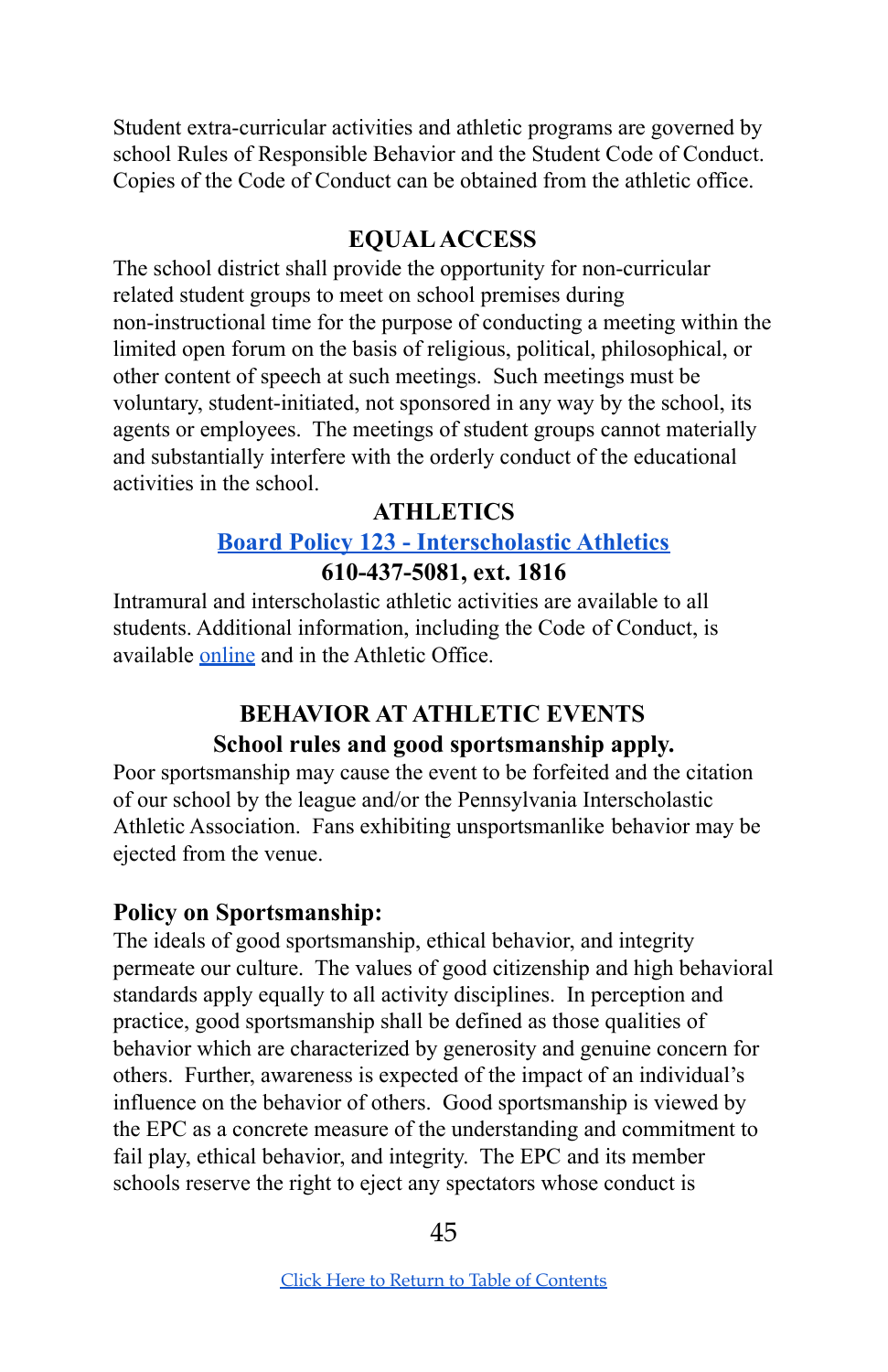detrimental to good sportsmanship. Misbehavior at sporting events may lead to prosecution or school disciplinary actions.

## **Student Participants:**

- Treat opponents with respect; shake hands prior to and after contests as indicated by the sport's protocol.
- Respect the judgment of contest officials, abide by contest rules, and display no behavior that could incite the fans.
- Cooperate with officials, coaches, and fellow participants to conduct a fair contest.
- Accept seriously the responsibility and privilege of representing school and community.

## **Spirit Groups:**

- Lead desired crowd response using only positive cheers, sign, and praise without demeaning or antagonizing opponents.
- Treat opposing spirit groups and fans with courtesy and respect.
- Know the rules and strategies of the contest in order to cheer at proper times.
- Recognize outstanding play of both teams.
- Maintain enthusiasm and composure, serving as a role model of positive behavior.

## **Parents/Students and Other Fans:**

- Realize that a ticket is a privilege to observe a contest and support high school activities, not a license to verbally assault others.
- Respect decisions made by the officials.
- Be a role model by supporting teams in a positive manner, including the content of cheers.
- Respect other fans, coaches, and participants.
- Be a fan, not fanatic.

## **[CLUBS](https://docs.google.com/document/d/1Xt_j78j7U9RQd2tqb6vKGyVhosAEXwgKXDTNpEVZ5EI/edit?usp=sharing)**

<span id="page-45-0"></span>The high school has a voluntary club [program.](https://docs.google.com/document/d/1Xt_j78j7U9RQd2tqb6vKGyVhosAEXwgKXDTNpEVZ5EI/edit?usp=sharing) Clubs meet before and after regular school hours. Each year the number and type of clubs vary depending on requests of the students. Groups wishing to form a club should go to the main office to request a meeting with the designated administrator in order to initiate the process.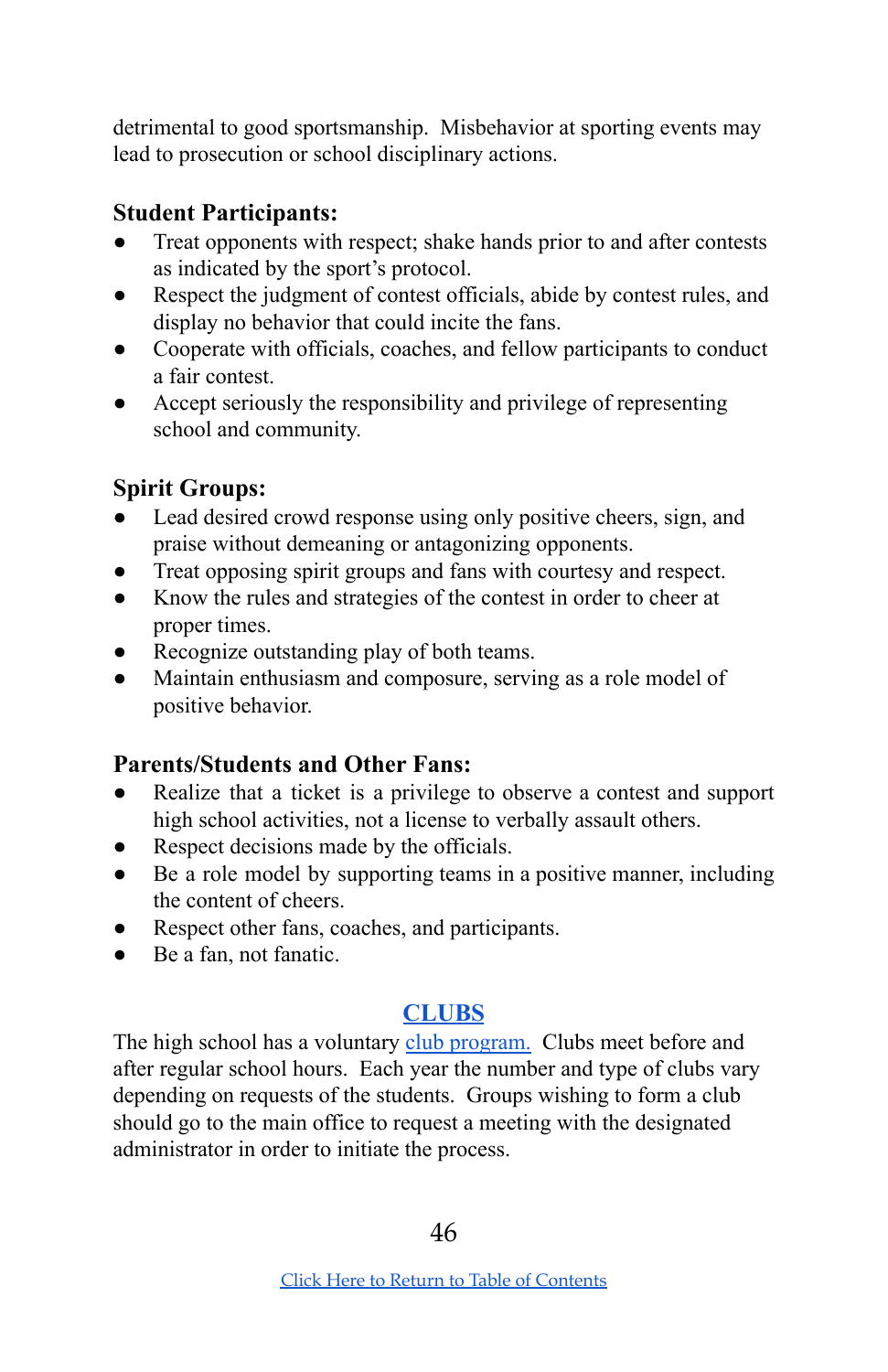#### **BULLETIN BOARDS AND POSTERS**

<span id="page-46-1"></span>Materials sought to be distributed or posted as part of the curricular or extracurricular programs of the district shall be regulated as part of the school district's educational program. Students who wish to distribute or post non school materials on school property shall submit them one (1) day in advance of planned distribution or posting to the building principal or designee. Such materials shall be officially dated, and the school may remove the materials within ten (10) days of the posting or other reasonable time as stated in the administrative regulations or procedures relating to posting. Approved materials are to be displayed on designated bulletin boards only.

#### **PUBLICATIONS**

<span id="page-46-0"></span>Students have an opportunity to participate in *The Breeze*, Whitehall's newspaper, and *The Whitehall*, the school's yearbook.

#### **CLASS DUES**

<span id="page-46-2"></span>Class dues are determined by each class. The dues defray the cost of class activities such as the junior/senior prom and caps/gowns for graduation. Dues must be paid, or they are carried as an obligation from year to year.

#### **OUTSTANDING OBLIGATIONS**

<span id="page-46-3"></span>While attending Whitehall High School it is the student's responsibility and obligation to maintain and return items lent to them. Please note, in order to participate in Junior/Senior Prom, all obligations must be satisfied prior to purchasing tickets. The following is a partial list of such items:

Textbooks Library/Reference Books Damaged Property Fundraising Assigned Tools/Calculators Unpaid Work Projects Chromebooks, chargers, bags

**Please note that final report cards will be withheld for any student who has an outstanding obligation.**